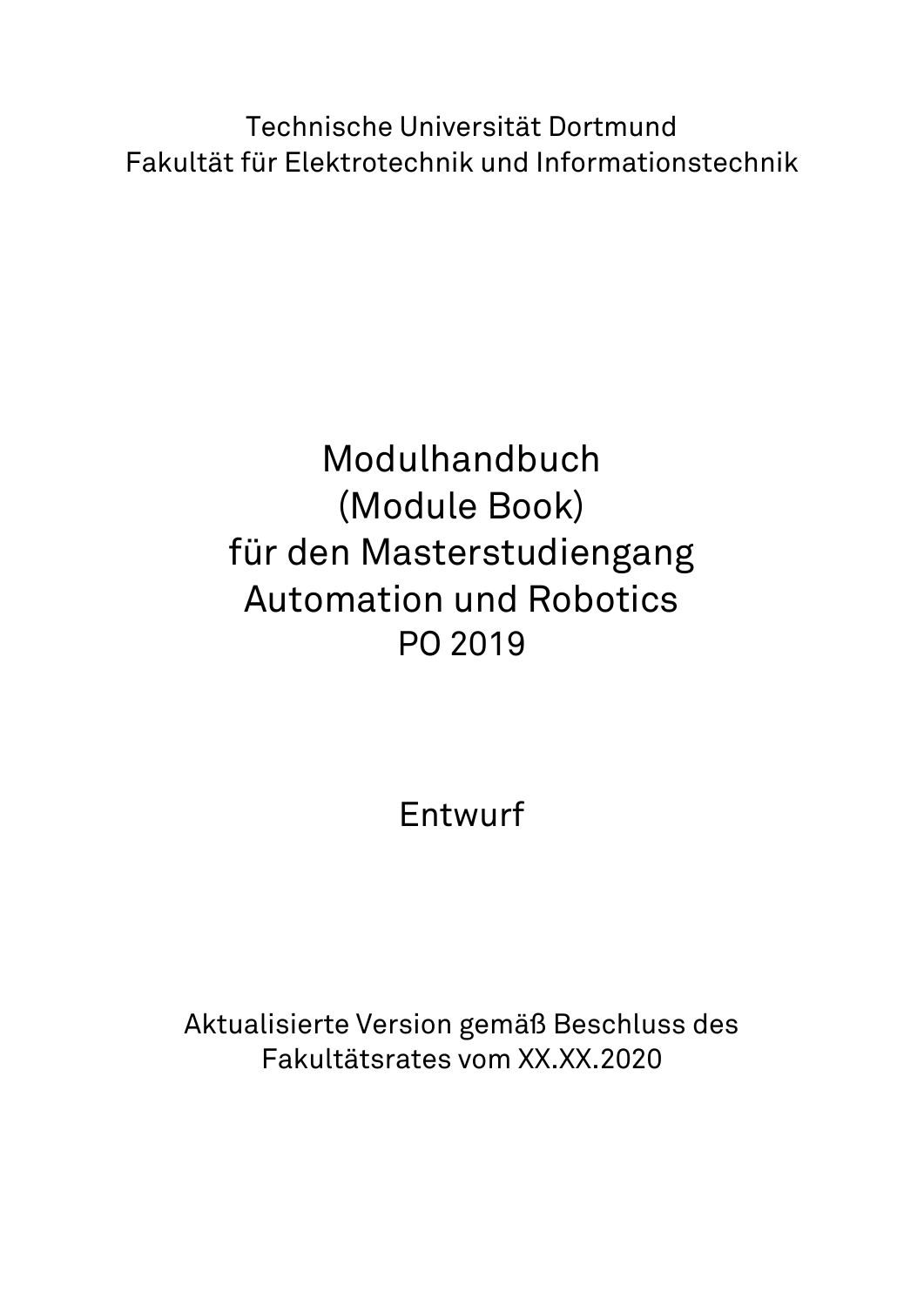### <span id="page-1-0"></span>Versionsinformationen

V 1.0: Vom Fakultätsrat der Fakultät für Elektrotechnik und Informationstechnik am 30.01.2019 beschlossene Version des Modulhandbuchs

### Änderungen der Version vom 20.09.2019 gegenüber der Basisversion vom 30.01.2019:

- Wegfall des Moduls AR-224
- Wegfall des Moduls AR-313 "Multivariable Control"
- Aufnahme des Moduls AR-315: "Real-Time Operating Systems De-sign and Implementation"
- Aufnahme des Moduls AR-316: "Online Problems"
- Aufnahme des Moduls AR-317: "Human-Centered Robotics"

### Änderungen der Version vom 20.09.2019 gegenüber der Basisversion vom 30.01.2019:

- Neuaufnahme des Moduls AR-226 "Robot und Interface Mechanisms"
- Neuaufnahme des Moduls AR-227 "Hardware Software Codesign"
- Neuaufnahme des Moduls AR-228 "Distributed and Networked Control"
- Neuaufnahme des Moduls AR-229 "Single-Loop and Multi-Loop Controller Design
- Neuaufnahme des Moduls AR-318 "Nonlinear Model Predictive Control Theory and Applications"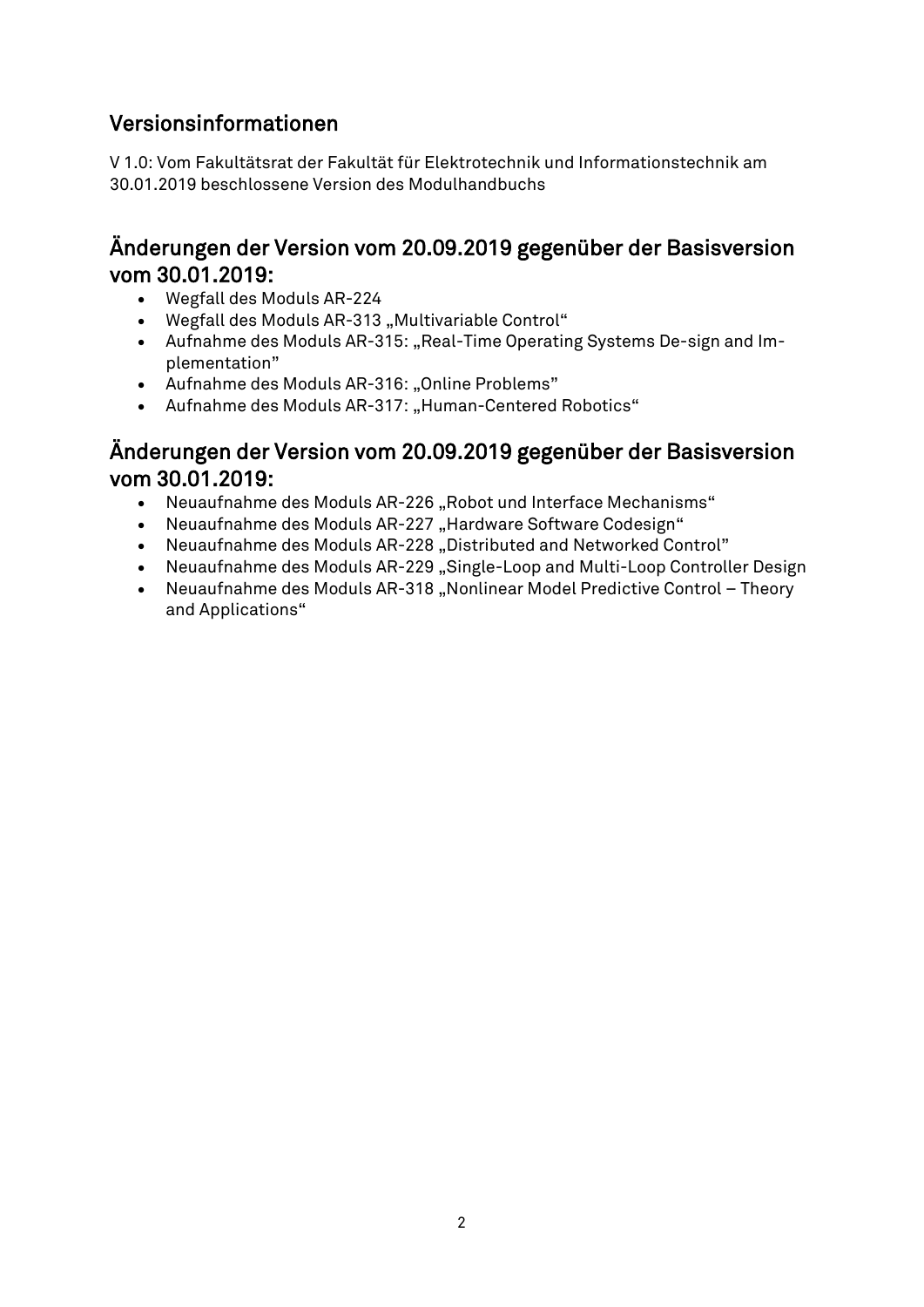### <span id="page-2-0"></span>Inhaltsverzeichnis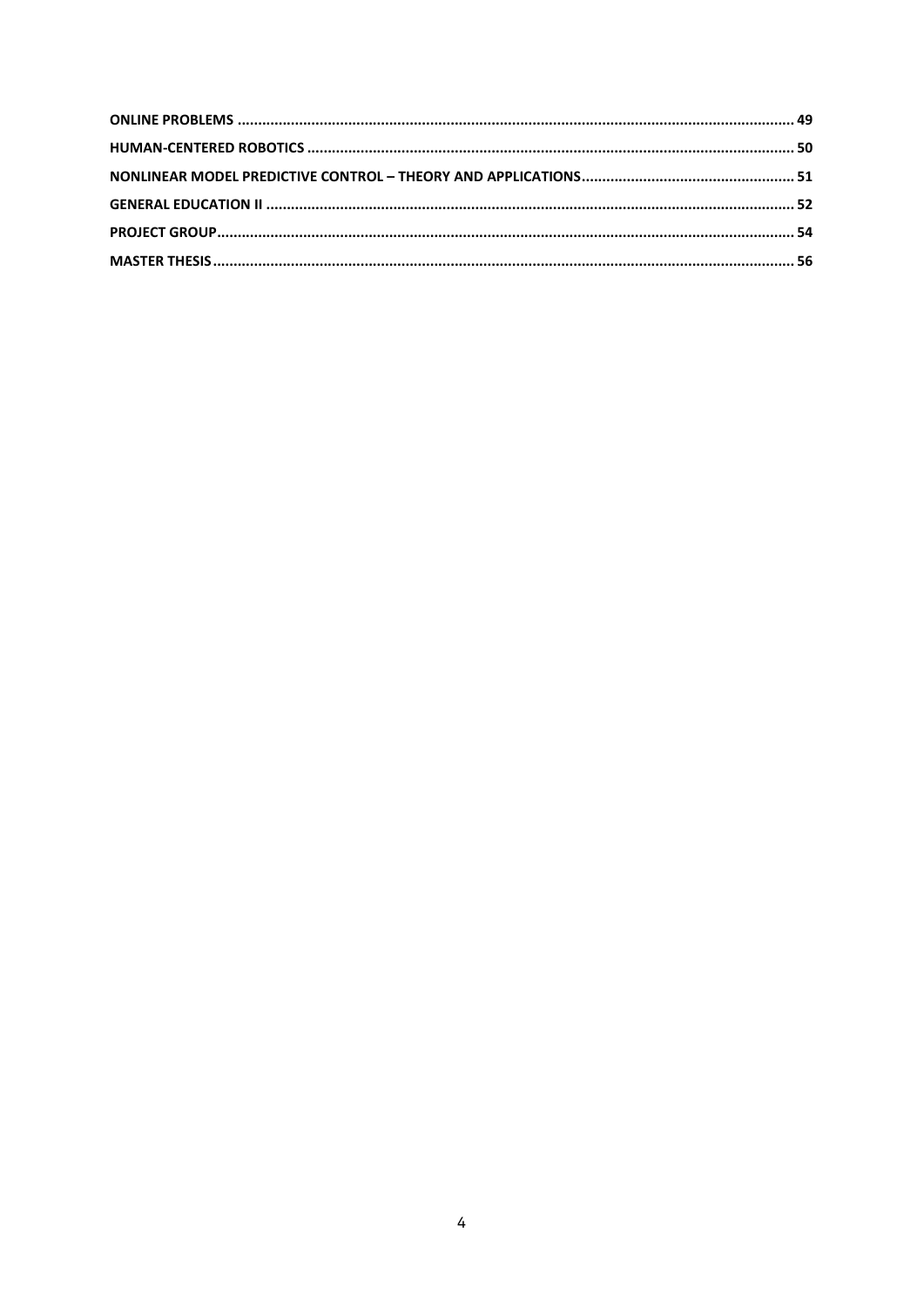#### Studienverlaufsplan



Zwei Wahlpflichtmodule mit demselben Schwerpunkt können mit einer gemeinsamen Modulprüfung abgeschlossen werden. Die Kombinationen werden mit dem/ der jeweiligen Modulverantwortlichen abgesprochen. Es können pro Modulprüfung jedoch maximal 10 Leistungspunkte erworben werden.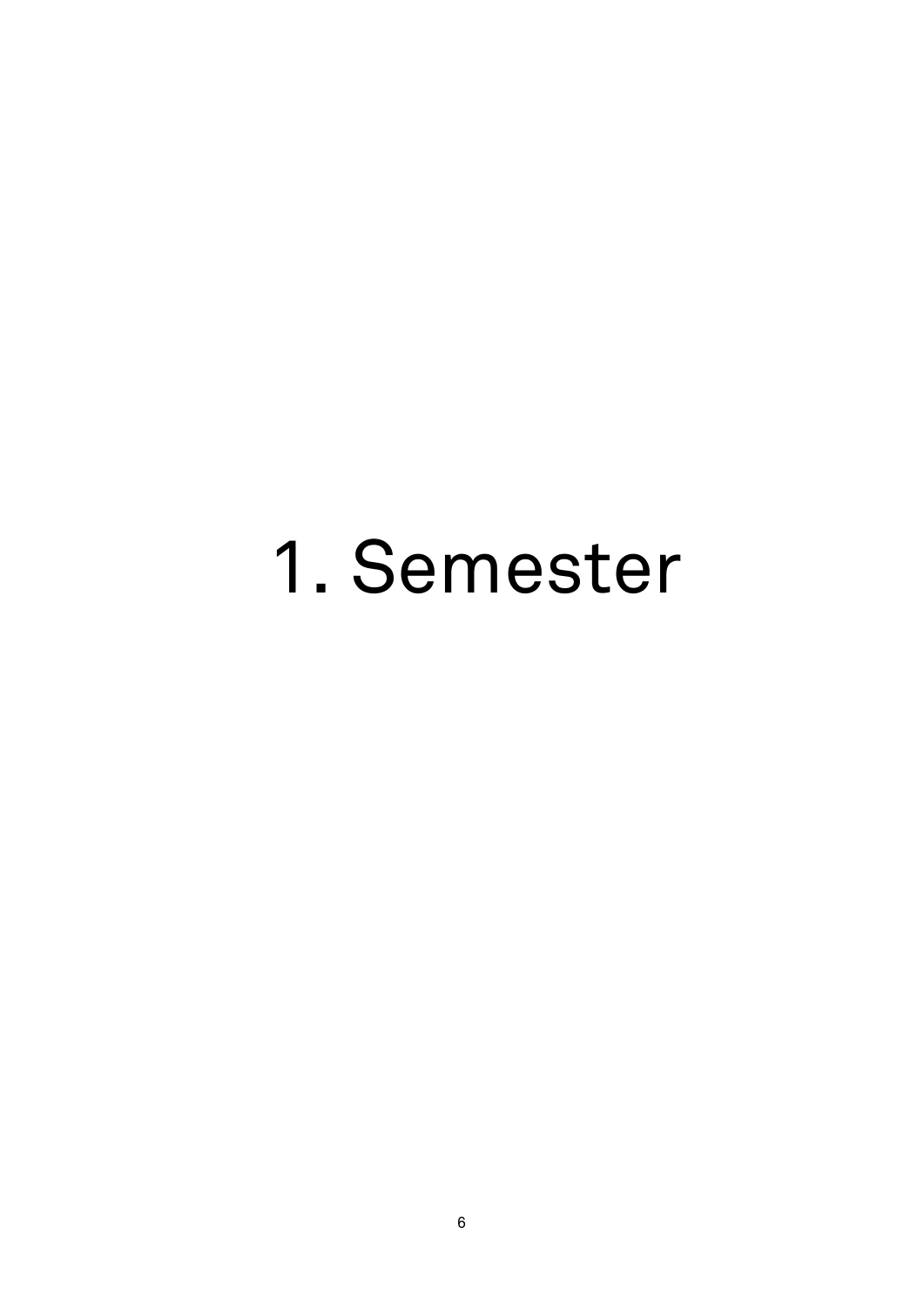<span id="page-6-0"></span>

|                | <b>Advanced Engineering Mathematics</b><br>AR-101                                |                                                                      |                                                                                                                                                                   |            |                      |                      |  |  |
|----------------|----------------------------------------------------------------------------------|----------------------------------------------------------------------|-------------------------------------------------------------------------------------------------------------------------------------------------------------------|------------|----------------------|----------------------|--|--|
| Rota           |                                                                                  | <b>Duration</b>                                                      | <b>Semester</b>                                                                                                                                                   | <b>SWS</b> | <b>Credit Points</b> | Workload             |  |  |
|                | annually WS                                                                      | 1 Semester                                                           | 1st (Semester)                                                                                                                                                    | 5 SWS      | 6                    | 180h                 |  |  |
| 1              | <b>Modul Structure</b>                                                           |                                                                      |                                                                                                                                                                   |            |                      |                      |  |  |
|                | <b>Course (Abbreviation)</b>                                                     |                                                                      | Type/SWS                                                                                                                                                          | Presence   | <b>Self Study</b>    | <b>Credit Points</b> |  |  |
|                | a) Advanced Engineering<br>Mathematics (AEM)                                     |                                                                      | Lecture/ 3 SWS                                                                                                                                                    | 35h        | 85h                  | 4                    |  |  |
|                | b) Advanced Engineering<br>Mathematics (AEM)                                     |                                                                      | Tutorial/2 SWS                                                                                                                                                    | 25h        | 35h                  | $\overline{c}$       |  |  |
| $\mathbf{2}$   | Language<br>English                                                              |                                                                      |                                                                                                                                                                   |            |                      |                      |  |  |
| 3              | Content                                                                          |                                                                      |                                                                                                                                                                   |            |                      |                      |  |  |
|                |                                                                                  | The subjects are chosen from                                         |                                                                                                                                                                   |            |                      |                      |  |  |
|                |                                                                                  |                                                                      | 1. Linear Algebra: Vector spaces, matrices and equation systems, linear maps,                                                                                     |            |                      |                      |  |  |
|                |                                                                                  |                                                                      | Jordan-, LU-, QR-, and singular value decomposition, numerical aspects.<br>2. Differential Equation: Linear systems, differential equations with constant coeffi- |            |                      |                      |  |  |
|                | cients.                                                                          |                                                                      |                                                                                                                                                                   |            |                      |                      |  |  |
|                | 3.                                                                               |                                                                      | Laplace-Transform and Fourier Series                                                                                                                              |            |                      |                      |  |  |
|                | 4.                                                                               |                                                                      | Differential Calculus with several variables: Derivatives, inverse and implicit func-                                                                             |            |                      |                      |  |  |
|                |                                                                                  |                                                                      | tions, Taylor expansion and extreme values.<br>Stability of Differential Equations: Theorems of Ljapunov and Poincaré-Ljapunov.                                   |            |                      |                      |  |  |
|                | 5.                                                                               | 6. Variational Calculus                                              |                                                                                                                                                                   |            |                      |                      |  |  |
|                | Literature:                                                                      |                                                                      |                                                                                                                                                                   |            |                      |                      |  |  |
|                | $\bullet$                                                                        |                                                                      | Bajpai, Avinash C., Mathematics for engineers and scientists                                                                                                      |            |                      |                      |  |  |
|                |                                                                                  |                                                                      | Meyer, R.M., Essential mathematics for applied fields                                                                                                             |            |                      |                      |  |  |
|                |                                                                                  |                                                                      | Lancaster, P., Tismenetsky, M., The theory of matrices                                                                                                            |            |                      |                      |  |  |
|                | Slides                                                                           | Lang, S., Linear algebra                                             |                                                                                                                                                                   |            |                      |                      |  |  |
| 4              | Competencies                                                                     |                                                                      |                                                                                                                                                                   |            |                      |                      |  |  |
|                |                                                                                  |                                                                      | The course gives an introduction to fundamental mathematical techniques used in almost                                                                            |            |                      |                      |  |  |
|                |                                                                                  |                                                                      | every course. Attention is given to the underlying mathematical structure.                                                                                        |            |                      |                      |  |  |
| 5              |                                                                                  | <b>Examination Requirements</b>                                      |                                                                                                                                                                   |            |                      |                      |  |  |
|                |                                                                                  |                                                                      | The final exam will be a written (2 hours) exam.                                                                                                                  |            |                      |                      |  |  |
| 6              | <b>Formality of Examination</b><br><b>図 Module Finals</b><br>□ Accumulated Grade |                                                                      |                                                                                                                                                                   |            |                      |                      |  |  |
| $\overline{7}$ |                                                                                  | <b>Module Requirements (Prerequisites)</b>                           |                                                                                                                                                                   |            |                      |                      |  |  |
| 8              |                                                                                  | <b>Allocation to Curriculum:</b>                                     |                                                                                                                                                                   |            |                      |                      |  |  |
|                | <b>Mandatory Course</b>                                                          |                                                                      |                                                                                                                                                                   |            |                      |                      |  |  |
|                |                                                                                  | Program: Automation & Robotics                                       |                                                                                                                                                                   |            |                      |                      |  |  |
| 9              | <b>Responsibility/Lecturer</b>                                                   |                                                                      |                                                                                                                                                                   |            |                      |                      |  |  |
|                |                                                                                  | Dean of the Mathematics faculty/Lecturers of the Mathematics faculty |                                                                                                                                                                   |            |                      |                      |  |  |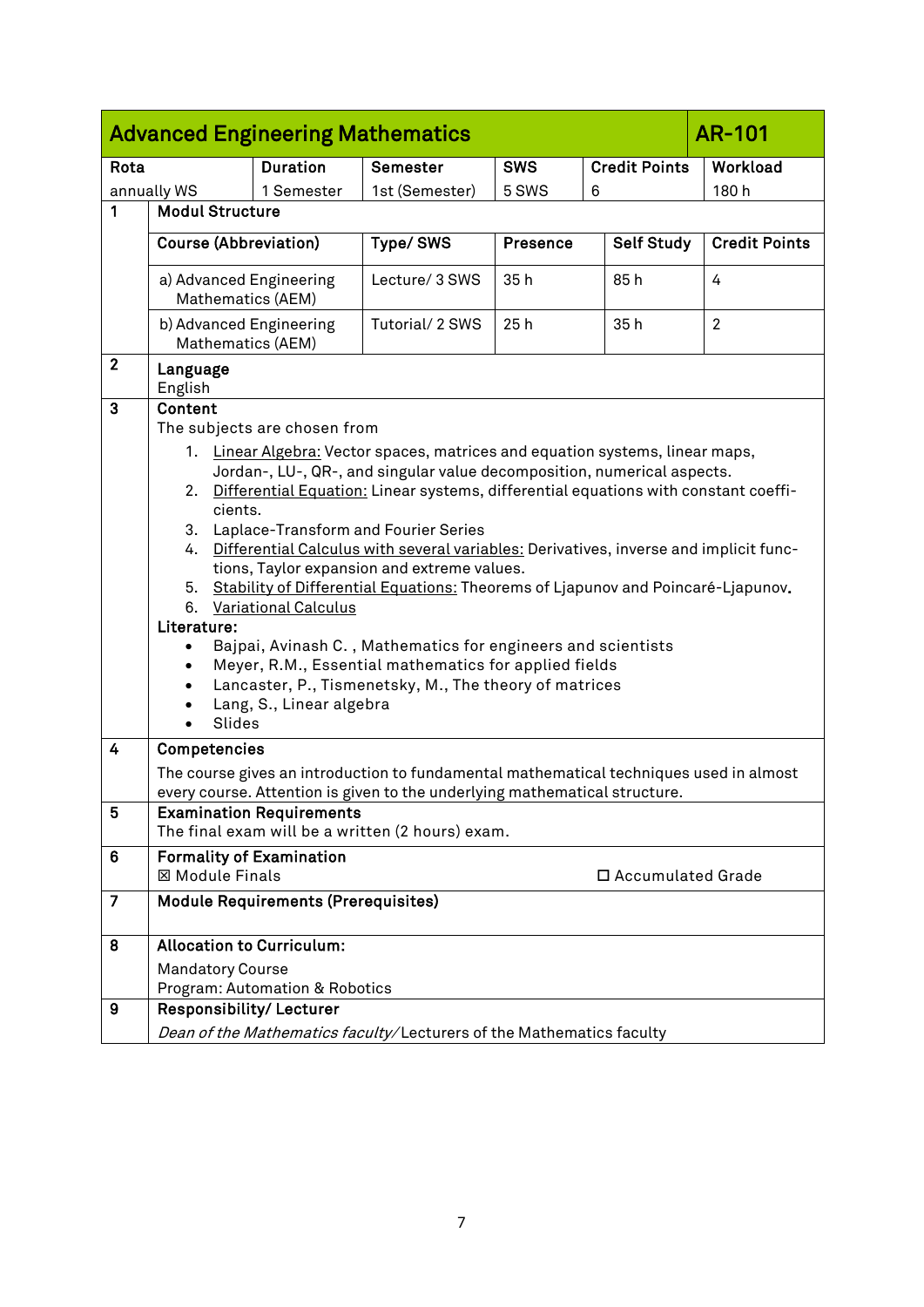<span id="page-7-0"></span>

|                | <b>Control Theory and Applications</b><br><b>AR-102</b>                                                                                                                                                                                                                                                                                                                                                                                                                                                                                                                                                                                                                                                                                                                                                                                                                                                                                                                                                                                                                                                                                                                                                                                    |                                            |                                                                                                                                                                                             |          |                     |                      |  |  |
|----------------|--------------------------------------------------------------------------------------------------------------------------------------------------------------------------------------------------------------------------------------------------------------------------------------------------------------------------------------------------------------------------------------------------------------------------------------------------------------------------------------------------------------------------------------------------------------------------------------------------------------------------------------------------------------------------------------------------------------------------------------------------------------------------------------------------------------------------------------------------------------------------------------------------------------------------------------------------------------------------------------------------------------------------------------------------------------------------------------------------------------------------------------------------------------------------------------------------------------------------------------------|--------------------------------------------|---------------------------------------------------------------------------------------------------------------------------------------------------------------------------------------------|----------|---------------------|----------------------|--|--|
| Rota           | <b>Credit Points</b><br><b>Duration</b><br><b>SWS</b><br>Workload<br>Semester                                                                                                                                                                                                                                                                                                                                                                                                                                                                                                                                                                                                                                                                                                                                                                                                                                                                                                                                                                                                                                                                                                                                                              |                                            |                                                                                                                                                                                             |          |                     |                      |  |  |
|                | annually WS                                                                                                                                                                                                                                                                                                                                                                                                                                                                                                                                                                                                                                                                                                                                                                                                                                                                                                                                                                                                                                                                                                                                                                                                                                | 1 Semester                                 | 1st (Semester)                                                                                                                                                                              | 5 SWS    | 6                   | 180h                 |  |  |
| 1              | <b>Modul Structure</b>                                                                                                                                                                                                                                                                                                                                                                                                                                                                                                                                                                                                                                                                                                                                                                                                                                                                                                                                                                                                                                                                                                                                                                                                                     |                                            |                                                                                                                                                                                             |          |                     |                      |  |  |
|                | <b>Course (Abbreviation)</b>                                                                                                                                                                                                                                                                                                                                                                                                                                                                                                                                                                                                                                                                                                                                                                                                                                                                                                                                                                                                                                                                                                                                                                                                               |                                            | Type/SWS                                                                                                                                                                                    | Presence | <b>Self Study</b>   | <b>Credit Points</b> |  |  |
|                | a) Control Theory and Ap-<br>plications (CTA)                                                                                                                                                                                                                                                                                                                                                                                                                                                                                                                                                                                                                                                                                                                                                                                                                                                                                                                                                                                                                                                                                                                                                                                              |                                            | Lecture / 3 SWS                                                                                                                                                                             | 35h      | 85h                 | 4                    |  |  |
|                | b) Control Theory and Ap-<br>plications (CTA)                                                                                                                                                                                                                                                                                                                                                                                                                                                                                                                                                                                                                                                                                                                                                                                                                                                                                                                                                                                                                                                                                                                                                                                              |                                            | Tutorial / 2 SWS                                                                                                                                                                            | 25h      | 35h                 | $\overline{2}$       |  |  |
| $\mathbf{2}$   | Language<br>English                                                                                                                                                                                                                                                                                                                                                                                                                                                                                                                                                                                                                                                                                                                                                                                                                                                                                                                                                                                                                                                                                                                                                                                                                        |                                            |                                                                                                                                                                                             |          |                     |                      |  |  |
| $\mathbf{3}$   | Content                                                                                                                                                                                                                                                                                                                                                                                                                                                                                                                                                                                                                                                                                                                                                                                                                                                                                                                                                                                                                                                                                                                                                                                                                                    |                                            |                                                                                                                                                                                             |          |                     |                      |  |  |
|                | Modeling of dynamic systems: First principles models, state space representation,<br>$\bullet$<br>DAE systems, classes of systems, models, and signals, linearity and causality,<br>steady states, operability, singular value decomposition, stability, linearization.<br>Linear state space theory: Autonomous behavior, eigenvalues, eigenvectors, Jordan<br>$\bullet$<br>form, controllability and pole assignment, LQ-optimal control, observability, ob-<br>servers, observer-based control, Kalman decomposition.<br>Laplace transform and transfer matrices: Introduction to the Laplace transform,<br>$\bullet$<br>transfer functions, poles, zeros, minimal realization, zeros of multivariable systems,<br>frequency response, input-output stability.<br>Design of single-loop controllers: Internal stability, performance specification, clas-<br>$\bullet$<br>sical SISO controller design, robust stability and performance, performance limita-<br>tions<br>Discrete-time and sampled data systems: z-transform, z-transform of sampled da-<br>$\bullet$<br>ta systems, stability, dead-beat control, w-transform<br>Literature:<br>Handouts<br>S. Skogestad, Postlethwaite: Multivariable Feedback Control, Wiley, 1996. |                                            |                                                                                                                                                                                             |          |                     |                      |  |  |
| 4              | Competencies<br>kinds.                                                                                                                                                                                                                                                                                                                                                                                                                                                                                                                                                                                                                                                                                                                                                                                                                                                                                                                                                                                                                                                                                                                                                                                                                     |                                            | This course provides the students with a solid background in control theory which is a pre-<br>requisite to solve automation problems in robotics as well as in production processes of all |          |                     |                      |  |  |
| 5              | term exam (1.5 hours).                                                                                                                                                                                                                                                                                                                                                                                                                                                                                                                                                                                                                                                                                                                                                                                                                                                                                                                                                                                                                                                                                                                                                                                                                     | <b>Examination Requirements</b>            | The final exam will be a written (2 hours) exam. In addition, there will be a written mid-                                                                                                  |          |                     |                      |  |  |
| 6              | <b>Formality of Examination</b><br><b>⊠ Module Finals</b>                                                                                                                                                                                                                                                                                                                                                                                                                                                                                                                                                                                                                                                                                                                                                                                                                                                                                                                                                                                                                                                                                                                                                                                  |                                            |                                                                                                                                                                                             |          | □ Accumulated Grade |                      |  |  |
| $\overline{7}$ |                                                                                                                                                                                                                                                                                                                                                                                                                                                                                                                                                                                                                                                                                                                                                                                                                                                                                                                                                                                                                                                                                                                                                                                                                                            | <b>Module Requirements (Prerequisites)</b> |                                                                                                                                                                                             |          |                     |                      |  |  |
| 8              | <b>Allocation to Curriculum:</b>                                                                                                                                                                                                                                                                                                                                                                                                                                                                                                                                                                                                                                                                                                                                                                                                                                                                                                                                                                                                                                                                                                                                                                                                           |                                            |                                                                                                                                                                                             |          |                     |                      |  |  |
|                | <b>Mandatory Course</b>                                                                                                                                                                                                                                                                                                                                                                                                                                                                                                                                                                                                                                                                                                                                                                                                                                                                                                                                                                                                                                                                                                                                                                                                                    |                                            |                                                                                                                                                                                             |          |                     |                      |  |  |
|                |                                                                                                                                                                                                                                                                                                                                                                                                                                                                                                                                                                                                                                                                                                                                                                                                                                                                                                                                                                                                                                                                                                                                                                                                                                            | Program: Automation & Robotics             |                                                                                                                                                                                             |          |                     |                      |  |  |
| 9              | Responsibility/Lecturer                                                                                                                                                                                                                                                                                                                                                                                                                                                                                                                                                                                                                                                                                                                                                                                                                                                                                                                                                                                                                                                                                                                                                                                                                    |                                            |                                                                                                                                                                                             |          |                     |                      |  |  |
|                | Prof. Dr. S. Engell/Prof. Dr. S. Engell                                                                                                                                                                                                                                                                                                                                                                                                                                                                                                                                                                                                                                                                                                                                                                                                                                                                                                                                                                                                                                                                                                                                                                                                    |                                            |                                                                                                                                                                                             |          |                     |                      |  |  |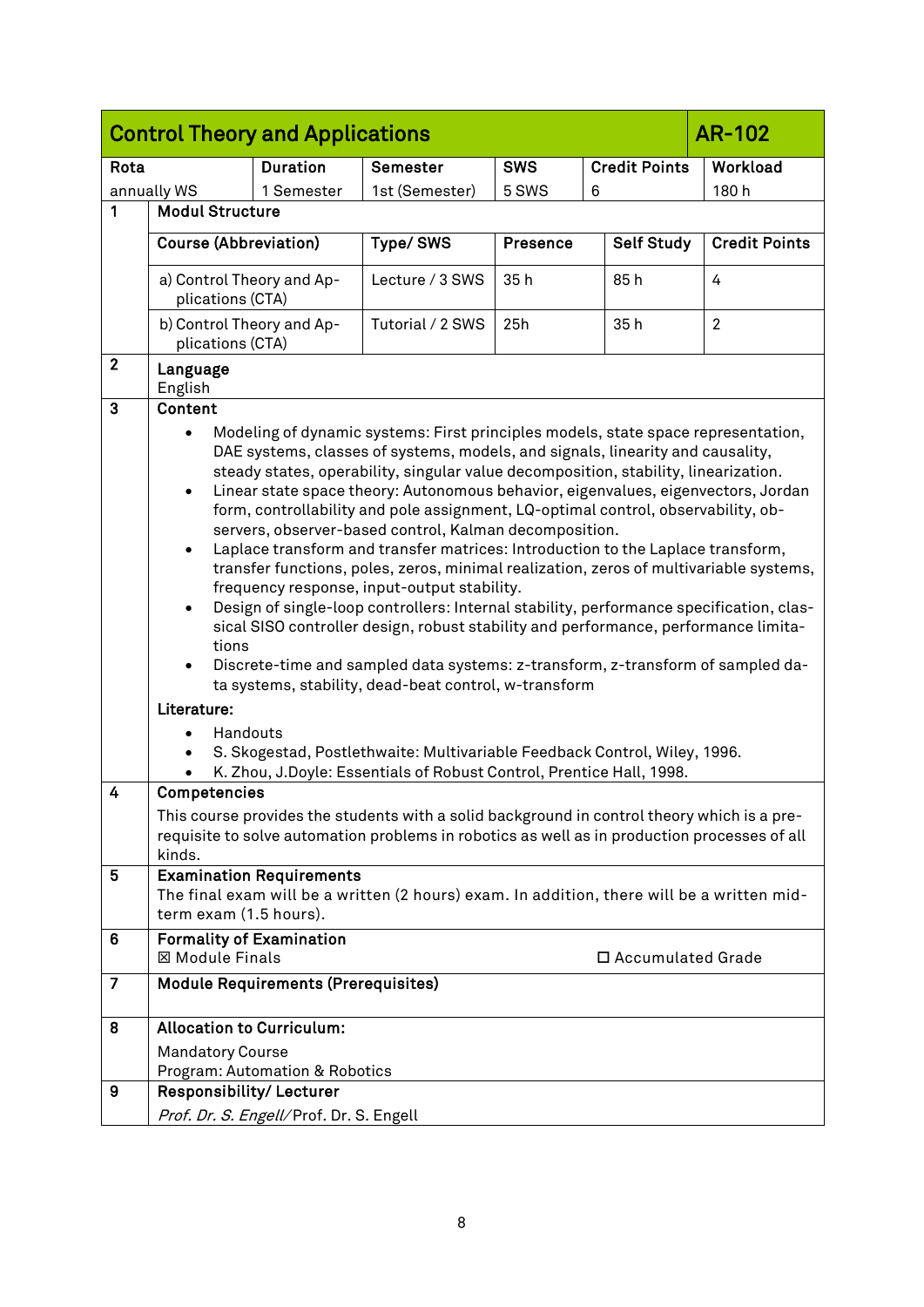<span id="page-8-0"></span>

|                  | <b>Computer Systems</b>                                                                                                                                                                                                                                                                                                                                                                                                                                                                                                                                                                                                                                        |                                            |                                                                                                                                                                                                                                                                                  |            |                      | <b>AR-103</b>        |
|------------------|----------------------------------------------------------------------------------------------------------------------------------------------------------------------------------------------------------------------------------------------------------------------------------------------------------------------------------------------------------------------------------------------------------------------------------------------------------------------------------------------------------------------------------------------------------------------------------------------------------------------------------------------------------------|--------------------------------------------|----------------------------------------------------------------------------------------------------------------------------------------------------------------------------------------------------------------------------------------------------------------------------------|------------|----------------------|----------------------|
| Rota             |                                                                                                                                                                                                                                                                                                                                                                                                                                                                                                                                                                                                                                                                | <b>Duration</b>                            | Semester                                                                                                                                                                                                                                                                         | <b>SWS</b> | <b>Credit Points</b> | Workload             |
|                  | annually WS                                                                                                                                                                                                                                                                                                                                                                                                                                                                                                                                                                                                                                                    | 1 Semester                                 | 1st (Semester)                                                                                                                                                                                                                                                                   | 4 SWS      | 6                    | 180h                 |
| 1                | <b>Modul Structure</b>                                                                                                                                                                                                                                                                                                                                                                                                                                                                                                                                                                                                                                         |                                            |                                                                                                                                                                                                                                                                                  |            |                      |                      |
|                  | <b>Course (Abbreviation)</b>                                                                                                                                                                                                                                                                                                                                                                                                                                                                                                                                                                                                                                   |                                            | Type/SWS                                                                                                                                                                                                                                                                         | Presence   | <b>Self Study</b>    | <b>Credit Points</b> |
|                  | a) Computer Systems (CS)                                                                                                                                                                                                                                                                                                                                                                                                                                                                                                                                                                                                                                       |                                            | Lecture/ 3 SWS                                                                                                                                                                                                                                                                   | 35h        | 85h                  | 4                    |
|                  |                                                                                                                                                                                                                                                                                                                                                                                                                                                                                                                                                                                                                                                                | b) Computer Systems (CS)                   | Tutorial/ 1 SWS                                                                                                                                                                                                                                                                  | 15h        | 45h                  | $\overline{2}$       |
| $\mathbf{2}$     | Language<br>English                                                                                                                                                                                                                                                                                                                                                                                                                                                                                                                                                                                                                                            |                                            |                                                                                                                                                                                                                                                                                  |            |                      |                      |
| 3                | Content                                                                                                                                                                                                                                                                                                                                                                                                                                                                                                                                                                                                                                                        |                                            |                                                                                                                                                                                                                                                                                  |            |                      |                      |
|                  | 1.<br>2.<br>3.<br>4.<br>Literature:                                                                                                                                                                                                                                                                                                                                                                                                                                                                                                                                                                                                                            | superscalar architectures                  | Microprocessors: Processor performance, instruction set, compilers, pipelining, and<br>Storage Technology: SRAM, DRAM, ROM, magnetic recording, optical recording<br>Data Communication: Bus systems, Ethernet, TCP/IP<br>Memory Hierarchy: Caches, virtual memory, RAID systems |            |                      |                      |
|                  | General, Communication within Computer Systems: John L. Hennessy, David A. Pat-<br>terson, "Computer Architecture, a Quantitative Approach", 3rd Edition, Morgan<br>Kaufmann, 2002<br>Semiconductor memory: Betty Prince, "High Performance Memories", Wiley, 1999<br>$\bullet$<br>Optical Storage: Alan Marchant, "Optical Recording", Addison Wesley, 1999<br>$\bullet$<br>Communication between Computer Systems: Andrew S. Tanenbaum, "Computer<br>$\bullet$<br>Networks", Prentice Hall, 3rd edition 1996, ISBN 0133499456<br>Larry L. Peterson, Bruce S. Davie, "Computer Networks, A Systems Approach", Mor-<br>$\bullet$<br>gan Kaufmann, 2nd ed. 1999 |                                            |                                                                                                                                                                                                                                                                                  |            |                      |                      |
| $\overline{4}$   | Competencies                                                                                                                                                                                                                                                                                                                                                                                                                                                                                                                                                                                                                                                   |                                            |                                                                                                                                                                                                                                                                                  |            |                      |                      |
|                  | By attending this course, students learn the architecture and the components of modern<br>computer systems. This knowledge is directly required for advanced courses on distributed<br>systems and communication systems. As computers are vital components of most robots<br>and complex process automation systems, a basic understanding of computer systems is<br>necessary for most practical work in this area, like project groups and lab courses.                                                                                                                                                                                                     |                                            |                                                                                                                                                                                                                                                                                  |            |                      |                      |
| $\overline{5}$   | <b>Examination Requirements</b><br>All students are required to successfully complete 2 out of 4 special assignments in<br>order to be admitted to the final exam. The final exam is a written test (3 hours). The<br>grade is solely determined by the final exam.                                                                                                                                                                                                                                                                                                                                                                                            |                                            |                                                                                                                                                                                                                                                                                  |            |                      |                      |
| 6                | <b>Formality of Examination</b><br>⊠ Module Finals                                                                                                                                                                                                                                                                                                                                                                                                                                                                                                                                                                                                             |                                            |                                                                                                                                                                                                                                                                                  |            | □ Accumulated Grade  |                      |
| $\overline{7}$   |                                                                                                                                                                                                                                                                                                                                                                                                                                                                                                                                                                                                                                                                | <b>Module Requirements (Prerequisites)</b> |                                                                                                                                                                                                                                                                                  |            |                      |                      |
| 8                | <b>Allocation to Curriculum:</b>                                                                                                                                                                                                                                                                                                                                                                                                                                                                                                                                                                                                                               |                                            |                                                                                                                                                                                                                                                                                  |            |                      |                      |
|                  | <b>Mandatory Course</b>                                                                                                                                                                                                                                                                                                                                                                                                                                                                                                                                                                                                                                        |                                            |                                                                                                                                                                                                                                                                                  |            |                      |                      |
|                  |                                                                                                                                                                                                                                                                                                                                                                                                                                                                                                                                                                                                                                                                | Program: Automation & Robotics             |                                                                                                                                                                                                                                                                                  |            |                      |                      |
| $\boldsymbol{9}$ | Responsibility/Lecturer                                                                                                                                                                                                                                                                                                                                                                                                                                                                                                                                                                                                                                        |                                            |                                                                                                                                                                                                                                                                                  |            |                      |                      |
|                  | Jun.-Prof. Dr. Fang-Jing Wu/Jun.-Prof. Dr.-Fang-Jing Wu                                                                                                                                                                                                                                                                                                                                                                                                                                                                                                                                                                                                        |                                            |                                                                                                                                                                                                                                                                                  |            |                      |                      |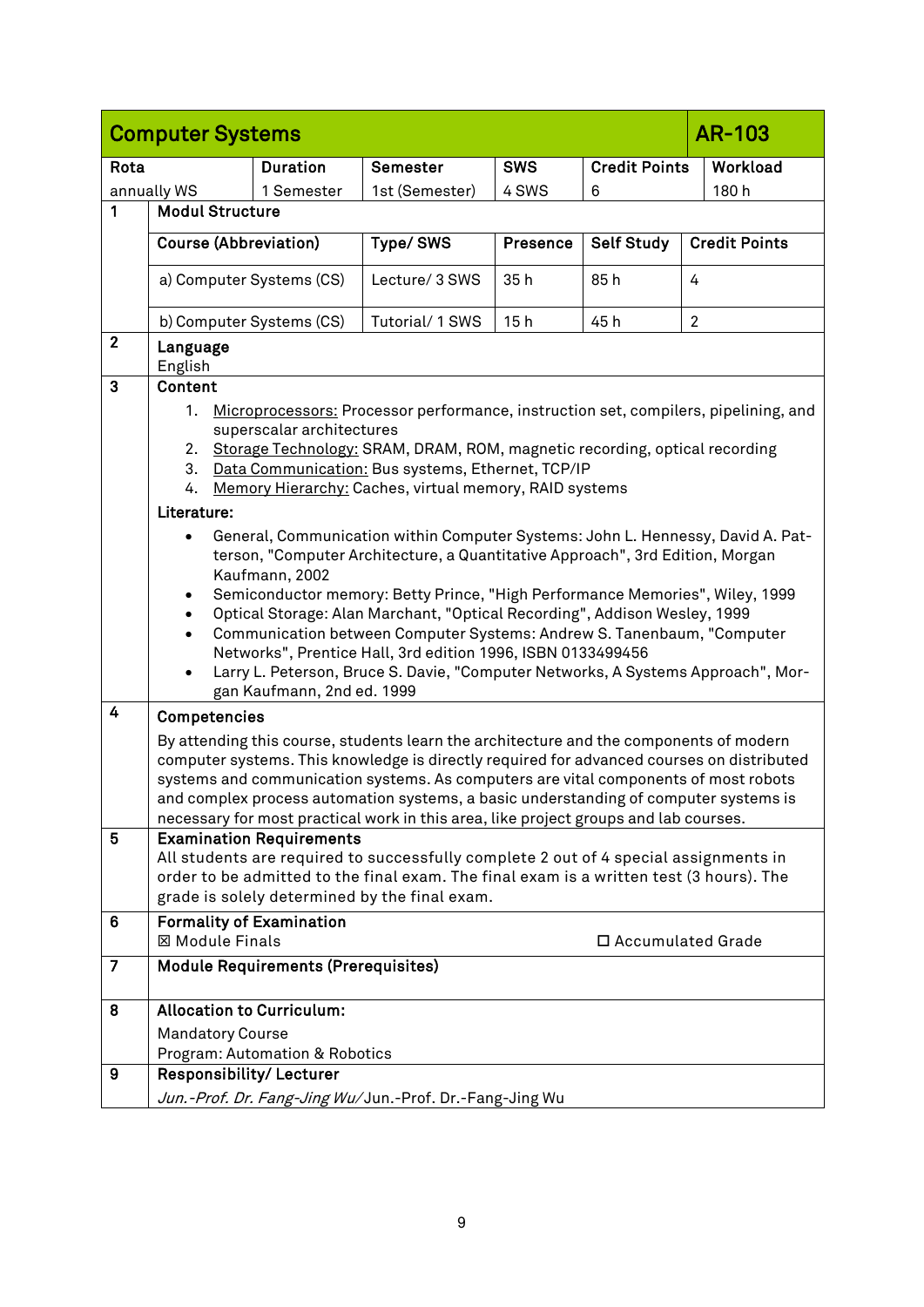<span id="page-9-0"></span>

|                | <b>Modeling and Control of Robotic Manipulators</b><br><b>AR-106</b>                                                                                                                                                                                                               |                                                           |                                                                                            |                 |                      |                      |  |  |
|----------------|------------------------------------------------------------------------------------------------------------------------------------------------------------------------------------------------------------------------------------------------------------------------------------|-----------------------------------------------------------|--------------------------------------------------------------------------------------------|-----------------|----------------------|----------------------|--|--|
| Rota           |                                                                                                                                                                                                                                                                                    | <b>Duration</b>                                           | Semester                                                                                   | <b>SWS</b>      | <b>Credit Points</b> | Workload             |  |  |
|                | annually WS                                                                                                                                                                                                                                                                        | 1 Semester                                                | 1st (Semester)                                                                             | 4 SWS           | 6                    | 180h                 |  |  |
| 1              | <b>Modul Structure</b>                                                                                                                                                                                                                                                             |                                                           |                                                                                            |                 |                      |                      |  |  |
|                | <b>Course (Abbreviation)</b>                                                                                                                                                                                                                                                       |                                                           | Type/SWS                                                                                   | <b>Presence</b> | <b>Self Study</b>    | <b>Credit Points</b> |  |  |
|                | (MCRM)                                                                                                                                                                                                                                                                             | a) Modeling and Control of<br><b>Robotic Manipulators</b> | Lecture/ 2 SWS                                                                             | 25h             | 65h                  | 3                    |  |  |
|                | (MCRM)                                                                                                                                                                                                                                                                             | b) Modeling and Control of<br>Robotic Manipulators        | Tutorial/1 SWS                                                                             | 15h             | 45h                  | $\overline{2}$       |  |  |
|                | (MCRM)                                                                                                                                                                                                                                                                             | c) Modeling and Control of<br>Robotic Manipulators        | Lab                                                                                        | 10              | 20                   | 1                    |  |  |
| $\mathbf{2}$   | Language<br>English                                                                                                                                                                                                                                                                |                                                           |                                                                                            |                 |                      |                      |  |  |
| 3              | Content                                                                                                                                                                                                                                                                            |                                                           |                                                                                            |                 |                      |                      |  |  |
|                | 1.<br><b>Spatial Representations</b><br><b>Direct Kinematics</b><br>2.<br>3.<br><b>Differential Kinematics</b><br>Dynamics<br>4.<br><b>Actuators and Sensors</b><br>5.<br><b>Motion Control</b><br>6.<br><b>Interaction Control</b><br>7.<br>Robotics System Toolbox and ROS<br>8. |                                                           |                                                                                            |                 |                      |                      |  |  |
|                | Literature:                                                                                                                                                                                                                                                                        |                                                           |                                                                                            |                 |                      |                      |  |  |
|                |                                                                                                                                                                                                                                                                                    |                                                           | Sciavicco, Siciliano: Modelling and Control of Robotic Manipulators                        |                 |                      |                      |  |  |
| 4              | Competencies                                                                                                                                                                                                                                                                       |                                                           |                                                                                            |                 |                      |                      |  |  |
|                |                                                                                                                                                                                                                                                                                    | control of robotic manipulators.                          | This course provides the students with a profound background of modelling, planning and    |                 |                      |                      |  |  |
|                | under ROS/Matlab.                                                                                                                                                                                                                                                                  |                                                           | The students acquire practical experience in robot kinematics, dynamics and motion control |                 |                      |                      |  |  |
| $\overline{5}$ | written exam (3 hours)                                                                                                                                                                                                                                                             | <b>Examination Requirements</b>                           |                                                                                            |                 |                      |                      |  |  |
| 6              |                                                                                                                                                                                                                                                                                    | <b>Formality of Examination</b>                           |                                                                                            |                 |                      |                      |  |  |
|                | 図 Module Finals                                                                                                                                                                                                                                                                    |                                                           |                                                                                            |                 | □ Accumulated Grade  |                      |  |  |
| $\overline{7}$ |                                                                                                                                                                                                                                                                                    | <b>Module Requirements (Prerequisites)</b>                |                                                                                            |                 |                      |                      |  |  |
| 8              |                                                                                                                                                                                                                                                                                    | <b>Allocation to Curriculum:</b>                          |                                                                                            |                 |                      |                      |  |  |
|                | <b>Mandatory Course</b>                                                                                                                                                                                                                                                            |                                                           |                                                                                            |                 |                      |                      |  |  |
|                |                                                                                                                                                                                                                                                                                    | Program: Automation & Robotics)                           |                                                                                            |                 |                      |                      |  |  |
| 9              | Responsibility/Lecturer                                                                                                                                                                                                                                                            |                                                           |                                                                                            |                 |                      |                      |  |  |
|                |                                                                                                                                                                                                                                                                                    | apl. Prof. Dr. F. Hoffmann / apl. Prof. Dr. F. Hoffmann   |                                                                                            |                 |                      |                      |  |  |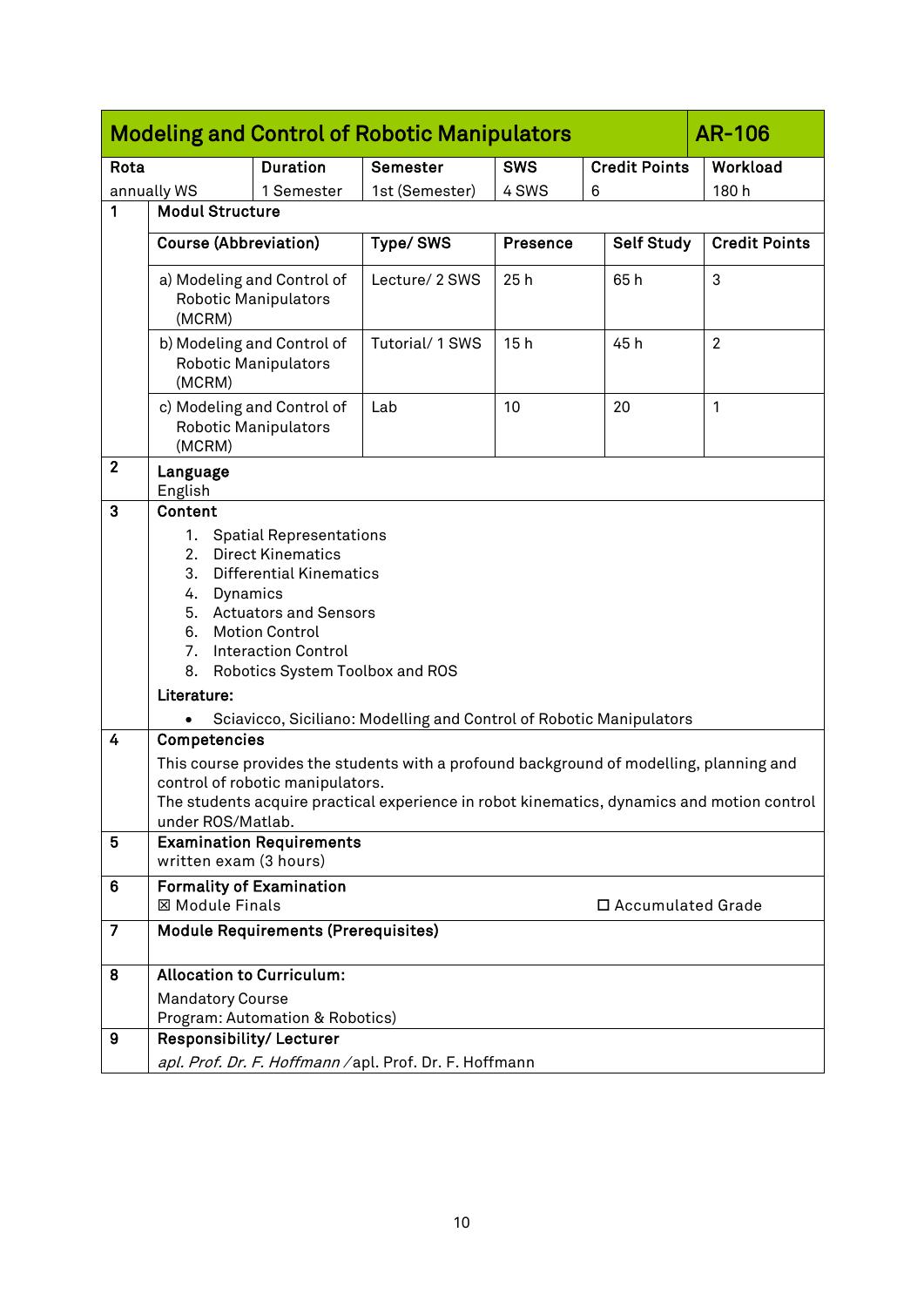<span id="page-10-0"></span>

|                |                                                                                                                                                                                                                         |                                                                                | <b>Scientific Programming with Matlab in Engineering</b>                                                                                                                               |                 |   |                   | <b>AR-105</b>        |
|----------------|-------------------------------------------------------------------------------------------------------------------------------------------------------------------------------------------------------------------------|--------------------------------------------------------------------------------|----------------------------------------------------------------------------------------------------------------------------------------------------------------------------------------|-----------------|---|-------------------|----------------------|
| Rota           | <b>SWS</b><br><b>Duration</b><br>Semester<br><b>Credit Points</b>                                                                                                                                                       |                                                                                |                                                                                                                                                                                        |                 |   |                   | Workload             |
|                | annually WS                                                                                                                                                                                                             | 1 Semester                                                                     | 1st (Semester)                                                                                                                                                                         | 3 SWS           | 3 |                   | 90h                  |
| 1              | <b>Modul Structure</b>                                                                                                                                                                                                  |                                                                                |                                                                                                                                                                                        |                 |   |                   |                      |
|                |                                                                                                                                                                                                                         | <b>Course (Abbreviation)</b>                                                   | Type/SWS                                                                                                                                                                               | <b>Presence</b> |   | <b>Self Study</b> | <b>Credit Points</b> |
|                |                                                                                                                                                                                                                         | a) Scientific Programming                                                      | Lab/3 SWS                                                                                                                                                                              | 35h             |   | 55h               | 3                    |
|                | ing (SPM)                                                                                                                                                                                                               | with Matlab in Engineer-                                                       |                                                                                                                                                                                        |                 |   |                   |                      |
| $\mathbf{2}$   | Language<br>English                                                                                                                                                                                                     |                                                                                |                                                                                                                                                                                        |                 |   |                   |                      |
| 3              | Content                                                                                                                                                                                                                 |                                                                                |                                                                                                                                                                                        |                 |   |                   |                      |
|                | Matlab Basics, Programming, Visualization<br>1.<br><b>Symbolic Computing</b><br>2.<br><b>Statistics</b><br>3.<br><b>Numerical Optimisation</b><br>4.<br>Control System Design<br>5.<br>Simulink<br>6.<br>7.<br>Robotics |                                                                                |                                                                                                                                                                                        |                 |   |                   |                      |
|                | Literature:                                                                                                                                                                                                             |                                                                                |                                                                                                                                                                                        |                 |   |                   |                      |
|                |                                                                                                                                                                                                                         | Matlab documentation                                                           |                                                                                                                                                                                        |                 |   |                   |                      |
| 4              | <b>Competencies</b>                                                                                                                                                                                                     |                                                                                |                                                                                                                                                                                        |                 |   |                   |                      |
|                |                                                                                                                                                                                                                         | trol systems and robotics.                                                     | The course qualifies the students to solve scientific programming and engineering problems<br>with Matlab. The students acquire deeper knowledge in the design and application of con- |                 |   |                   |                      |
| 5              |                                                                                                                                                                                                                         | <b>Examination Requirements</b>                                                |                                                                                                                                                                                        |                 |   |                   |                      |
|                |                                                                                                                                                                                                                         |                                                                                | Successful completion of 75% of programming assignments and                                                                                                                            |                 |   |                   |                      |
|                |                                                                                                                                                                                                                         | Successful completion of 50% of quizzes<br>The course grading is pass or fail. |                                                                                                                                                                                        |                 |   |                   |                      |
| $6\phantom{1}$ |                                                                                                                                                                                                                         | <b>Formality of Examination</b>                                                |                                                                                                                                                                                        |                 |   |                   |                      |
|                | □ Module Finals<br>□ Accumulated Grade                                                                                                                                                                                  |                                                                                |                                                                                                                                                                                        |                 |   |                   |                      |
| $\overline{7}$ |                                                                                                                                                                                                                         | <b>Module Requirements (Prerequisites)</b>                                     |                                                                                                                                                                                        |                 |   |                   |                      |
| 8              |                                                                                                                                                                                                                         | <b>Allocation to Curriculum:</b>                                               |                                                                                                                                                                                        |                 |   |                   |                      |
|                | <b>Mandatory Course</b>                                                                                                                                                                                                 |                                                                                |                                                                                                                                                                                        |                 |   |                   |                      |
|                |                                                                                                                                                                                                                         | Program: Automation & Robotics                                                 |                                                                                                                                                                                        |                 |   |                   |                      |
| 9              |                                                                                                                                                                                                                         | <b>Responsibility/Lecturer</b>                                                 |                                                                                                                                                                                        |                 |   |                   |                      |
|                |                                                                                                                                                                                                                         |                                                                                | apl. Prof. Dr. F. Hoffmann / apl. Prof. Dr. F. Hoffmann                                                                                                                                |                 |   |                   |                      |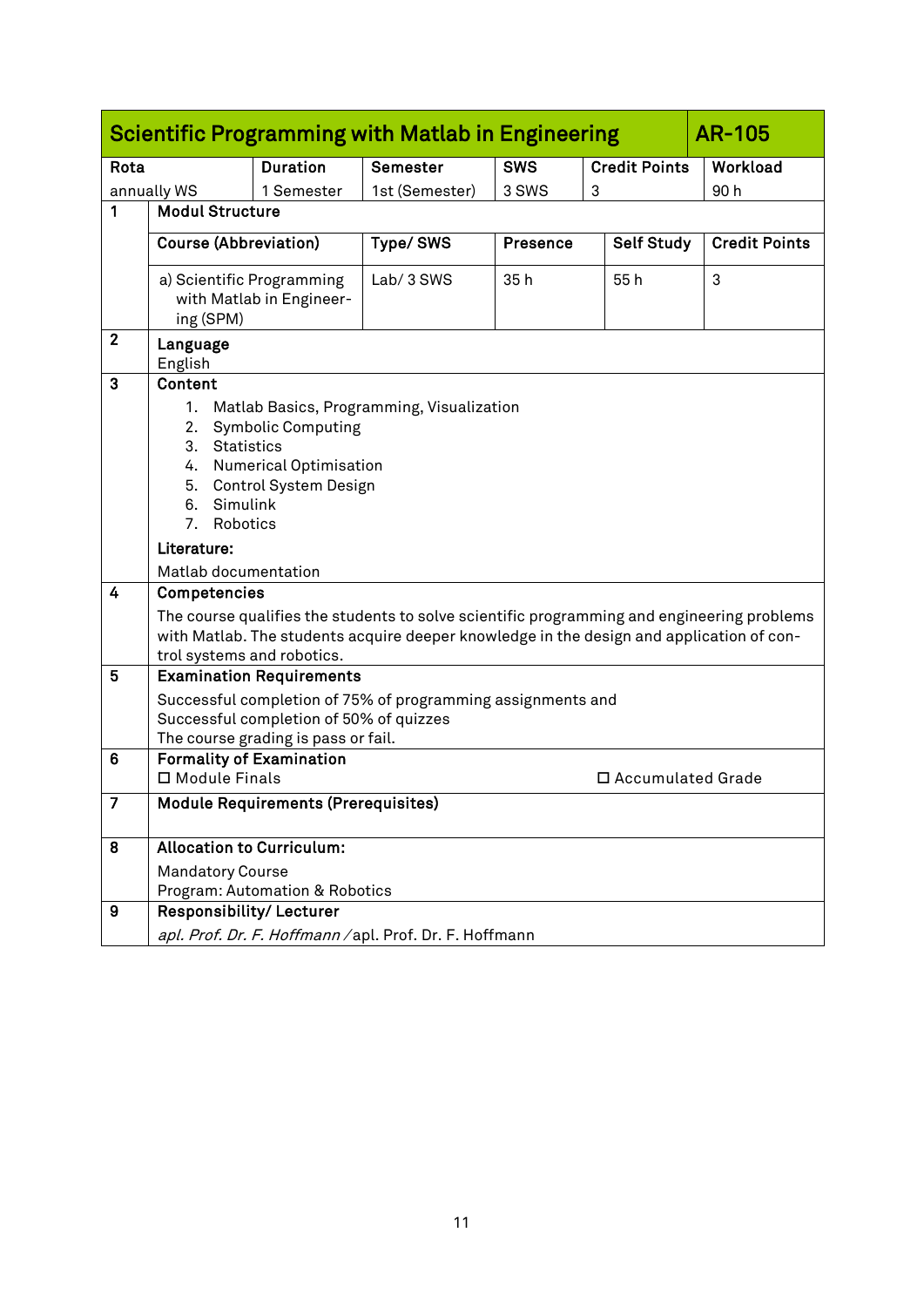<span id="page-11-0"></span>

|                | <b>General Education I</b>                                                                                                                                                                                                                                                                                                                                                                                                                    |                                            |                                                                                                                                                                                                                                                                                                                                                                                                                                                                                                                                                                                                                                                                                                                                                                                                                                                                                             |                 |                      | AR-371               |
|----------------|-----------------------------------------------------------------------------------------------------------------------------------------------------------------------------------------------------------------------------------------------------------------------------------------------------------------------------------------------------------------------------------------------------------------------------------------------|--------------------------------------------|---------------------------------------------------------------------------------------------------------------------------------------------------------------------------------------------------------------------------------------------------------------------------------------------------------------------------------------------------------------------------------------------------------------------------------------------------------------------------------------------------------------------------------------------------------------------------------------------------------------------------------------------------------------------------------------------------------------------------------------------------------------------------------------------------------------------------------------------------------------------------------------------|-----------------|----------------------|----------------------|
| Rota           |                                                                                                                                                                                                                                                                                                                                                                                                                                               | <b>Duration</b>                            | <b>Semester</b>                                                                                                                                                                                                                                                                                                                                                                                                                                                                                                                                                                                                                                                                                                                                                                                                                                                                             | <b>SWS</b>      | <b>Credit Points</b> | Workload             |
| <b>WS</b>      |                                                                                                                                                                                                                                                                                                                                                                                                                                               | 1 Semester                                 | 1 <sup>st</sup> Semester                                                                                                                                                                                                                                                                                                                                                                                                                                                                                                                                                                                                                                                                                                                                                                                                                                                                    | 4 SWS           | 3                    | 90h                  |
| 1              | <b>Modul Structure</b>                                                                                                                                                                                                                                                                                                                                                                                                                        |                                            |                                                                                                                                                                                                                                                                                                                                                                                                                                                                                                                                                                                                                                                                                                                                                                                                                                                                                             |                 |                      |                      |
|                | <b>Course (Abbreviation)</b>                                                                                                                                                                                                                                                                                                                                                                                                                  |                                            | Type/SWS                                                                                                                                                                                                                                                                                                                                                                                                                                                                                                                                                                                                                                                                                                                                                                                                                                                                                    | <b>Presence</b> | <b>Self Study</b>    | <b>Credit Points</b> |
|                | as foreign language)                                                                                                                                                                                                                                                                                                                                                                                                                          | 1. Language Class (German                  | Seminar/ 4 SWS                                                                                                                                                                                                                                                                                                                                                                                                                                                                                                                                                                                                                                                                                                                                                                                                                                                                              | 45 h            | 45h                  | 3                    |
|                | 2. Foreign Language Class<br>(Native speakers in<br>German)                                                                                                                                                                                                                                                                                                                                                                                   |                                            | Seminar/ 4 SWS                                                                                                                                                                                                                                                                                                                                                                                                                                                                                                                                                                                                                                                                                                                                                                                                                                                                              | 45h             | 45h                  | 3                    |
|                | 3. Presentation Class                                                                                                                                                                                                                                                                                                                                                                                                                         |                                            | Seminar/ 4 SWS                                                                                                                                                                                                                                                                                                                                                                                                                                                                                                                                                                                                                                                                                                                                                                                                                                                                              | 45h             | 45h                  | 3                    |
| $\mathbf{2}$   |                                                                                                                                                                                                                                                                                                                                                                                                                                               | Language: English/German                   |                                                                                                                                                                                                                                                                                                                                                                                                                                                                                                                                                                                                                                                                                                                                                                                                                                                                                             |                 |                      |                      |
| 3              | Content<br>Course 1 or 2<br>Course 3<br>ject presentation.                                                                                                                                                                                                                                                                                                                                                                                    |                                            | Students acquire capabilities to communicate private information in past and present, to<br>name and ask for professions or study subjects and to query simple information on job of-<br>fers. Furthermore skills to express commands or giving guidance on an entry level, to make<br>appointments or communicate emergencies, e.g. being sick, via phone, are trained. Further<br>skill to be trained are listed but not limited to<br>understand and phrase phone messages<br>ask for explanations and express polite support requests or instructions<br>query or explain a route to a target<br>read or write invitations and express good wishes<br>name pieces of clothing and body parts<br>Students acquire and apply methods for self- and time-organization, to guide negotiations<br>and presentations, organization of workflows, to handle information plethora, self and ob- |                 |                      |                      |
| $\overline{4}$ | Competencies<br>Successful completion of this module will grant knowledge of a non-native language and<br>will have gained or enhanced either cultural knowledge or presentation skills for the chosen<br>target nation.<br>Besides enhancing the general scope of education other key competences are supposed to<br>be enabled. The necessity to freely choose classes for this subject is supposed to strength-                            |                                            |                                                                                                                                                                                                                                                                                                                                                                                                                                                                                                                                                                                                                                                                                                                                                                                                                                                                                             |                 |                      |                      |
| 5              | en unsupervised learning skills and self-motivation related to academic studies.<br><b>Examination Requirements</b><br>3 Credits will be rewarded for either taking a class acknowledged for 1 or 2 or 3. Each<br>class has to be passed by a final examination. Modalities of examinations are subject<br>to the responsible lecturer. Passing the examination and assignment of credits shall be<br>marked on a course-passing certificate. |                                            |                                                                                                                                                                                                                                                                                                                                                                                                                                                                                                                                                                                                                                                                                                                                                                                                                                                                                             |                 |                      |                      |
| 6              | <b>Formality of Examination</b><br>⊠ Module Finals                                                                                                                                                                                                                                                                                                                                                                                            |                                            |                                                                                                                                                                                                                                                                                                                                                                                                                                                                                                                                                                                                                                                                                                                                                                                                                                                                                             |                 | □ Accumulated Grade  |                      |
| $\overline{7}$ |                                                                                                                                                                                                                                                                                                                                                                                                                                               | <b>Module Requirements (Prerequisites)</b> |                                                                                                                                                                                                                                                                                                                                                                                                                                                                                                                                                                                                                                                                                                                                                                                                                                                                                             |                 |                      |                      |
|                |                                                                                                                                                                                                                                                                                                                                                                                                                                               |                                            | Each student who chooses a language class for the General Education subject has to opt for<br>a language other than his or her mother language.                                                                                                                                                                                                                                                                                                                                                                                                                                                                                                                                                                                                                                                                                                                                             |                 |                      |                      |
| 8              | Allocation to Curriculum:                                                                                                                                                                                                                                                                                                                                                                                                                     |                                            |                                                                                                                                                                                                                                                                                                                                                                                                                                                                                                                                                                                                                                                                                                                                                                                                                                                                                             |                 |                      |                      |
|                |                                                                                                                                                                                                                                                                                                                                                                                                                                               | Program: Automation & Robotics             |                                                                                                                                                                                                                                                                                                                                                                                                                                                                                                                                                                                                                                                                                                                                                                                                                                                                                             |                 |                      |                      |
| 9              | Responsibility/Lecturer                                                                                                                                                                                                                                                                                                                                                                                                                       |                                            |                                                                                                                                                                                                                                                                                                                                                                                                                                                                                                                                                                                                                                                                                                                                                                                                                                                                                             |                 |                      |                      |
|                |                                                                                                                                                                                                                                                                                                                                                                                                                                               |                                            | Dean of the faculty of Electrical Engineering and Information Technology                                                                                                                                                                                                                                                                                                                                                                                                                                                                                                                                                                                                                                                                                                                                                                                                                    |                 |                      |                      |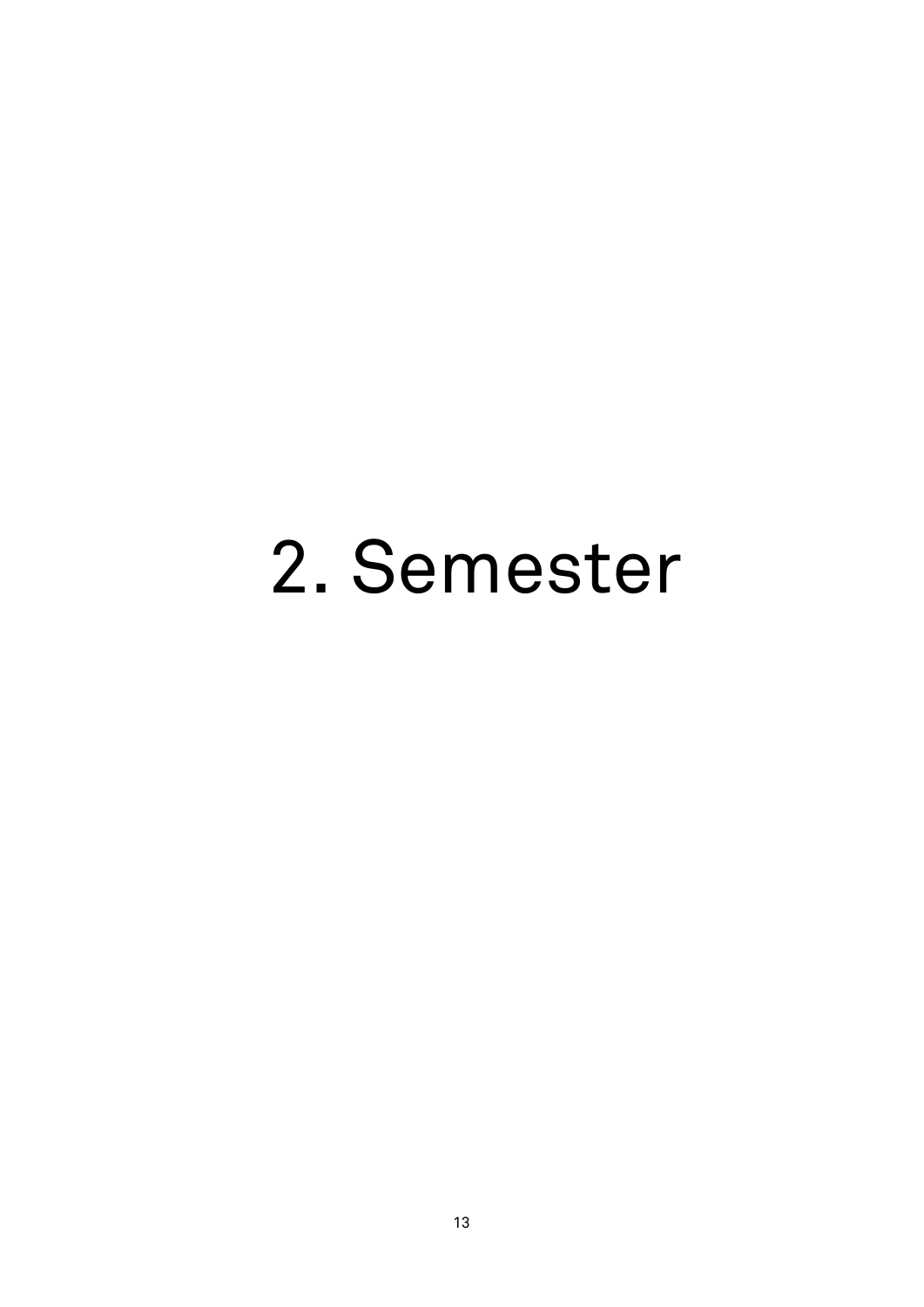<span id="page-13-0"></span>

|                | <b>Application of Robots</b>                                                                                                                                                                                                                                                                                                                                                                                                                                                                                                                                                                                           |                                                                          |                                                          |          |   |                     | <b>AR-201</b>        |
|----------------|------------------------------------------------------------------------------------------------------------------------------------------------------------------------------------------------------------------------------------------------------------------------------------------------------------------------------------------------------------------------------------------------------------------------------------------------------------------------------------------------------------------------------------------------------------------------------------------------------------------------|--------------------------------------------------------------------------|----------------------------------------------------------|----------|---|---------------------|----------------------|
| Rota           |                                                                                                                                                                                                                                                                                                                                                                                                                                                                                                                                                                                                                        | <b>SWS</b><br><b>Credit Points</b><br><b>Duration</b><br><b>Semester</b> |                                                          |          |   |                     | Workload             |
|                | annually SS                                                                                                                                                                                                                                                                                                                                                                                                                                                                                                                                                                                                            | 1 Semester                                                               | 2nd (Semester)                                           | 2 SWS    | 3 |                     | 90 h                 |
| 1              | <b>Modul Structure</b>                                                                                                                                                                                                                                                                                                                                                                                                                                                                                                                                                                                                 |                                                                          |                                                          |          |   |                     |                      |
|                | <b>Course (Abbreviation)</b>                                                                                                                                                                                                                                                                                                                                                                                                                                                                                                                                                                                           |                                                                          | Type/SWS                                                 | Presence |   | <b>Self Study</b>   | <b>Credit Points</b> |
|                | a) Application of Robots<br>(AoR) (APPL)                                                                                                                                                                                                                                                                                                                                                                                                                                                                                                                                                                               |                                                                          | Lecture/ 2 SWS                                           | 25h      |   | 65h                 | 3                    |
| $\mathbf{2}$   | Language<br>English                                                                                                                                                                                                                                                                                                                                                                                                                                                                                                                                                                                                    |                                                                          |                                                          |          |   |                     |                      |
| $\mathbf{3}$   | <b>Content</b><br>The following topics are discussed in detail:<br>Introduction to the term "robot system"<br>Components of industrial robot systems: robots, effectors, feeding systems, clamp-<br>$\bullet$<br>ing devices, control and communication systems, safety systems and other periph-<br>eral devices<br>Interaction of the individual components<br>Robot applications in production and manufacturing systems<br>$\bullet$<br>Robot applications for assembly tasks<br>$\bullet$<br>Literature:<br>William R. Tanner: Industrial Robots: Applications<br>Phillip John McKerrow: Introduction to Robotics |                                                                          |                                                          |          |   |                     |                      |
| $\overline{4}$ | Competencies<br>This lecture treats applications of robotics in the industrial environment. The first part of<br>the lecture focuses on robot systems. On the basis of practical examples the components of<br>industrial robot systems and their interaction in a production process are systematically<br>analyzed and described. Based on this theoretical background an overview of state of the<br>art applications is given, in order to deepen the subjects and to establish the relationship<br>between theory and practice. In addition, actual research work is presented.                                   |                                                                          |                                                          |          |   |                     |                      |
| 5              | <b>Examination Requirements</b><br>All students are required to solve four assignment problems. The final exam will be an<br>oral (30 minutes) or written (2 hour) exam, depending on the number of participants.                                                                                                                                                                                                                                                                                                                                                                                                      |                                                                          |                                                          |          |   |                     |                      |
| 6              | <b>⊠ Module Finals</b>                                                                                                                                                                                                                                                                                                                                                                                                                                                                                                                                                                                                 | <b>Formality of Examination</b>                                          |                                                          |          |   | □ Accumulated Grade |                      |
| $\overline{7}$ |                                                                                                                                                                                                                                                                                                                                                                                                                                                                                                                                                                                                                        | <b>Module Requirements (Prerequisites)</b>                               |                                                          |          |   |                     |                      |
| 8              | <b>Allocation to Curriculum:</b>                                                                                                                                                                                                                                                                                                                                                                                                                                                                                                                                                                                       |                                                                          | Program: Automation & Robotics, Field of study: Robotics |          |   |                     |                      |
| 9              |                                                                                                                                                                                                                                                                                                                                                                                                                                                                                                                                                                                                                        |                                                                          |                                                          |          |   |                     |                      |
|                | Responsibility/Lecturer<br>Prof. Dr. J. Bickendorf/Prof. Dr. J. Bickendorf                                                                                                                                                                                                                                                                                                                                                                                                                                                                                                                                             |                                                                          |                                                          |          |   |                     |                      |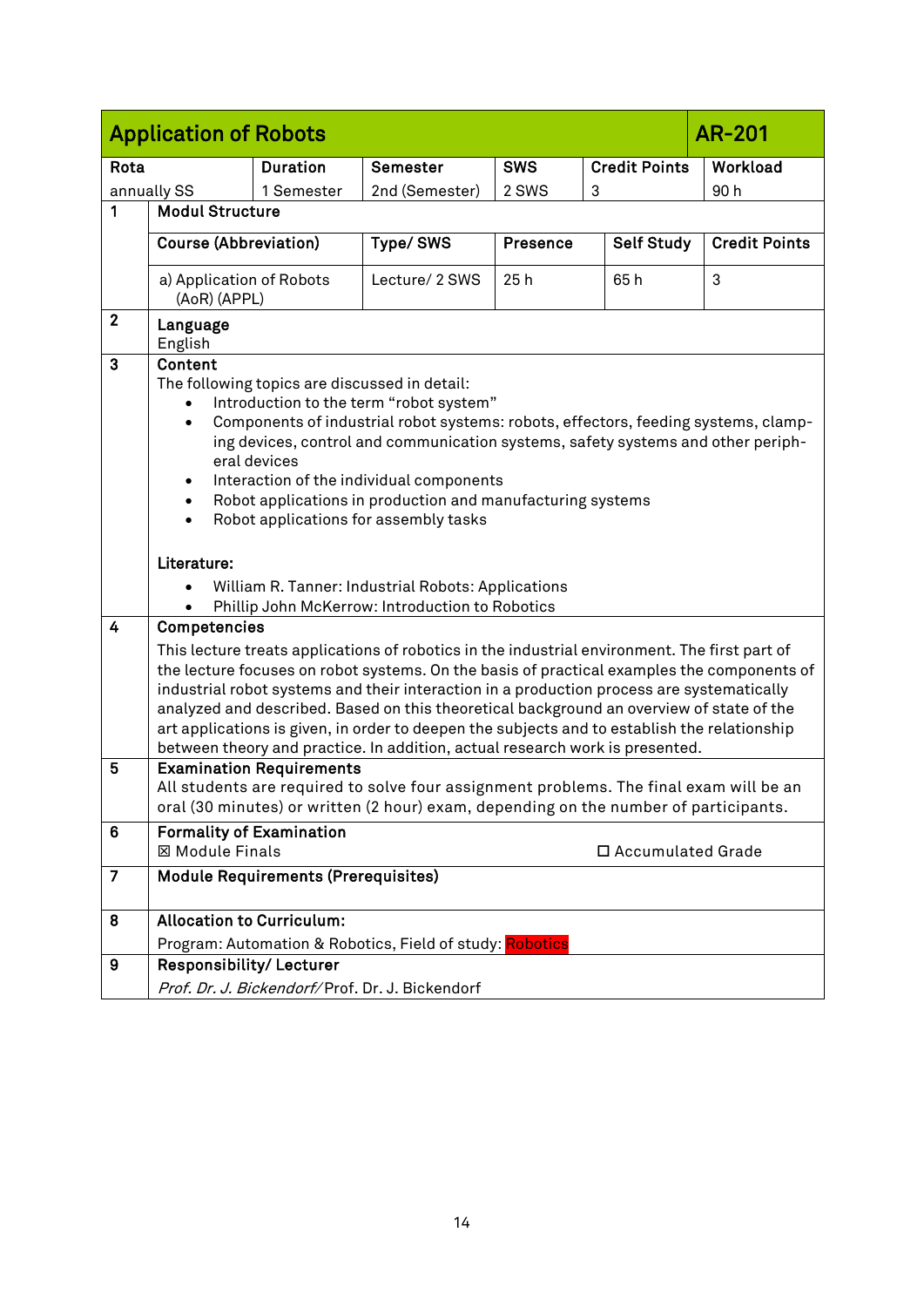<span id="page-14-0"></span>

|                | <b>Scheduling Problems and Solutions</b><br><b>AR-202</b>                                                                                                                                                                                                                                                                                                                                                                                                              |                                            |                                                                                                                                                                       |            |    |                      |                      |
|----------------|------------------------------------------------------------------------------------------------------------------------------------------------------------------------------------------------------------------------------------------------------------------------------------------------------------------------------------------------------------------------------------------------------------------------------------------------------------------------|--------------------------------------------|-----------------------------------------------------------------------------------------------------------------------------------------------------------------------|------------|----|----------------------|----------------------|
| Rota           |                                                                                                                                                                                                                                                                                                                                                                                                                                                                        | <b>Duration</b>                            | Semester                                                                                                                                                              | <b>SWS</b> |    | <b>Credit Points</b> | Workload             |
|                | bi-annually SS                                                                                                                                                                                                                                                                                                                                                                                                                                                         | 1 Semester                                 | 2nd (Semester)                                                                                                                                                        | 7 SWS      | 10 |                      | 300h                 |
| 1              | <b>Modul Structure</b>                                                                                                                                                                                                                                                                                                                                                                                                                                                 |                                            |                                                                                                                                                                       |            |    |                      |                      |
|                | <b>Course (Abbreviation)</b>                                                                                                                                                                                                                                                                                                                                                                                                                                           |                                            | Type/SWS                                                                                                                                                              | Presence   |    | <b>Self Study</b>    | <b>Credit Points</b> |
|                | a) Scheduling Problems                                                                                                                                                                                                                                                                                                                                                                                                                                                 | and Solutions (SPaS)                       | Lecture/ 4 SWS                                                                                                                                                        | 45h        |    | 135h                 | 6                    |
|                | b) Scheduling Problems<br>and Solutions (SPaS)                                                                                                                                                                                                                                                                                                                                                                                                                         |                                            | Tutorial/2 SWS                                                                                                                                                        | 25h        |    | 95h                  | 4                    |
|                | c) Scheduling Problems<br>and Solutions (SPaS)                                                                                                                                                                                                                                                                                                                                                                                                                         |                                            | Lab/1SWS                                                                                                                                                              | 15h        |    |                      |                      |
| $\overline{2}$ | Language<br>English                                                                                                                                                                                                                                                                                                                                                                                                                                                    |                                            |                                                                                                                                                                       |            |    |                      |                      |
| 3              | Content<br>Single Machine Models: Classification, complexity, total weighted completion time,<br>1.<br>maximum lateness and multiple objectives<br>Parallel Machine Models: Makespan, total completion time, preemption<br>2.<br>Shop Systems: Flow shop, flexible flow shop, job shop, open shop<br>3.<br>Online Scheduling: Competitive factors, non clairvoyant scheduling<br>4.<br>Scheduling in Practice: Computer intelligence, Integer linear programming<br>5. |                                            |                                                                                                                                                                       |            |    |                      |                      |
|                | Literature:                                                                                                                                                                                                                                                                                                                                                                                                                                                            |                                            | M. Pinedo: Scheduling - Theory, Algorithms and Systems, 4th edition, Springer 2012<br>Yves Robert, Frédéric Vivien (ed.): Introduction to Scheduling, CRC Press, 2010 |            |    |                      |                      |
| $\overline{4}$ | Competencies                                                                                                                                                                                                                                                                                                                                                                                                                                                           |                                            |                                                                                                                                                                       |            |    |                      |                      |
|                | The students know the classification of scheduling problems as well as the application of<br>practical algorithms, heuristics, and methods in order to solve these combinatorial resource<br>allocation tasks. They can evaluate the efficiency of classical solution methods and will be<br>able to develop new solution approaches for complex scheduling problems based on their<br>acquired knowledge.                                                             |                                            |                                                                                                                                                                       |            |    |                      |                      |
| 5              | <b>Examination Requirements</b><br>Dependent on the number of participants the final exam is takes place as oral (40 min)<br>or written exam (2h). The students must successfully participate in the lab course as<br>preparation for the exam.                                                                                                                                                                                                                        |                                            |                                                                                                                                                                       |            |    |                      |                      |
| 6              | <b>⊠ Module Finals</b>                                                                                                                                                                                                                                                                                                                                                                                                                                                 | <b>Formality of Examination</b>            |                                                                                                                                                                       |            |    | □ Accumulated Grade  |                      |
| $\overline{7}$ |                                                                                                                                                                                                                                                                                                                                                                                                                                                                        | <b>Module Requirements (Prerequisites)</b> |                                                                                                                                                                       |            |    |                      |                      |
| 8              |                                                                                                                                                                                                                                                                                                                                                                                                                                                                        | <b>Allocation to Curriculum:</b>           | Program: Automation & Robotics, Field of study: Robotics, Cognitive Systems                                                                                           |            |    |                      |                      |
| 9              | Responsibility/Lecturer<br>Prof. Dr. Uwe Schwiegelshohn/Prof. Dr. Uwe Schwiegelshohn                                                                                                                                                                                                                                                                                                                                                                                   |                                            |                                                                                                                                                                       |            |    |                      |                      |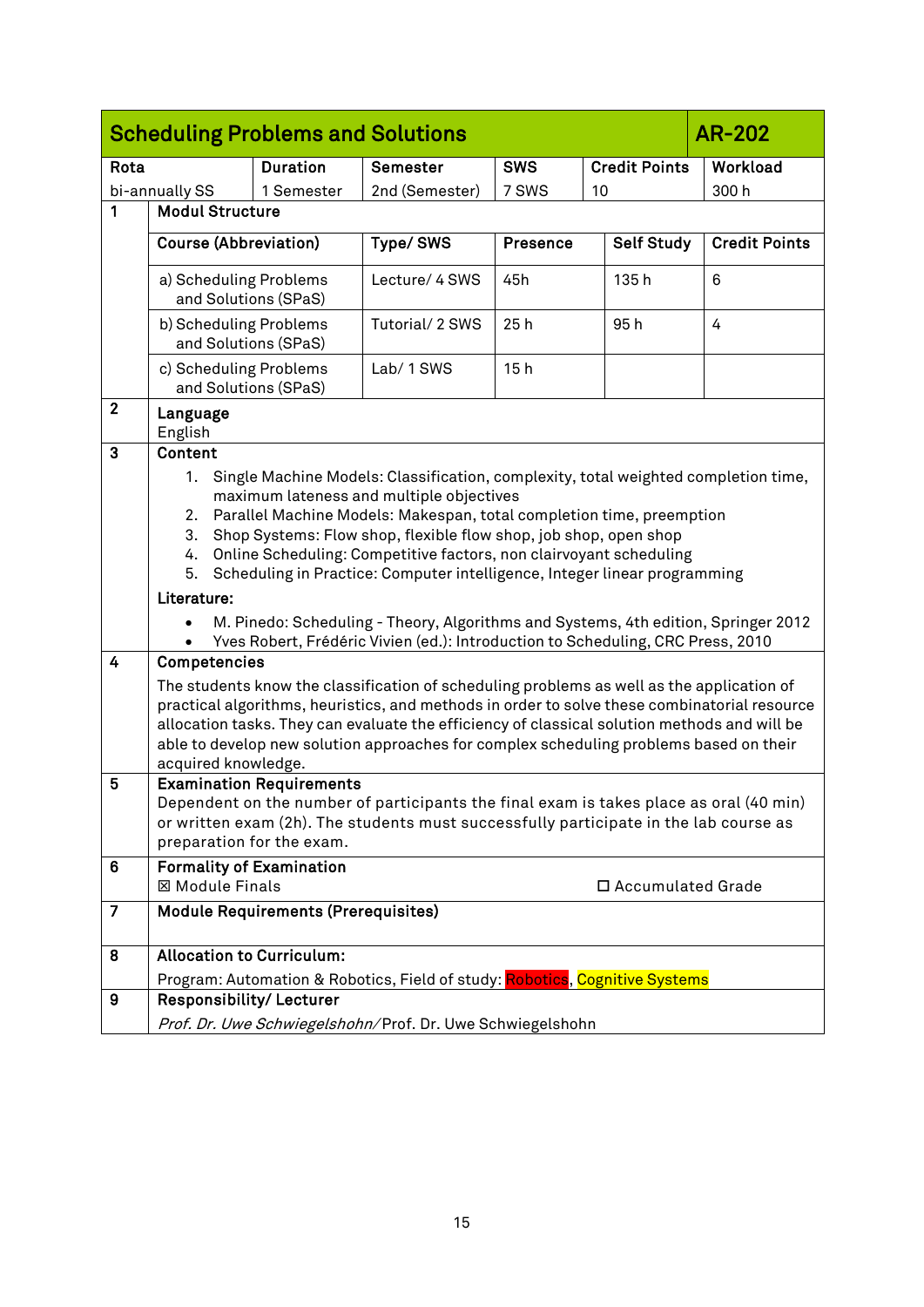<span id="page-15-0"></span>

|                  | <b>Process Automation</b>                                                                                                                                                                                                                                                                                                                                                                                                                                                                                                                                                                                                                                                                                                                                                                                                                                                                                                                                                                                                                                                                                                                                                                                                                                                                                                                                                                                                                         |                 |                  |                 |                      | <b>AR-205</b>        |
|------------------|---------------------------------------------------------------------------------------------------------------------------------------------------------------------------------------------------------------------------------------------------------------------------------------------------------------------------------------------------------------------------------------------------------------------------------------------------------------------------------------------------------------------------------------------------------------------------------------------------------------------------------------------------------------------------------------------------------------------------------------------------------------------------------------------------------------------------------------------------------------------------------------------------------------------------------------------------------------------------------------------------------------------------------------------------------------------------------------------------------------------------------------------------------------------------------------------------------------------------------------------------------------------------------------------------------------------------------------------------------------------------------------------------------------------------------------------------|-----------------|------------------|-----------------|----------------------|----------------------|
| Rota             |                                                                                                                                                                                                                                                                                                                                                                                                                                                                                                                                                                                                                                                                                                                                                                                                                                                                                                                                                                                                                                                                                                                                                                                                                                                                                                                                                                                                                                                   | <b>Duration</b> | Semester         | <b>SWS</b>      | <b>Credit Points</b> | Workload             |
|                  | annually SS                                                                                                                                                                                                                                                                                                                                                                                                                                                                                                                                                                                                                                                                                                                                                                                                                                                                                                                                                                                                                                                                                                                                                                                                                                                                                                                                                                                                                                       | 1 Semester      | 2nd (Semester)   | 8 SWS           | 10                   | 300h                 |
| 1                | <b>Modul Structure</b>                                                                                                                                                                                                                                                                                                                                                                                                                                                                                                                                                                                                                                                                                                                                                                                                                                                                                                                                                                                                                                                                                                                                                                                                                                                                                                                                                                                                                            |                 |                  |                 |                      |                      |
|                  | <b>Course (Abbreviation)</b>                                                                                                                                                                                                                                                                                                                                                                                                                                                                                                                                                                                                                                                                                                                                                                                                                                                                                                                                                                                                                                                                                                                                                                                                                                                                                                                                                                                                                      |                 | Type/SWS         | <b>Presence</b> | <b>Self Study</b>    | <b>Credit Points</b> |
|                  | a) Logic Control (LC)                                                                                                                                                                                                                                                                                                                                                                                                                                                                                                                                                                                                                                                                                                                                                                                                                                                                                                                                                                                                                                                                                                                                                                                                                                                                                                                                                                                                                             |                 | Lecture / 2 SWS  | 25h             | 65h                  | 3                    |
|                  | b) Logic Control (LC)                                                                                                                                                                                                                                                                                                                                                                                                                                                                                                                                                                                                                                                                                                                                                                                                                                                                                                                                                                                                                                                                                                                                                                                                                                                                                                                                                                                                                             |                 | Tutorial / 2 SWS | 25h             | 65h                  | 3                    |
|                  | c) Process Control Lab                                                                                                                                                                                                                                                                                                                                                                                                                                                                                                                                                                                                                                                                                                                                                                                                                                                                                                                                                                                                                                                                                                                                                                                                                                                                                                                                                                                                                            |                 | Lab / 4 SWS      | 45h             | 75h                  | 4                    |
| $\boldsymbol{2}$ | Language: English                                                                                                                                                                                                                                                                                                                                                                                                                                                                                                                                                                                                                                                                                                                                                                                                                                                                                                                                                                                                                                                                                                                                                                                                                                                                                                                                                                                                                                 |                 |                  |                 |                      |                      |
| 3                | <b>Content</b><br>(a, b) Logic controllers are widely used to supervise the safe operation of equipment,<br>and to enforce desired operating sequences. In many applications, such controllers are<br>realized by Programmable Logic Controllers (PLCs) or Distributed Control Systems<br>(DCSs). The course covers the underlying mathematical models and notions, teaches<br>basic design concepts for logic control, and introduces into the programming of PLCs.<br>In the tutorials, the students design, implement, and test logic controllers for simple<br>examples. The students have to perform a logic controller programming task as a home<br>assignment.<br>Introduction: motivation and application examples for logic control<br>1.<br>Mathematical foundations: Boolean algebra and functions<br>2.<br>Hardware realization of logic controllers<br>3.<br>Fundamentals of PLC programming: PLC operating systems and standard functions<br>4.<br>Programming languages according to the international standard IEC 61131-3 (in-<br>5.<br>cluding function block diagrams, ladder diagrams, instruction list and structured<br>text programs, and the specification of sequential controls by sequential function<br>charts)<br>(c) A Process Control Lab consisting of six practical lab experiments (DYN 2, DYN 3, DYN 5,<br>DYN 6, DYN 10, DYN 11) and three computer experiments (DYN 22 a, b, DYN 26) (see appen-<br>dix A). |                 |                  |                 |                      |                      |
|                  | Literature:<br>R.W.Lewis: Programming Industrial Control Systems using IEC6113-3. IEE Control<br>Engineering Series, No, 5, IEE, London, 1995<br>Karl-Heinz John, M. Tiegelkamp: IEC 61131-3: programming industrial automation<br>$\bullet$<br>systems. Springer, ISBN: 3-540-67752-6, Berlin, 2001<br>C. G. Cassandras, S. Lafortune: Introduction to Discrete Event Systems. Kluwer Ac-<br>$\bullet$<br>ademic Publishers, 1999<br>J. E. Hopcroft, J. D. Ullman: Introductions to Automata Theory, Languages, and<br>$\bullet$<br>Computation. Addison Wesley, 2000                                                                                                                                                                                                                                                                                                                                                                                                                                                                                                                                                                                                                                                                                                                                                                                                                                                                            |                 |                  |                 |                      |                      |
| 4                | Competencies                                                                                                                                                                                                                                                                                                                                                                                                                                                                                                                                                                                                                                                                                                                                                                                                                                                                                                                                                                                                                                                                                                                                                                                                                                                                                                                                                                                                                                      |                 |                  |                 |                      |                      |
| 5                | In this course, the students learn the importance of logic control and the state of the art of<br>the technology used to implement such controllers. They can analyze and formalize the<br>tasks of a logic controller and can formally specify its behavior. They are able to implement<br>simple logic controllers and to apply modern techniques to their analysis. They can evaluate<br>the complexity of a logic control task. The Process Control Laboratory allows the students to<br>apply control theory from this and other courses to realistic example problems.                                                                                                                                                                                                                                                                                                                                                                                                                                                                                                                                                                                                                                                                                                                                                                                                                                                                      |                 |                  |                 |                      |                      |
|                  | <b>Examination Requirements</b><br>The final exam will be an oral (30 minutes) or written (2 hour) exam, depending on the<br>number of participants (form will be announced in the second week of the course). In<br>addition, there will be a graded home assignment. The requirements for the laboratory<br>are described in appendix A.                                                                                                                                                                                                                                                                                                                                                                                                                                                                                                                                                                                                                                                                                                                                                                                                                                                                                                                                                                                                                                                                                                        |                 |                  |                 |                      |                      |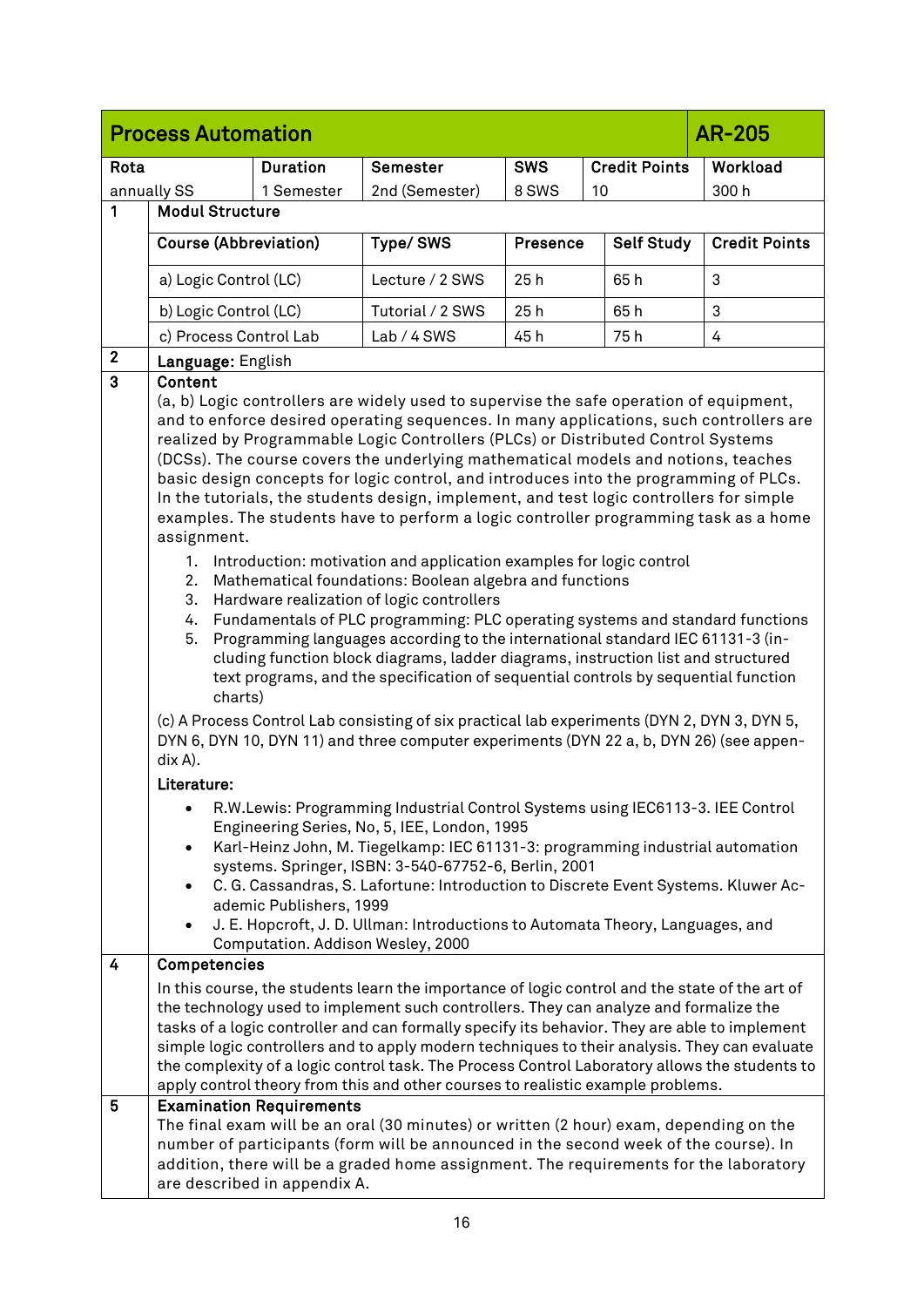| 6 | <b>Formality of Examination</b>                                                                                     |                     |  |  |  |  |
|---|---------------------------------------------------------------------------------------------------------------------|---------------------|--|--|--|--|
|   | ⊠ Module Finals                                                                                                     | □ Accumulated Grade |  |  |  |  |
| 7 | <b>Module Requirements (Prerequisites)</b>                                                                          |                     |  |  |  |  |
|   | The lab course builds upon the course Control Theory and Applications which is compulsory<br>in the first semester. |                     |  |  |  |  |
| 8 | <b>Allocation to Curriculum:</b>                                                                                    |                     |  |  |  |  |
|   | Program: Automation & Robotics, Field of study: Process Automation                                                  |                     |  |  |  |  |
|   | As major field of study in Process Automation, this course is mandatory.                                            |                     |  |  |  |  |
| 9 | <b>Responsibility/Lecturer</b>                                                                                      |                     |  |  |  |  |
|   | Prof. Dr. S. Engell/Prof. Dr. S. Engell                                                                             |                     |  |  |  |  |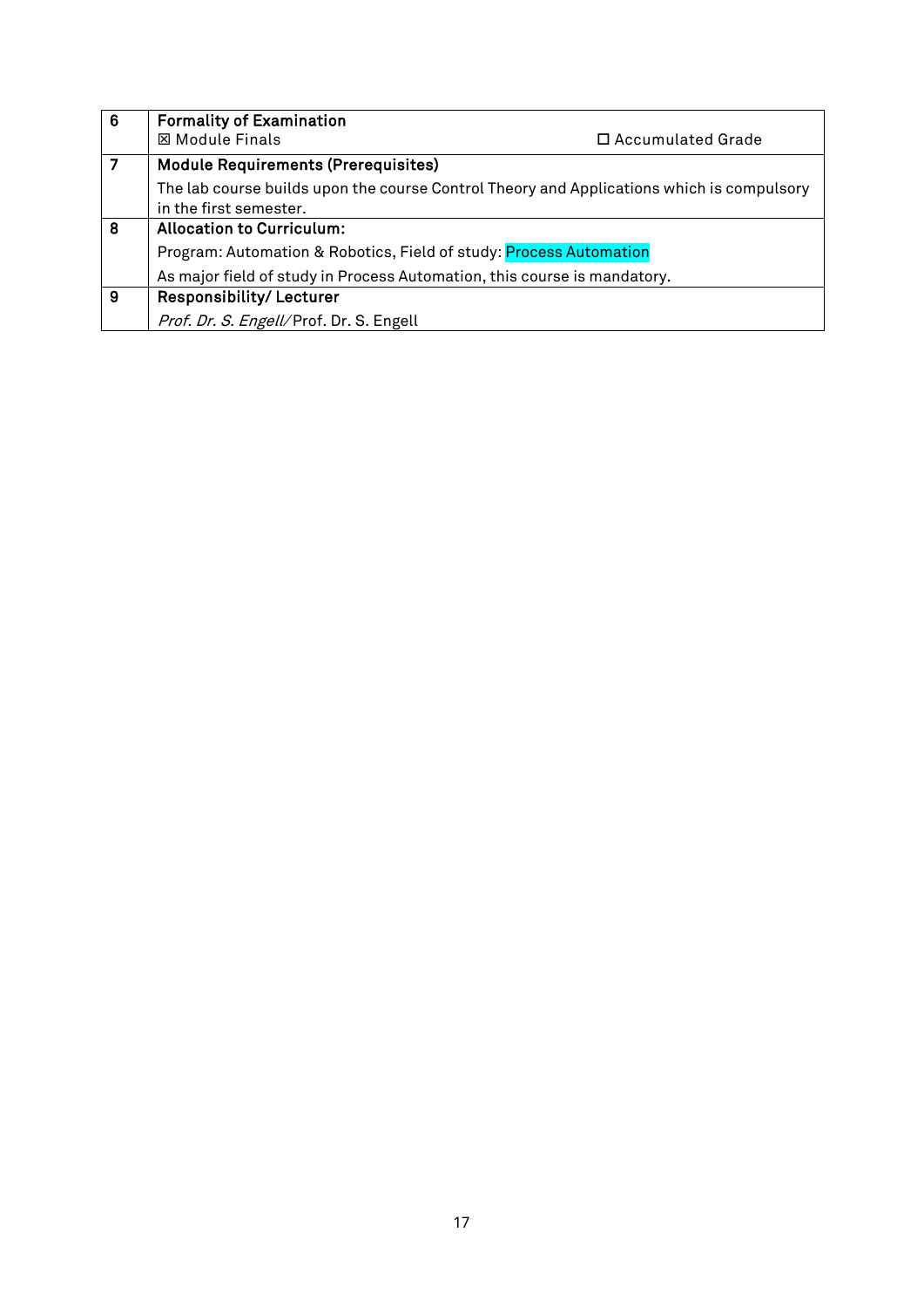<span id="page-17-0"></span>

|                |                                                           | <b>Data-Based Dynamic Modeling</b>                    |                                                                                                                                                                                                                                                                                                                                                                                                 |            |                      | <b>AR-206</b>        |
|----------------|-----------------------------------------------------------|-------------------------------------------------------|-------------------------------------------------------------------------------------------------------------------------------------------------------------------------------------------------------------------------------------------------------------------------------------------------------------------------------------------------------------------------------------------------|------------|----------------------|----------------------|
| Rota           |                                                           | <b>Duration</b>                                       | <b>Semester</b>                                                                                                                                                                                                                                                                                                                                                                                 | <b>SWS</b> | <b>Credit Points</b> | Workload             |
|                | annually SS                                               | 1 Term                                                | 2nd (Semester)                                                                                                                                                                                                                                                                                                                                                                                  | 2 SWS      | 3                    | 90h                  |
| $\mathbf{1}$   | <b>Modul Structure</b>                                    |                                                       |                                                                                                                                                                                                                                                                                                                                                                                                 |            |                      |                      |
|                | <b>Course (Abbreviation)</b>                              |                                                       | Type/SWS                                                                                                                                                                                                                                                                                                                                                                                        | Presence   | <b>Self Study</b>    | <b>Credit Points</b> |
|                |                                                           |                                                       |                                                                                                                                                                                                                                                                                                                                                                                                 |            |                      |                      |
|                | a) Data-Based Dynamic<br>Modeling (DDM)                   |                                                       | Lecture/ 1 SWS                                                                                                                                                                                                                                                                                                                                                                                  | 15h        | 45 h                 | $\overline{2}$       |
|                | b) Data-Based Dynamic<br>Modeling (DDM)                   |                                                       | Tutorial/1 SWS                                                                                                                                                                                                                                                                                                                                                                                  | 15h        | 15h                  | $\mathbf{1}$         |
| $\mathbf{2}$   | Language<br>English                                       |                                                       |                                                                                                                                                                                                                                                                                                                                                                                                 |            |                      |                      |
| $\mathbf{3}$   | Content                                                   |                                                       |                                                                                                                                                                                                                                                                                                                                                                                                 |            |                      |                      |
|                | 1.<br>2.<br>3.<br>4.                                      | ARX, ARMAX and OE estimation.<br>troller performance. | Identification of simple models from step responses.<br>Parameter identification: Basic idea, mathematical description of sampled systems,<br>Modeling using nonlinear black box models (perceptron neural nets, radial-basis-<br>function nets), training, dynamic models, quality of neural net models.<br>Model errors: Sources of errors, limits of model accuracy, model accuracy and con- |            |                      |                      |
|                |                                                           |                                                       | The course takes place in the second half of the semester.                                                                                                                                                                                                                                                                                                                                      |            |                      |                      |
|                | Literature:                                               |                                                       |                                                                                                                                                                                                                                                                                                                                                                                                 |            |                      |                      |
|                | Slides                                                    |                                                       |                                                                                                                                                                                                                                                                                                                                                                                                 |            |                      |                      |
|                | Handouts                                                  |                                                       |                                                                                                                                                                                                                                                                                                                                                                                                 |            |                      |                      |
| 4              | Competencies                                              |                                                       |                                                                                                                                                                                                                                                                                                                                                                                                 |            |                      |                      |
|                |                                                           |                                                       | The students can identify the dominant dynamics of a process from step responses and can<br>apply modern methods and algorithms to identify the parameters of linear process models<br>from measured data. They know the structure of nonlinear black box models and can judge<br>the quality and the limitations of data-based models.                                                         |            |                      |                      |
| 5              |                                                           | <b>Examination Requirements</b>                       |                                                                                                                                                                                                                                                                                                                                                                                                 |            |                      |                      |
|                |                                                           | tion, there will be a graded homework.                | The final exam will be an oral (30 minutes) or written (2 hours) exam, depending on the<br>number of participants (form will be announced in the second week of course). In addi-                                                                                                                                                                                                               |            |                      |                      |
| 6              | <b>Formality of Examination</b><br><b>⊠ Module Finals</b> |                                                       |                                                                                                                                                                                                                                                                                                                                                                                                 |            |                      |                      |
|                |                                                           |                                                       |                                                                                                                                                                                                                                                                                                                                                                                                 |            | □ Accumulated Grade  |                      |
| $\overline{7}$ |                                                           | <b>Module Requirements (Prerequisites)</b>            |                                                                                                                                                                                                                                                                                                                                                                                                 |            |                      |                      |
|                | plications.                                               |                                                       | Basic knowledge of dynamic systems as e.g. provided by the course Control Theory and Ap-                                                                                                                                                                                                                                                                                                        |            |                      |                      |
| 8              | <b>Allocation to Curriculum:</b>                          |                                                       |                                                                                                                                                                                                                                                                                                                                                                                                 |            |                      |                      |
|                | <b>Systems</b>                                            |                                                       | Program: Automation & Robotics, Field of study: Process Automation Robotics, Cognitive                                                                                                                                                                                                                                                                                                          |            |                      |                      |
| 9              | Responsibility/Lecturer                                   |                                                       |                                                                                                                                                                                                                                                                                                                                                                                                 |            |                      |                      |
|                |                                                           | Prof. Dr. S. Engell/Prof. Dr. S. Engell               |                                                                                                                                                                                                                                                                                                                                                                                                 |            |                      |                      |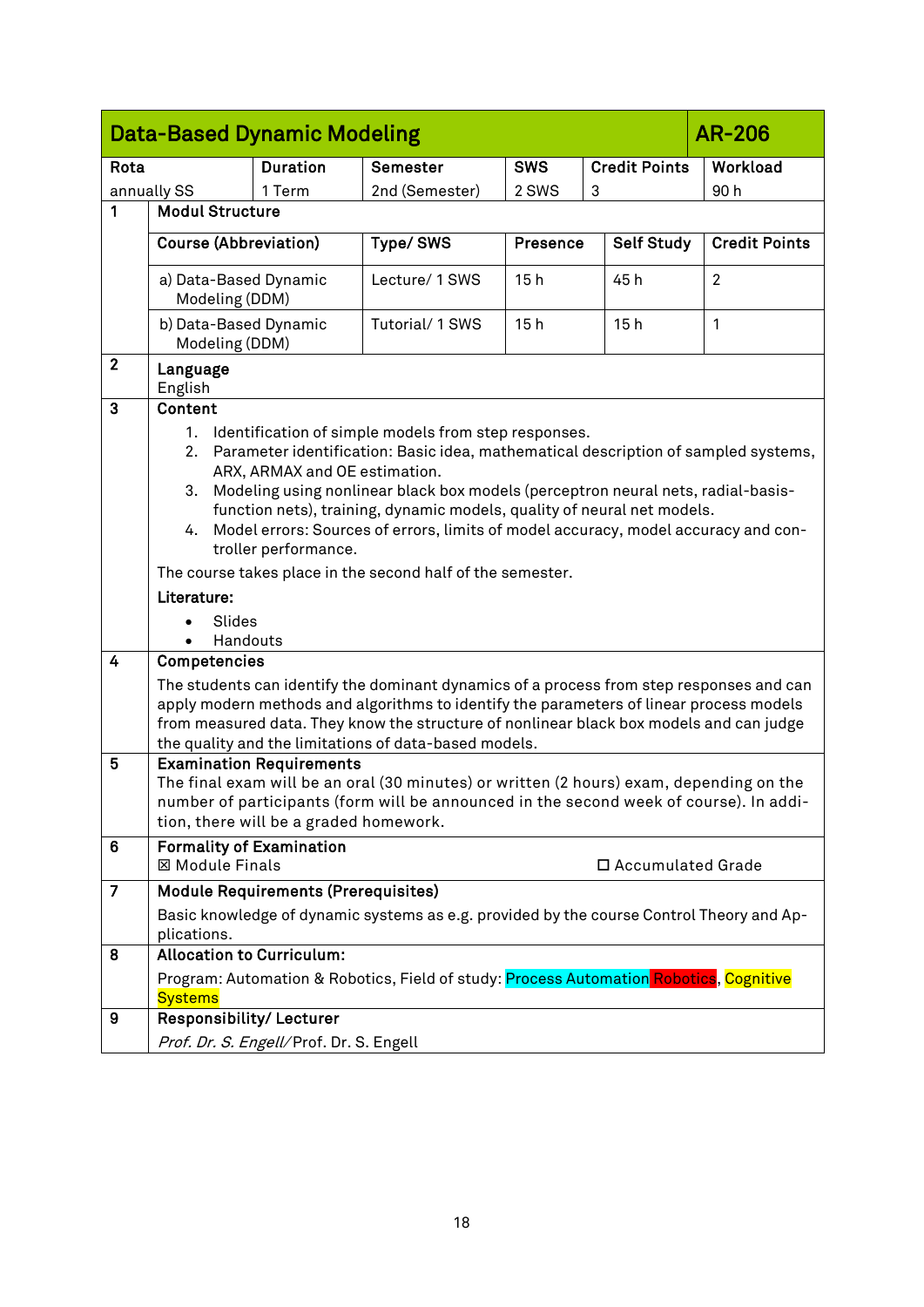<span id="page-18-0"></span>

|                     | <b>AR-207</b><br><b>Process Optimization</b>                                                                                                                                                                                                                                                                                                                                                                                                                                                                                                                                                                                                                                                                                                                                                       |                                                                         |                                                                                                                                                                                                                                              |            |                      |                                                                                       |  |  |
|---------------------|----------------------------------------------------------------------------------------------------------------------------------------------------------------------------------------------------------------------------------------------------------------------------------------------------------------------------------------------------------------------------------------------------------------------------------------------------------------------------------------------------------------------------------------------------------------------------------------------------------------------------------------------------------------------------------------------------------------------------------------------------------------------------------------------------|-------------------------------------------------------------------------|----------------------------------------------------------------------------------------------------------------------------------------------------------------------------------------------------------------------------------------------|------------|----------------------|---------------------------------------------------------------------------------------|--|--|
| Rota                |                                                                                                                                                                                                                                                                                                                                                                                                                                                                                                                                                                                                                                                                                                                                                                                                    | <b>Duration</b>                                                         | <b>Semester</b>                                                                                                                                                                                                                              | <b>SWS</b> | <b>Credit Points</b> | Workload                                                                              |  |  |
|                     | annually SS                                                                                                                                                                                                                                                                                                                                                                                                                                                                                                                                                                                                                                                                                                                                                                                        | 1 Term                                                                  | 2nd (Semester)                                                                                                                                                                                                                               | 3 SWS      | 4                    | 120h                                                                                  |  |  |
| 1                   | <b>Modul Structure</b>                                                                                                                                                                                                                                                                                                                                                                                                                                                                                                                                                                                                                                                                                                                                                                             |                                                                         |                                                                                                                                                                                                                                              |            |                      |                                                                                       |  |  |
|                     | <b>Course (Abbreviation)</b><br>Type/SWS<br><b>Self Study</b><br>Presence                                                                                                                                                                                                                                                                                                                                                                                                                                                                                                                                                                                                                                                                                                                          |                                                                         |                                                                                                                                                                                                                                              |            |                      |                                                                                       |  |  |
|                     |                                                                                                                                                                                                                                                                                                                                                                                                                                                                                                                                                                                                                                                                                                                                                                                                    |                                                                         |                                                                                                                                                                                                                                              |            |                      | <b>Credit Points</b>                                                                  |  |  |
|                     | a) Process Optimization<br>(PO)                                                                                                                                                                                                                                                                                                                                                                                                                                                                                                                                                                                                                                                                                                                                                                    |                                                                         | Lecture/ 1 SWS                                                                                                                                                                                                                               | 15h        | 45h                  | $\overline{2}$                                                                        |  |  |
|                     | b) Process Optimization<br>(PO)                                                                                                                                                                                                                                                                                                                                                                                                                                                                                                                                                                                                                                                                                                                                                                    |                                                                         | Tutorial/1 SWS                                                                                                                                                                                                                               | 15h        | 15h                  | $\mathbf{1}$                                                                          |  |  |
|                     | c) Process Optimization<br>(PO)                                                                                                                                                                                                                                                                                                                                                                                                                                                                                                                                                                                                                                                                                                                                                                    |                                                                         | $Lab/1$ SWS                                                                                                                                                                                                                                  | 15h        | 15h                  | 1                                                                                     |  |  |
| $\overline{2}$      | Language<br>English                                                                                                                                                                                                                                                                                                                                                                                                                                                                                                                                                                                                                                                                                                                                                                                |                                                                         |                                                                                                                                                                                                                                              |            |                      |                                                                                       |  |  |
| 3                   | <b>Content</b>                                                                                                                                                                                                                                                                                                                                                                                                                                                                                                                                                                                                                                                                                                                                                                                     |                                                                         |                                                                                                                                                                                                                                              |            |                      |                                                                                       |  |  |
| $\overline{4}$<br>5 | The course gives an overview of state-of-the-art process optimization techniques and of<br>their application. The following topics are dealt with:<br>Scalar and multivariable optimization<br>Linear and nonlinear programming, direct and indirect methods<br><b>Constrained Optimization</b><br><b>Evolutionary Algorithms</b><br>$\bullet$<br>Nonlinear Programming with Equality and Inequality Constraints<br>The course takes place in the second half of the semester.<br>Competencies<br>The students acquire an in-depth knowledge of methods and technologies for the improve-<br>ment of chemical and biochemical production processes by optimization. The students ac-<br>quire a comprehensive overview of the industrial practice in this area.<br><b>Examination Requirements</b> |                                                                         |                                                                                                                                                                                                                                              |            |                      | The final exam will be an oral (20 minutes) or written (1.5 hours) exam, depending on |  |  |
|                     |                                                                                                                                                                                                                                                                                                                                                                                                                                                                                                                                                                                                                                                                                                                                                                                                    |                                                                         | the number of participants (form will be announced in the second week of the course).                                                                                                                                                        |            |                      |                                                                                       |  |  |
| 6                   |                                                                                                                                                                                                                                                                                                                                                                                                                                                                                                                                                                                                                                                                                                                                                                                                    | In addition, the lab must be passed.<br><b>Formality of Examination</b> |                                                                                                                                                                                                                                              |            |                      |                                                                                       |  |  |
|                     | ⊠ Module Finals                                                                                                                                                                                                                                                                                                                                                                                                                                                                                                                                                                                                                                                                                                                                                                                    |                                                                         |                                                                                                                                                                                                                                              |            | □ Accumulated Grade  |                                                                                       |  |  |
| $\overline{7}$      |                                                                                                                                                                                                                                                                                                                                                                                                                                                                                                                                                                                                                                                                                                                                                                                                    | <b>Module Requirements (Prerequisites)</b>                              |                                                                                                                                                                                                                                              |            |                      |                                                                                       |  |  |
|                     |                                                                                                                                                                                                                                                                                                                                                                                                                                                                                                                                                                                                                                                                                                                                                                                                    |                                                                         | This module is mutually exclusive with the module "Process Performance Optimization".<br>By receiving credit points for the module "Process Optimization" you cannot receive credit<br>points the module "Process Performance Optimization". |            |                      |                                                                                       |  |  |
| 8                   | <b>Allocation to Curriculum:</b>                                                                                                                                                                                                                                                                                                                                                                                                                                                                                                                                                                                                                                                                                                                                                                   |                                                                         |                                                                                                                                                                                                                                              |            |                      |                                                                                       |  |  |
|                     | <b>Systems</b>                                                                                                                                                                                                                                                                                                                                                                                                                                                                                                                                                                                                                                                                                                                                                                                     |                                                                         | Program: Automation & Robotics, Field of study: Process Automation Robotics, Cognitive                                                                                                                                                       |            |                      |                                                                                       |  |  |
| 9                   | <b>Responsibility/Lecturer</b>                                                                                                                                                                                                                                                                                                                                                                                                                                                                                                                                                                                                                                                                                                                                                                     |                                                                         |                                                                                                                                                                                                                                              |            |                      |                                                                                       |  |  |
|                     |                                                                                                                                                                                                                                                                                                                                                                                                                                                                                                                                                                                                                                                                                                                                                                                                    | Prof. Dr. S. Engell/Prof. Dr. S. Engell                                 |                                                                                                                                                                                                                                              |            |                      |                                                                                       |  |  |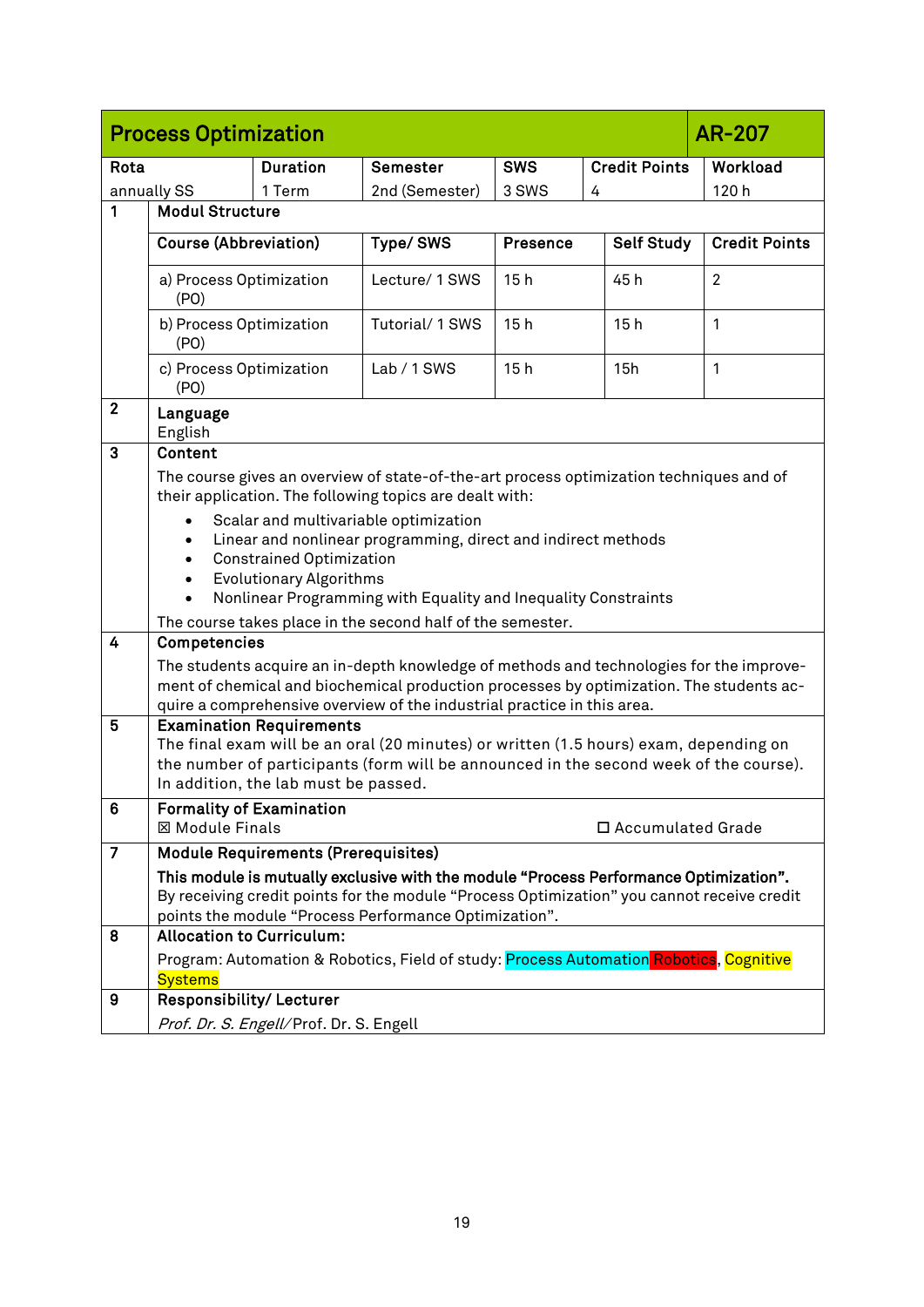<span id="page-19-0"></span>

|                         | <b>Computer Vision</b><br>AR-210                                                                                                                                                                                                                                                                                                                                                                                                                                                                                                                                                                                                                                                                                                                                                                                                                                                                                                                                                                                                                                                                                                                                                                                                                                                                                                                                                                                                                                                                                                                                                                                                                        |                                            |                                                                                                                                                                                                                                                                                                                                                                                                                                          |                 |                      |                      |  |  |
|-------------------------|---------------------------------------------------------------------------------------------------------------------------------------------------------------------------------------------------------------------------------------------------------------------------------------------------------------------------------------------------------------------------------------------------------------------------------------------------------------------------------------------------------------------------------------------------------------------------------------------------------------------------------------------------------------------------------------------------------------------------------------------------------------------------------------------------------------------------------------------------------------------------------------------------------------------------------------------------------------------------------------------------------------------------------------------------------------------------------------------------------------------------------------------------------------------------------------------------------------------------------------------------------------------------------------------------------------------------------------------------------------------------------------------------------------------------------------------------------------------------------------------------------------------------------------------------------------------------------------------------------------------------------------------------------|--------------------------------------------|------------------------------------------------------------------------------------------------------------------------------------------------------------------------------------------------------------------------------------------------------------------------------------------------------------------------------------------------------------------------------------------------------------------------------------------|-----------------|----------------------|----------------------|--|--|
|                         | two-year Rota                                                                                                                                                                                                                                                                                                                                                                                                                                                                                                                                                                                                                                                                                                                                                                                                                                                                                                                                                                                                                                                                                                                                                                                                                                                                                                                                                                                                                                                                                                                                                                                                                                           | <b>Duration</b>                            | <b>Semester</b>                                                                                                                                                                                                                                                                                                                                                                                                                          | <b>SWS</b>      | <b>Credit Points</b> | Workload             |  |  |
| SS                      |                                                                                                                                                                                                                                                                                                                                                                                                                                                                                                                                                                                                                                                                                                                                                                                                                                                                                                                                                                                                                                                                                                                                                                                                                                                                                                                                                                                                                                                                                                                                                                                                                                                         | 1 Semester                                 | 2nd (Semester)                                                                                                                                                                                                                                                                                                                                                                                                                           | 4 SWS           | 6                    | 180h                 |  |  |
| 1                       | <b>Modul Structure</b>                                                                                                                                                                                                                                                                                                                                                                                                                                                                                                                                                                                                                                                                                                                                                                                                                                                                                                                                                                                                                                                                                                                                                                                                                                                                                                                                                                                                                                                                                                                                                                                                                                  |                                            |                                                                                                                                                                                                                                                                                                                                                                                                                                          |                 |                      |                      |  |  |
|                         | <b>Course (Abbreviation)</b>                                                                                                                                                                                                                                                                                                                                                                                                                                                                                                                                                                                                                                                                                                                                                                                                                                                                                                                                                                                                                                                                                                                                                                                                                                                                                                                                                                                                                                                                                                                                                                                                                            |                                            | Type/SWS                                                                                                                                                                                                                                                                                                                                                                                                                                 | <b>Presence</b> | <b>Self Study</b>    | <b>Credit Points</b> |  |  |
|                         | a) Computer Vision (CV)                                                                                                                                                                                                                                                                                                                                                                                                                                                                                                                                                                                                                                                                                                                                                                                                                                                                                                                                                                                                                                                                                                                                                                                                                                                                                                                                                                                                                                                                                                                                                                                                                                 |                                            | Lecture/ 2 SWS                                                                                                                                                                                                                                                                                                                                                                                                                           | 25h             | 95 h                 | 4                    |  |  |
|                         | b) Computer Vision (CV)                                                                                                                                                                                                                                                                                                                                                                                                                                                                                                                                                                                                                                                                                                                                                                                                                                                                                                                                                                                                                                                                                                                                                                                                                                                                                                                                                                                                                                                                                                                                                                                                                                 |                                            | Tutorial/ 2 SWS                                                                                                                                                                                                                                                                                                                                                                                                                          | 25h             | 35h                  | $\overline{2}$       |  |  |
| $\mathbf{2}$            | Language: English                                                                                                                                                                                                                                                                                                                                                                                                                                                                                                                                                                                                                                                                                                                                                                                                                                                                                                                                                                                                                                                                                                                                                                                                                                                                                                                                                                                                                                                                                                                                                                                                                                       |                                            |                                                                                                                                                                                                                                                                                                                                                                                                                                          |                 |                      |                      |  |  |
| $\overline{\mathbf{3}}$ | Content                                                                                                                                                                                                                                                                                                                                                                                                                                                                                                                                                                                                                                                                                                                                                                                                                                                                                                                                                                                                                                                                                                                                                                                                                                                                                                                                                                                                                                                                                                                                                                                                                                                 |                                            |                                                                                                                                                                                                                                                                                                                                                                                                                                          |                 |                      |                      |  |  |
|                         | For the majority of living beeings vision is the most important perception mechanism for<br>orienting themselves in the environment. Therefore, there exists a multitude of attempts to<br>recreate this capability in artificial systems. In contrast to image processing techniques<br>found in industrial applications the aim of such advanced systems for machine vision is to<br>obtain a task-oriented interpretation of a complex scene with as few restrictions as possi-<br>ble concerning the context and the recording conditions.<br>In this lecture advanced techniques of machine vision are covered which to some extent are<br>inspired by cognitive processes known from human visual perception. First, important as-<br>pects of imaging processes are introduced with an emphasis on the perception of colors.<br>Afterwards, methods for the computation of local feature representations (e.g. texture,<br>depth, or motion) and for the extraction of image primitives (e.g. regions, contours and key-<br>points) are presented. Finally, the lecture focusses on visual perception processes at the<br>boundary between image processing and scene interpretation. Several appearance based<br>object recognition techniques will be covered, e.g., Bag-of-Features approaches, Eigen-<br>images, and deep Convolutional Neural Networks (CNNs) which define the state-of-the art<br>for many current computer vision problems.<br>The accompanying tutorials will give students the opportunity to deepen their knowledge of<br>the theoretical concepts presented in the lecture by working on relevant practical problems. |                                            |                                                                                                                                                                                                                                                                                                                                                                                                                                          |                 |                      |                      |  |  |
|                         | Literature:                                                                                                                                                                                                                                                                                                                                                                                                                                                                                                                                                                                                                                                                                                                                                                                                                                                                                                                                                                                                                                                                                                                                                                                                                                                                                                                                                                                                                                                                                                                                                                                                                                             | Pearson, 4nd Ed., 2017.                    | Szeliski, Richard: Computer Vision, Springer, 2010.<br>Gonzalez, Rafael C.; Woods, Richard E.: Digital Image Processing,                                                                                                                                                                                                                                                                                                                 |                 |                      |                      |  |  |
|                         |                                                                                                                                                                                                                                                                                                                                                                                                                                                                                                                                                                                                                                                                                                                                                                                                                                                                                                                                                                                                                                                                                                                                                                                                                                                                                                                                                                                                                                                                                                                                                                                                                                                         | Prentice Hall, 2003.                       | Forsyth, David A.; Ponce, Jean: Computer Vision - A Modern Approach,                                                                                                                                                                                                                                                                                                                                                                     |                 |                      |                      |  |  |
| 4                       |                                                                                                                                                                                                                                                                                                                                                                                                                                                                                                                                                                                                                                                                                                                                                                                                                                                                                                                                                                                                                                                                                                                                                                                                                                                                                                                                                                                                                                                                                                                                                                                                                                                         |                                            | Competencies In this module students will be made familiar with solutions for ad-<br>vanced problems in the field of machine vision. A fundamental understanding of the<br>principles underlying visual perception systems will enable participants to apply such<br>techniques by themselves in innovative application scenarios - as, e.g., robotics and<br>human-machine interaction - and to assess their strengths and limitations. |                 |                      |                      |  |  |
| 5                       |                                                                                                                                                                                                                                                                                                                                                                                                                                                                                                                                                                                                                                                                                                                                                                                                                                                                                                                                                                                                                                                                                                                                                                                                                                                                                                                                                                                                                                                                                                                                                                                                                                                         | <b>Examination Requirements</b>            | The final exam will be an oral (30-45 minutes) exam.                                                                                                                                                                                                                                                                                                                                                                                     |                 |                      |                      |  |  |
| 6                       | <b>Formality of Examination</b><br><b>⊠ Module Finals</b>                                                                                                                                                                                                                                                                                                                                                                                                                                                                                                                                                                                                                                                                                                                                                                                                                                                                                                                                                                                                                                                                                                                                                                                                                                                                                                                                                                                                                                                                                                                                                                                               |                                            |                                                                                                                                                                                                                                                                                                                                                                                                                                          |                 | □ Accumulated Grade  |                      |  |  |
| $\overline{7}$          |                                                                                                                                                                                                                                                                                                                                                                                                                                                                                                                                                                                                                                                                                                                                                                                                                                                                                                                                                                                                                                                                                                                                                                                                                                                                                                                                                                                                                                                                                                                                                                                                                                                         | <b>Module Requirements (Prerequisites)</b> |                                                                                                                                                                                                                                                                                                                                                                                                                                          |                 |                      |                      |  |  |
| 8                       | <b>Allocation to Curriculum:</b>                                                                                                                                                                                                                                                                                                                                                                                                                                                                                                                                                                                                                                                                                                                                                                                                                                                                                                                                                                                                                                                                                                                                                                                                                                                                                                                                                                                                                                                                                                                                                                                                                        |                                            |                                                                                                                                                                                                                                                                                                                                                                                                                                          |                 |                      |                      |  |  |
|                         |                                                                                                                                                                                                                                                                                                                                                                                                                                                                                                                                                                                                                                                                                                                                                                                                                                                                                                                                                                                                                                                                                                                                                                                                                                                                                                                                                                                                                                                                                                                                                                                                                                                         |                                            | Program: Automation & Robotics, Field of study: Robotics, Cognitive Systems                                                                                                                                                                                                                                                                                                                                                              |                 |                      |                      |  |  |
| 9                       | <b>Responsibility/Lecturer</b>                                                                                                                                                                                                                                                                                                                                                                                                                                                                                                                                                                                                                                                                                                                                                                                                                                                                                                                                                                                                                                                                                                                                                                                                                                                                                                                                                                                                                                                                                                                                                                                                                          |                                            |                                                                                                                                                                                                                                                                                                                                                                                                                                          |                 |                      |                      |  |  |
|                         |                                                                                                                                                                                                                                                                                                                                                                                                                                                                                                                                                                                                                                                                                                                                                                                                                                                                                                                                                                                                                                                                                                                                                                                                                                                                                                                                                                                                                                                                                                                                                                                                                                                         | Prof. Dr. G. Fink/Prof. Dr. G. Fink        |                                                                                                                                                                                                                                                                                                                                                                                                                                          |                 |                      |                      |  |  |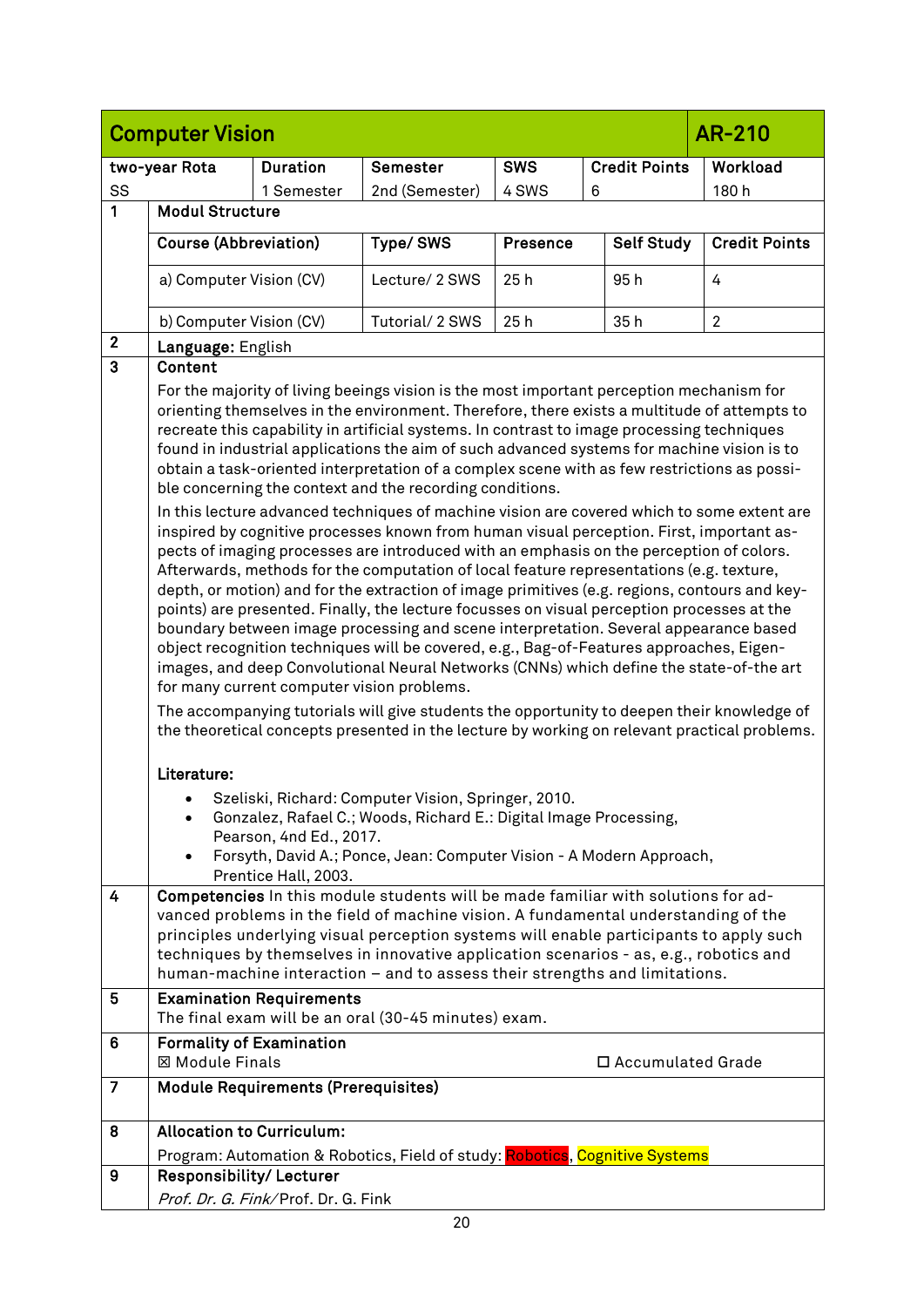<span id="page-20-0"></span>

|                  | <b>3 D Computer Vision</b>   |                                            |                                                                                             |                 |   |                      | AR-213               |
|------------------|------------------------------|--------------------------------------------|---------------------------------------------------------------------------------------------|-----------------|---|----------------------|----------------------|
| Rota             |                              | <b>Duration</b>                            | <b>Semester</b>                                                                             | <b>SWS</b>      |   | <b>Credit Points</b> | Workload             |
|                  | annually SS                  | 1 Semester                                 | 2nd (Semester)                                                                              | 3 SWS           | 5 |                      | 150h                 |
| 1                | <b>Modul Structure</b>       |                                            |                                                                                             |                 |   |                      |                      |
|                  | <b>Course (Abbreviation)</b> |                                            | Type/SWS                                                                                    | <b>Presence</b> |   | <b>Self Study</b>    | <b>Credit Points</b> |
|                  | a) 3D Computer Vision        |                                            | Lecture/ 2 SWS                                                                              | 25h             |   | 65h                  | 3                    |
|                  | b) 3D Computer Vision        |                                            | Tutorial/1 SWS                                                                              | 15h             |   | 45h                  | $\overline{2}$       |
| $\boldsymbol{2}$ | Language<br>English          |                                            |                                                                                             |                 |   |                      |                      |
| 3                | <b>Content</b>               |                                            |                                                                                             |                 |   |                      |                      |
|                  | 1.<br>2.                     | Introduction to projective geometry        | Linear and nonlinear approaches to the calibration of camera systems                        |                 |   |                      |                      |
|                  | 3.                           |                                            | 3D reconstruction based on photogrammetric methods, especially bundle adjust-               |                 |   |                      |                      |
|                  | ment<br>4.                   |                                            | Pattern classification methods for establishing point correspondences between im-           |                 |   |                      |                      |
|                  | ages                         |                                            |                                                                                             |                 |   |                      |                      |
|                  | 5.<br>6.                     | Model-based 3D pose estimation             | 3D reconstruction based on the point spread function (depth from focus/defocus)             |                 |   |                      |                      |
|                  | 7.                           |                                            | 3D reconstruction of surfaces based on their physical reflectance properties (pho-          |                 |   |                      |                      |
|                  |                              |                                            | toclinometry, shape from shading/polarisation)                                              |                 |   |                      |                      |
|                  |                              |                                            | 8. Technical and scientific applications                                                    |                 |   |                      |                      |
|                  | Literature:                  |                                            |                                                                                             |                 |   |                      |                      |
|                  |                              | Horn: Robot Vision                         | Klette, Koschan, Schlüns: Computer Vision: Three-Dimensional Data from Images;              |                 |   |                      |                      |
|                  |                              |                                            | Hartley/Zisserman: Multiple Viewpoint Geometry                                              |                 |   |                      |                      |
| $\overline{4}$   | Competencies                 |                                            |                                                                                             |                 |   |                      |                      |
|                  |                              |                                            | The students obtain the ability to understand, develop, and implement 3D computer vision    |                 |   |                      |                      |
| 5                |                              | <b>Examination Requirements</b>            | methods and apply them to practical technical or scientific problems.                       |                 |   |                      |                      |
|                  |                              |                                            | The final exam will be an oral or written exam (form will be announced in the third week of |                 |   |                      |                      |
|                  | the course).                 |                                            |                                                                                             |                 |   |                      |                      |
|                  |                              |                                            | Each student has to participate in 5 practical programming lectures successfully.           |                 |   |                      |                      |
| 6                | <b>⊠ Module Finals</b>       | <b>Formality of Examination</b>            |                                                                                             |                 |   | □ Accumulated Grade  |                      |
| $\overline{7}$   |                              | <b>Module Requirements (Prerequisites)</b> |                                                                                             |                 |   |                      |                      |
|                  |                              |                                            | Good knowledge in linear algebra as well as linear and nonlinear optimization.              |                 |   |                      |                      |
| 8                |                              | <b>Allocation to Curriculum:</b>           |                                                                                             |                 |   |                      |                      |
|                  |                              |                                            | Program: Automation & Robotics, Field of study: Robotics, Cognitive Systems                 |                 |   |                      |                      |
|                  |                              |                                            | Program: Electrical Engineering und Information Technology (ETIT-233)                       |                 |   |                      |                      |
| 9                | Responsibility/Lecturer      |                                            |                                                                                             |                 |   |                      |                      |
|                  |                              | Prof. Dr. C. Wöhler/Prof. Dr. C.Wöhler     |                                                                                             |                 |   |                      |                      |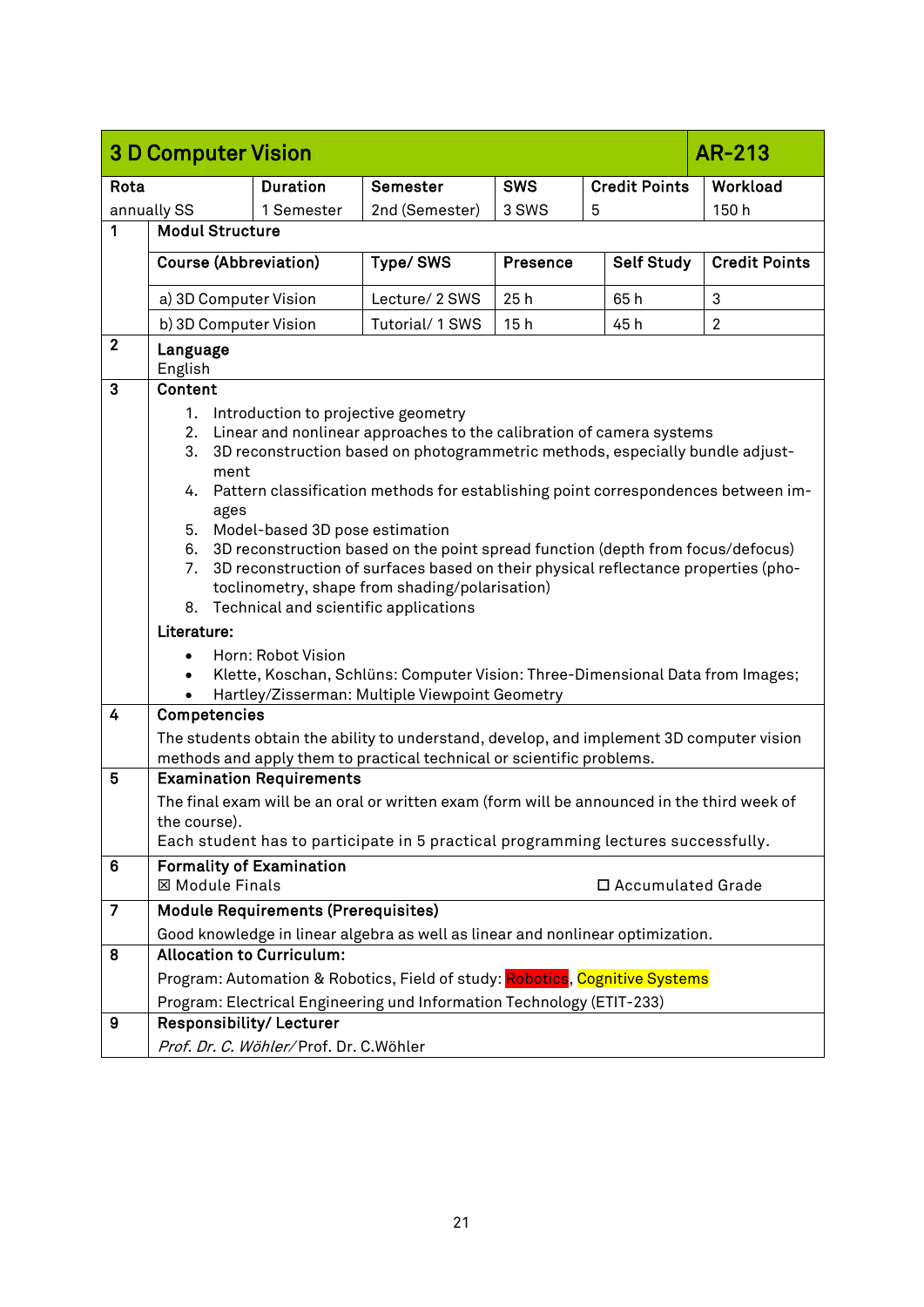<span id="page-21-0"></span>

|                |                                    | <b>Aspects of Mathematical Modeling</b>        |                                                                                                                                                                                                                                                                                                                                                                                                                                                                                                                                                                                                                                                                                                                                                                                                                                                                                                                                                                                  |          |                      | AR-214               |
|----------------|------------------------------------|------------------------------------------------|----------------------------------------------------------------------------------------------------------------------------------------------------------------------------------------------------------------------------------------------------------------------------------------------------------------------------------------------------------------------------------------------------------------------------------------------------------------------------------------------------------------------------------------------------------------------------------------------------------------------------------------------------------------------------------------------------------------------------------------------------------------------------------------------------------------------------------------------------------------------------------------------------------------------------------------------------------------------------------|----------|----------------------|----------------------|
| Rota           |                                    | <b>Duration</b>                                | Semester                                                                                                                                                                                                                                                                                                                                                                                                                                                                                                                                                                                                                                                                                                                                                                                                                                                                                                                                                                         | SWS      | <b>Credit Points</b> | Workload             |
|                | annually WS or SS                  | 1 Semester                                     | 2 <sup>nd</sup> /3rd (Semes-<br>ter)                                                                                                                                                                                                                                                                                                                                                                                                                                                                                                                                                                                                                                                                                                                                                                                                                                                                                                                                             | 3 SWS    | 5                    | 150h                 |
| $\mathbf{1}$   | <b>Modul Structure</b>             |                                                |                                                                                                                                                                                                                                                                                                                                                                                                                                                                                                                                                                                                                                                                                                                                                                                                                                                                                                                                                                                  |          |                      |                      |
|                | Course (Abbreviation)              |                                                | Type/SWS                                                                                                                                                                                                                                                                                                                                                                                                                                                                                                                                                                                                                                                                                                                                                                                                                                                                                                                                                                         | Presence | <b>Self Study</b>    | <b>Credit Points</b> |
|                |                                    | a) Aspects of Mathemati-<br>cal Modeling (AMM) | Lecture/ 2 SWS                                                                                                                                                                                                                                                                                                                                                                                                                                                                                                                                                                                                                                                                                                                                                                                                                                                                                                                                                                   | 25h      | 65h                  | 3                    |
|                |                                    | b) Aspects of Mathemati-<br>cal Modeling (AMM) | Tutorial/ 1 SWS                                                                                                                                                                                                                                                                                                                                                                                                                                                                                                                                                                                                                                                                                                                                                                                                                                                                                                                                                                  | 15h      | 45h                  | $\overline{2}$       |
| $\mathbf{2}$   | Language: English                  |                                                |                                                                                                                                                                                                                                                                                                                                                                                                                                                                                                                                                                                                                                                                                                                                                                                                                                                                                                                                                                                  |          |                      |                      |
| 3              | Content<br>2.<br>4.<br>Literature: | conservation laws, deformations.               | Different directions of mathematical modeling techniques are introduced that build on<br>the course Advanced Engineering Mathematics and assume a solid background in<br>mathematics. Among the subjects are the following:<br>1. Optimization: Theoretical and practical aspects of optimization problems,<br>formulation, optimality conditions, linear programming, discrete optimization.<br>Applied partial differential equations: Prototypes, representation formulae,<br>qualitative and quantitative behavior, conservation laws, elliptic, parabolic and<br>hyperbolic equations, convection-diffusion-reaction systems.<br>3. Continuum mechanics: Inertia and momentum, equations of motion, external forces,<br>Modeling: Modeling with differential equations: Autonomous systems, linearization,<br>phase plane analysis, non-dimensionalization, network dynamics, stability,<br>bifurcations. Stochastic modeling: statistical inference, stochastic processes. |          |                      |                      |
|                |                                    | References will be given in the courses.       |                                                                                                                                                                                                                                                                                                                                                                                                                                                                                                                                                                                                                                                                                                                                                                                                                                                                                                                                                                                  |          |                      |                      |
| 4              | Competencies                       |                                                | This course offers an introduction to different fundamental techniques of mathematical<br>modeling and analysis that are useful for the dynamics and control of robotic devices. Tools<br>that allow for the description and control of movement and the interaction with the<br>environment are introduced. The ability to create and use models to estimate qualitatively<br>and quantitatively the behavior of dynamic systems will be trained.                                                                                                                                                                                                                                                                                                                                                                                                                                                                                                                               |          |                      |                      |
| 5              |                                    | <b>Examination Requirements</b>                | The final exam will be an oral (20 minutes) or written (1.5 hours) exam, depending on<br>the number of participants (form will be announced in the second week of the course).                                                                                                                                                                                                                                                                                                                                                                                                                                                                                                                                                                                                                                                                                                                                                                                                   |          |                      |                      |
| 6              | <b>図 Module Finals</b>             | <b>Formality of Examination</b>                |                                                                                                                                                                                                                                                                                                                                                                                                                                                                                                                                                                                                                                                                                                                                                                                                                                                                                                                                                                                  |          | □ Accumulated Grade  |                      |
| $\overline{7}$ |                                    | <b>Module Requirements (Prerequisites)</b>     |                                                                                                                                                                                                                                                                                                                                                                                                                                                                                                                                                                                                                                                                                                                                                                                                                                                                                                                                                                                  |          |                      |                      |
|                |                                    |                                                | Course: "Advanced Engineering Mathematics"                                                                                                                                                                                                                                                                                                                                                                                                                                                                                                                                                                                                                                                                                                                                                                                                                                                                                                                                       |          |                      |                      |
| 8              |                                    | <b>Allocation to Curriculum:</b>               |                                                                                                                                                                                                                                                                                                                                                                                                                                                                                                                                                                                                                                                                                                                                                                                                                                                                                                                                                                                  |          |                      |                      |
|                | <b>Systems</b>                     |                                                | Program: Automation & Robotics, Field of study: <mark>Robotics</mark> , Process Automation, Cognitive                                                                                                                                                                                                                                                                                                                                                                                                                                                                                                                                                                                                                                                                                                                                                                                                                                                                            |          |                      |                      |
| 9              |                                    | <b>Responsibility/Lecturer</b>                 |                                                                                                                                                                                                                                                                                                                                                                                                                                                                                                                                                                                                                                                                                                                                                                                                                                                                                                                                                                                  |          |                      |                      |
|                |                                    |                                                | Dean of the Mathematics faculty / Lecturers of the Mathematics faculty                                                                                                                                                                                                                                                                                                                                                                                                                                                                                                                                                                                                                                                                                                                                                                                                                                                                                                           |          |                      |                      |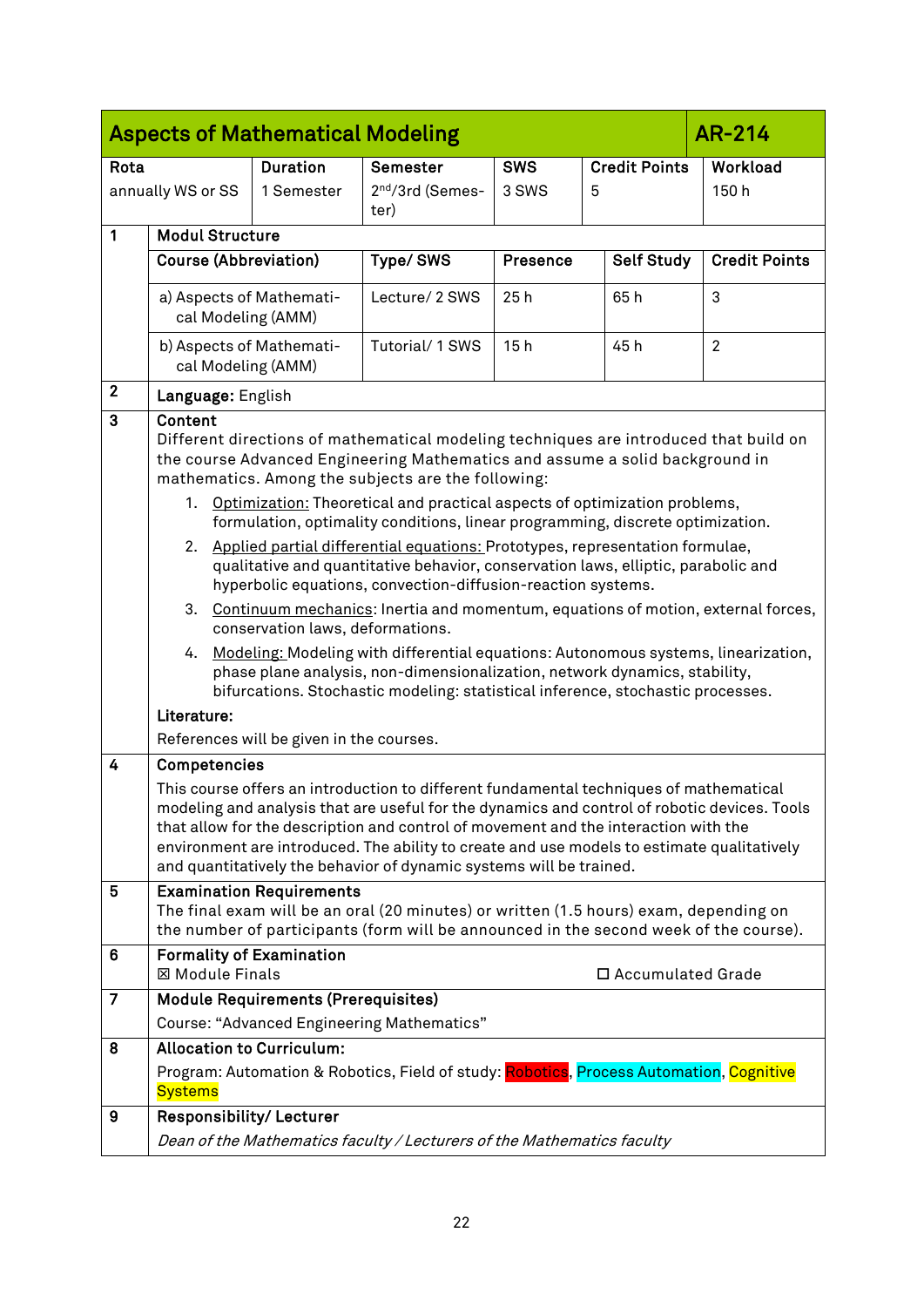<span id="page-22-0"></span>

|                 | <b>Cyber-Physical System Fundamentals</b><br><b>AR-215</b> |                                            |                                                                                                                                                                         |          |                      |                      |  |
|-----------------|------------------------------------------------------------|--------------------------------------------|-------------------------------------------------------------------------------------------------------------------------------------------------------------------------|----------|----------------------|----------------------|--|
| Rota            | <b>SWS</b><br><b>Duration</b><br>Semester                  |                                            |                                                                                                                                                                         |          | <b>Credit Points</b> | Workload             |  |
|                 | annually SS                                                | 1 Semester                                 | 2nd (Semester)                                                                                                                                                          | 4 SWS    | 6                    | 180h                 |  |
| 1               | <b>Modul Structure</b>                                     |                                            |                                                                                                                                                                         |          |                      |                      |  |
|                 | <b>Course (Abbreviation)</b>                               |                                            | Type/SWS                                                                                                                                                                | Presence | <b>Self Study</b>    | <b>Credit Points</b> |  |
|                 |                                                            |                                            |                                                                                                                                                                         |          |                      |                      |  |
|                 | a) Cyber-Physical System                                   | Fundamentals (CPSF)                        | Lecture/ 4 SWS                                                                                                                                                          | 45h      | 75h                  | 4                    |  |
|                 | b) Cyber-Physical System                                   | Fundamentals (CPSF)                        | Lab                                                                                                                                                                     |          | 60h                  | $\overline{2}$       |  |
| $\mathbf{2}$    | Language: English                                          |                                            |                                                                                                                                                                         |          |                      |                      |  |
| 3               | Content:                                                   |                                            |                                                                                                                                                                         |          |                      |                      |  |
|                 | topics:                                                    |                                            | The course is based on the presenter's book on the subject and includes the following                                                                                   |          |                      |                      |  |
|                 |                                                            |                                            | 1. Introduction: Definition of terms, scope of the course                                                                                                               |          |                      |                      |  |
|                 |                                                            |                                            | 2. Specification and modeling: models of computation, communication models, finite                                                                                      |          |                      |                      |  |
|                 |                                                            | siveness of models                         | state machines, data flow, discrete event models, von-Neumann-models, expres-                                                                                           |          |                      |                      |  |
|                 |                                                            |                                            | 3. CPS hardware: hardware-in-the-loop, sampling and A/D-conversion, processing,                                                                                         |          |                      |                      |  |
|                 |                                                            |                                            | field-programmable gate arrays (FPGAs), communication hardware, D/A-conversion,                                                                                         |          |                      |                      |  |
|                 |                                                            | sampling theorem, output                   |                                                                                                                                                                         |          |                      |                      |  |
|                 |                                                            |                                            | 4. Standard software: embedded operating systems, real-time operating systems, pri-                                                                                     |          |                      |                      |  |
|                 |                                                            | ority inversion, middleware                |                                                                                                                                                                         |          |                      |                      |  |
|                 |                                                            |                                            | 5. Evaluation and validation: objective functions, Pareto-optimality, worst-case execu-<br>tion time, energy consumption, reliability, real-time calculus, verification |          |                      |                      |  |
|                 | 6.                                                         |                                            | Mapping of applications to execution platforms: standard optimization techniques,                                                                                       |          |                      |                      |  |
|                 |                                                            |                                            | real-time scheduling, rate monotonic scheduling, earliest deadline first scheduling,                                                                                    |          |                      |                      |  |
|                 |                                                            |                                            | hardware/software partitioning, mapping of applications to heterogeneous multi-                                                                                         |          |                      |                      |  |
|                 |                                                            | processors                                 |                                                                                                                                                                         |          |                      |                      |  |
|                 |                                                            | 7. Selected optimizations.                 |                                                                                                                                                                         |          |                      |                      |  |
|                 | Literature:                                                |                                            |                                                                                                                                                                         |          |                      |                      |  |
|                 |                                                            | Springer, 2010                             | Peter Marwedel: Embedded System Design - Cyber Physical System Fundamentals,                                                                                            |          |                      |                      |  |
|                 |                                                            |                                            | Lego Mindstorm NXT Technical documentation                                                                                                                              |          |                      |                      |  |
|                 |                                                            |                                            | Technical documentation fort he used finite state machine design tool (StateMate or                                                                                     |          |                      |                      |  |
|                 | similar)                                                   |                                            |                                                                                                                                                                         |          |                      |                      |  |
| 4               | Competencies                                               |                                            |                                                                                                                                                                         |          |                      |                      |  |
|                 |                                                            |                                            | Students successfully finishing the course should be able to                                                                                                            |          |                      |                      |  |
|                 |                                                            |                                            | Understand how cyber-physical (CPS) hardware interacts with CPS software and                                                                                            |          |                      |                      |  |
|                 |                                                            |                                            | use this knowledge to design CPS software,<br>Select models of computation and programming languages that are appropriate for                                           |          |                      |                      |  |
|                 | $\bullet$                                                  | a given design problem,                    |                                                                                                                                                                         |          |                      |                      |  |
|                 |                                                            |                                            | Select an appropriate scheduling technique for embedded systems, Apply hard-                                                                                            |          |                      |                      |  |
|                 |                                                            |                                            | ware/software design techniques in order to optimize the systems which they are                                                                                         |          |                      |                      |  |
|                 |                                                            | supposed to design.                        |                                                                                                                                                                         |          |                      |                      |  |
| 5               |                                                            | <b>Examination Requirements</b>            | The students have to pass both the lab and the finals.                                                                                                                  |          |                      |                      |  |
|                 |                                                            |                                            |                                                                                                                                                                         |          |                      |                      |  |
| $6\phantom{1}6$ | <b>Formality of Examination</b><br>⊠ Module Finals         |                                            |                                                                                                                                                                         |          | □ Accumulated Grade  |                      |  |
|                 |                                                            |                                            |                                                                                                                                                                         |          |                      |                      |  |
| $\overline{7}$  |                                                            | <b>Module Requirements (Prerequisites)</b> |                                                                                                                                                                         |          |                      |                      |  |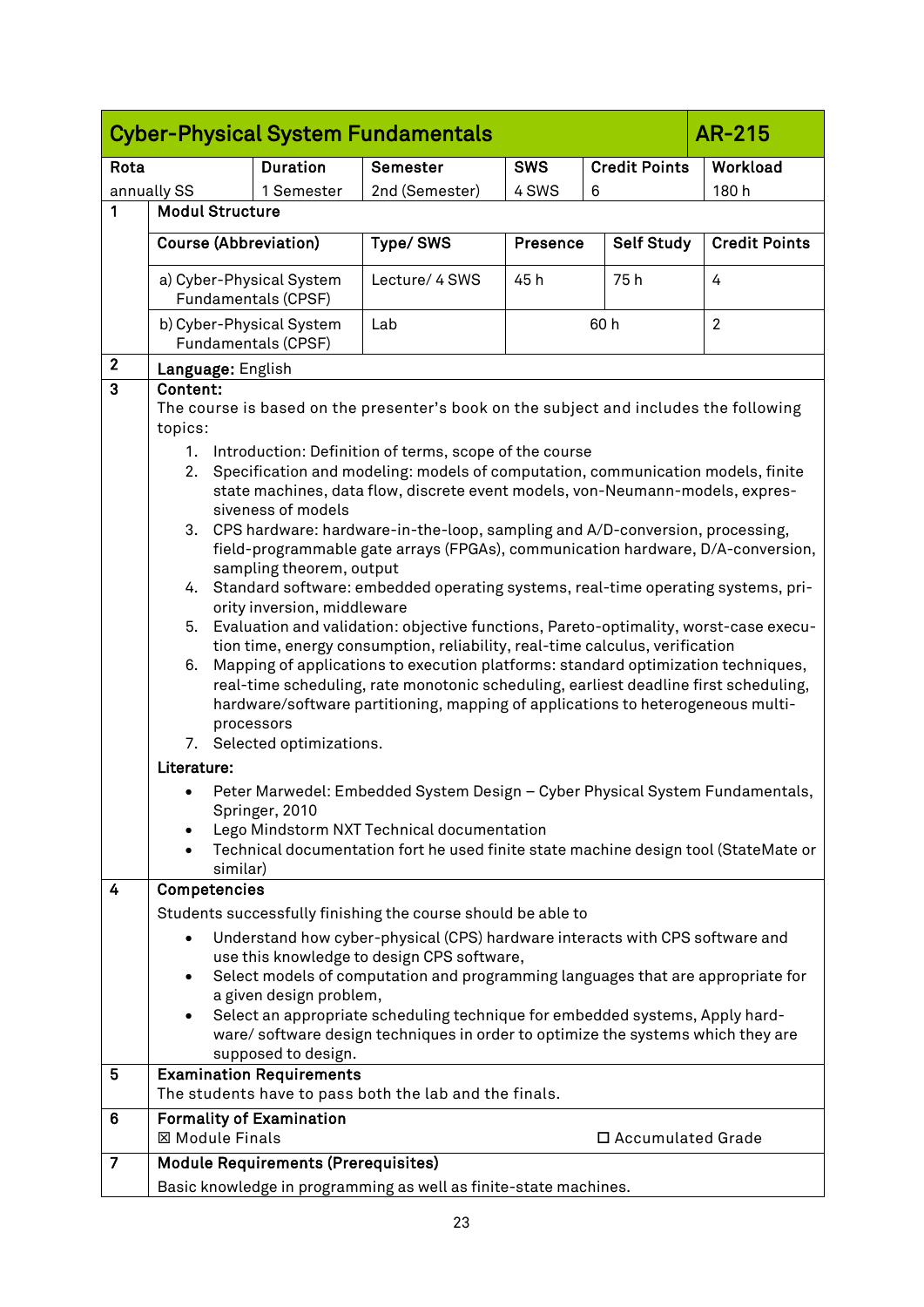| 8 ا      | <b>Allocation to Curriculum:</b>                                                        |
|----------|-----------------------------------------------------------------------------------------|
|          | Program: Automation & Robotics, Field of study: Robotics, Process Automation, Cognitive |
|          | Systems.                                                                                |
| <b>9</b> | <b>Responsibility/Lecturer</b>                                                          |
|          | Prof. Dr. J. Chen/Prof. Dr. J. Chen                                                     |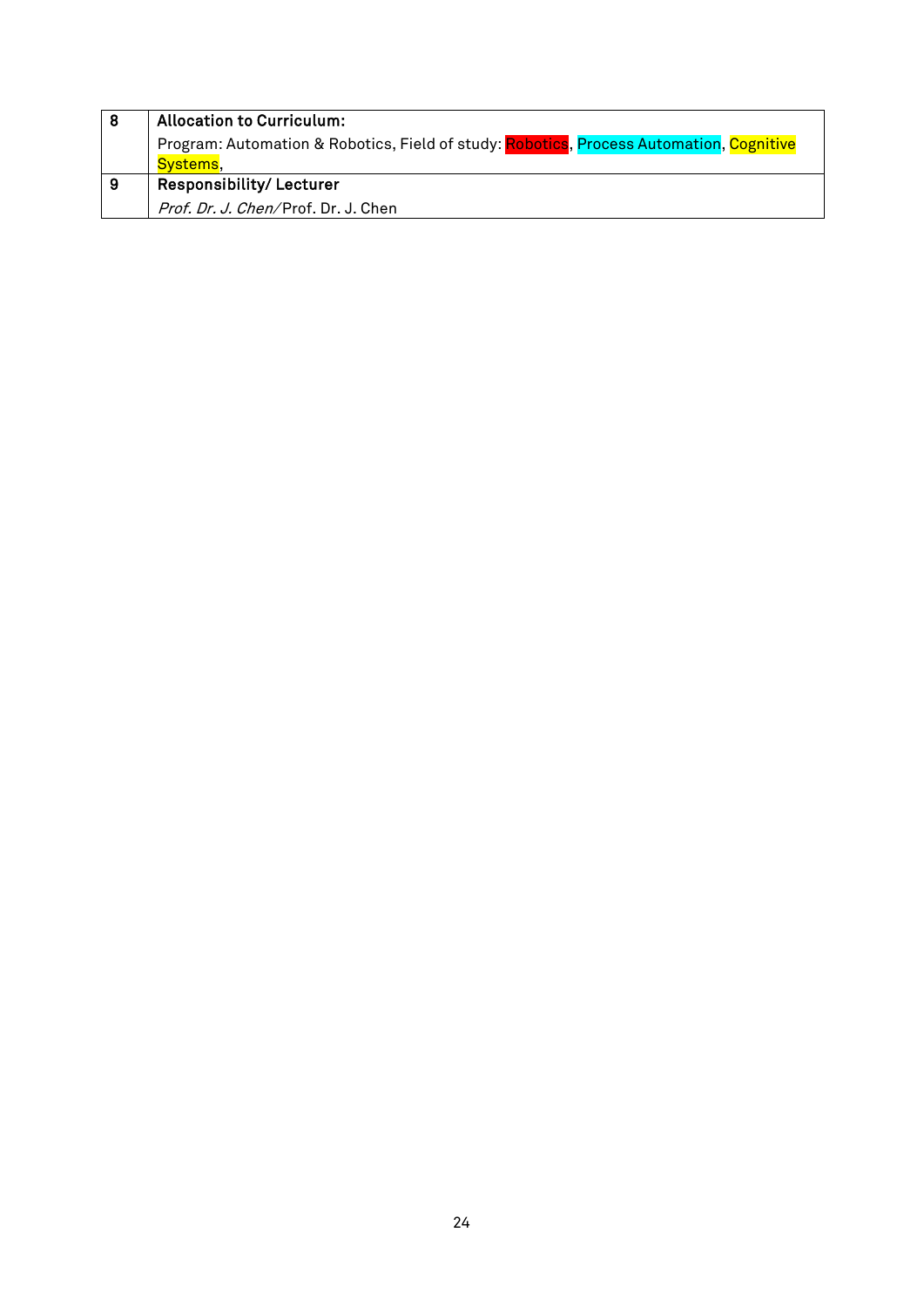<span id="page-24-0"></span>

|                | <b>Logic Control</b>                                                                                                                                                                                                                                                                                                                                                                                                                                                                                                                                                                                                                                                                                                                                                                                                                                                                                                                                                                                                                                                                                                                                                                                                        |                                                              |                                                                                                                                                                                                                                                                                                                                                                                                                                                  |                 |                      | <b>AR-220</b>        |
|----------------|-----------------------------------------------------------------------------------------------------------------------------------------------------------------------------------------------------------------------------------------------------------------------------------------------------------------------------------------------------------------------------------------------------------------------------------------------------------------------------------------------------------------------------------------------------------------------------------------------------------------------------------------------------------------------------------------------------------------------------------------------------------------------------------------------------------------------------------------------------------------------------------------------------------------------------------------------------------------------------------------------------------------------------------------------------------------------------------------------------------------------------------------------------------------------------------------------------------------------------|--------------------------------------------------------------|--------------------------------------------------------------------------------------------------------------------------------------------------------------------------------------------------------------------------------------------------------------------------------------------------------------------------------------------------------------------------------------------------------------------------------------------------|-----------------|----------------------|----------------------|
| Rota           |                                                                                                                                                                                                                                                                                                                                                                                                                                                                                                                                                                                                                                                                                                                                                                                                                                                                                                                                                                                                                                                                                                                                                                                                                             | <b>Duration</b>                                              | <b>Semester</b>                                                                                                                                                                                                                                                                                                                                                                                                                                  | <b>SWS</b>      | <b>Credit Points</b> | Workload             |
|                | annually SS                                                                                                                                                                                                                                                                                                                                                                                                                                                                                                                                                                                                                                                                                                                                                                                                                                                                                                                                                                                                                                                                                                                                                                                                                 | 1 Semester                                                   | 2nd (Semester)                                                                                                                                                                                                                                                                                                                                                                                                                                   | 4 SWS           | 6                    | 180h                 |
| 1              | <b>Modul Structure</b>                                                                                                                                                                                                                                                                                                                                                                                                                                                                                                                                                                                                                                                                                                                                                                                                                                                                                                                                                                                                                                                                                                                                                                                                      |                                                              |                                                                                                                                                                                                                                                                                                                                                                                                                                                  |                 |                      |                      |
|                | Course (Abbreviation)                                                                                                                                                                                                                                                                                                                                                                                                                                                                                                                                                                                                                                                                                                                                                                                                                                                                                                                                                                                                                                                                                                                                                                                                       |                                                              | Type/SWS                                                                                                                                                                                                                                                                                                                                                                                                                                         | <b>Presence</b> | <b>Self Study</b>    | <b>Credit Points</b> |
|                | d) Logic Control (LC)                                                                                                                                                                                                                                                                                                                                                                                                                                                                                                                                                                                                                                                                                                                                                                                                                                                                                                                                                                                                                                                                                                                                                                                                       |                                                              | Lecture / 2 SWS                                                                                                                                                                                                                                                                                                                                                                                                                                  | 25h             | 65h                  | 3                    |
|                | e) Logic Control (LC)                                                                                                                                                                                                                                                                                                                                                                                                                                                                                                                                                                                                                                                                                                                                                                                                                                                                                                                                                                                                                                                                                                                                                                                                       |                                                              | Tutorial / 2 SWS                                                                                                                                                                                                                                                                                                                                                                                                                                 | 25h             | 65h                  | 3                    |
| $\mathbf{2}$   | Language<br>English                                                                                                                                                                                                                                                                                                                                                                                                                                                                                                                                                                                                                                                                                                                                                                                                                                                                                                                                                                                                                                                                                                                                                                                                         |                                                              |                                                                                                                                                                                                                                                                                                                                                                                                                                                  |                 |                      |                      |
| 3              | Content<br>Logic controllers are widely used to supervise the safe operation of equipment, and to<br>enforce desired operating sequences. In many applications, such controllers are real-<br>ized by Programmable Logic Controllers (PLCs) or Distributed Control Systems (DCSs).<br>The course covers the underlying mathematical models and notions, teaches basic de-<br>sign concepts for logic control, and introduces into the programming of PLCs. In the<br>tutorials, the students design, implement, and test logic controllers for simple exam-<br>ples. The students have to perform a logic controller programming task as a home as-<br>signment.<br>Introduction: motivation and application examples for logic control<br>1.<br>Mathematical foundations: Boolean algebra and functions<br>2.<br>Hardware realization of logic controllers<br>3.<br>Fundamentals of PLC programming: PLC operating systems and standard functions<br>4.<br>Programming languages according to the international standard IEC 61131-3 (in-<br>5.<br>cluding function block diagrams, ladder diagrams, instruction list and structured<br>text programs, and the specification of sequential controls by sequential function |                                                              |                                                                                                                                                                                                                                                                                                                                                                                                                                                  |                 |                      |                      |
|                | Literature:<br>$\bullet$<br>$\bullet$                                                                                                                                                                                                                                                                                                                                                                                                                                                                                                                                                                                                                                                                                                                                                                                                                                                                                                                                                                                                                                                                                                                                                                                       | ademic Publishers, 1999<br>Computation. Addison Wesley, 2000 | R.W.Lewis: Programming Industrial Control Systems using IEC6113-3. IEE Control<br>Engineering Series, No, 5, IEE, London, 1995<br>Karl-Heinz John, M. Tiegelkamp: IEC 61131-3: programming industrial automation<br>systems. Springer, ISBN: 3-540-67752-6, Berlin, 2001<br>C. G. Cassandras, S. Lafortune: Introduction to Discrete Event Systems. Kluwer Ac-<br>J. E. Hopcroft, J. D. Ullman: Introductions to Automata Theory, Languages, and |                 |                      |                      |
| 4              | Competencies                                                                                                                                                                                                                                                                                                                                                                                                                                                                                                                                                                                                                                                                                                                                                                                                                                                                                                                                                                                                                                                                                                                                                                                                                |                                                              |                                                                                                                                                                                                                                                                                                                                                                                                                                                  |                 |                      |                      |
|                | In this course, the students learn the importance of logic control and the state of the art of<br>the technology used to implement such controllers. They can analyze and formalize the<br>tasks of a logic controller and can formally specify its behavior. They are able to implement<br>simple logic controllers and to apply modern techniques to their analysis. They can evaluate<br>the complexity of a logic control task.                                                                                                                                                                                                                                                                                                                                                                                                                                                                                                                                                                                                                                                                                                                                                                                         |                                                              |                                                                                                                                                                                                                                                                                                                                                                                                                                                  |                 |                      |                      |
| 5              |                                                                                                                                                                                                                                                                                                                                                                                                                                                                                                                                                                                                                                                                                                                                                                                                                                                                                                                                                                                                                                                                                                                                                                                                                             | <b>Examination Requirements</b>                              | The final exam will be an oral (30 minutes) or written (2 hour) exam, depending on the<br>number of participants (form will be announced in the second week of the course). In<br>addition, there will be a graded home assignment.                                                                                                                                                                                                              |                 |                      |                      |
| 6              | <b>⊠ Module Finals</b>                                                                                                                                                                                                                                                                                                                                                                                                                                                                                                                                                                                                                                                                                                                                                                                                                                                                                                                                                                                                                                                                                                                                                                                                      | <b>Formality of Examination</b>                              |                                                                                                                                                                                                                                                                                                                                                                                                                                                  |                 | □ Accumulated Grade  |                      |
| $\overline{7}$ |                                                                                                                                                                                                                                                                                                                                                                                                                                                                                                                                                                                                                                                                                                                                                                                                                                                                                                                                                                                                                                                                                                                                                                                                                             | Module Requirements (Prerequisites)                          |                                                                                                                                                                                                                                                                                                                                                                                                                                                  |                 |                      |                      |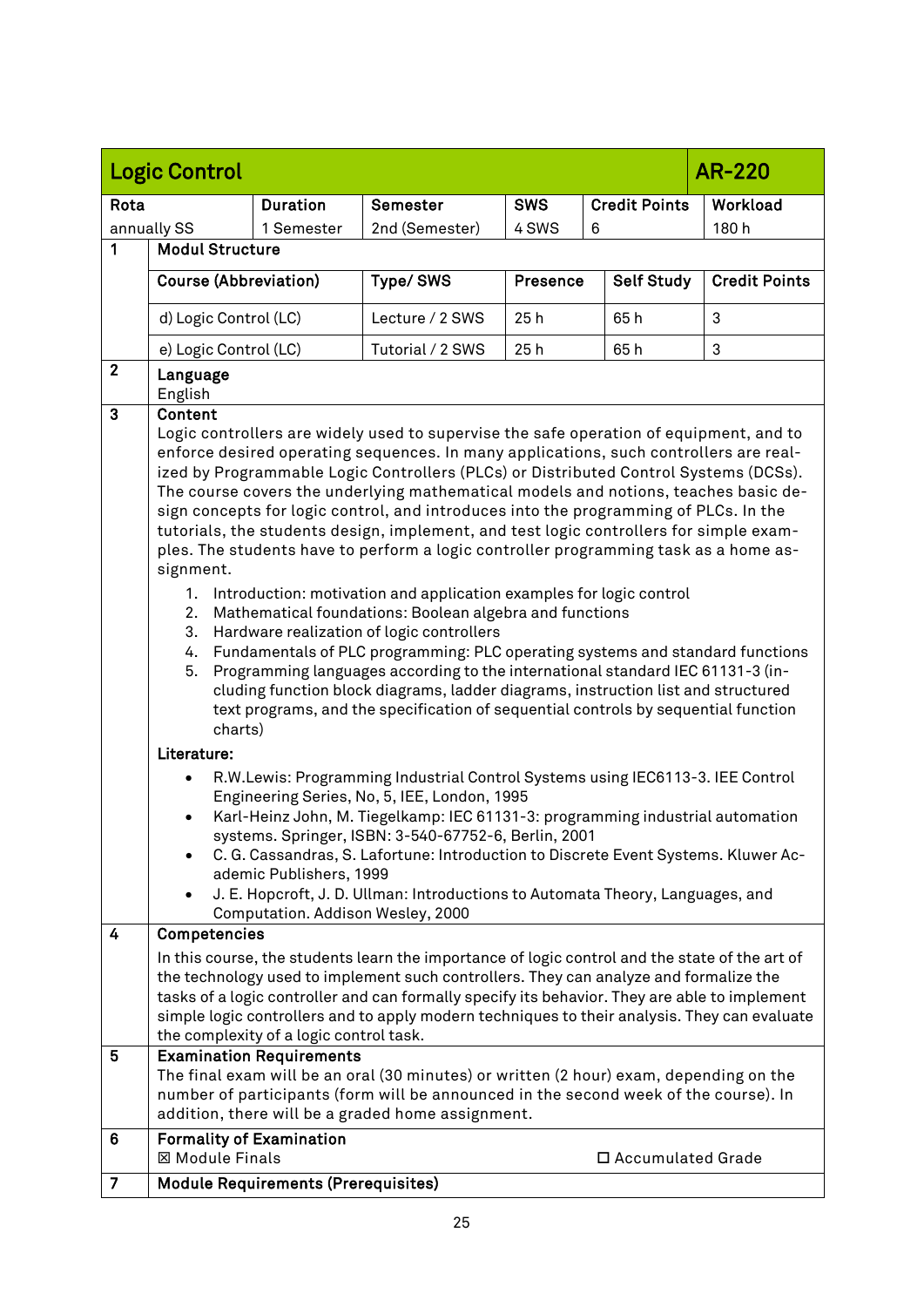|   | $\overline{\phantom{0}}$                    |
|---|---------------------------------------------|
| 8 | <b>Allocation to Curriculum:</b>            |
|   | Program: Automation & Robotics,             |
|   | Field of study: Robotics, Cognitive Systems |
| 9 | <b>Responsibility/Lecturer</b>              |
|   | Prof. Dr. S. Engell/Prof. Dr. S. Engell     |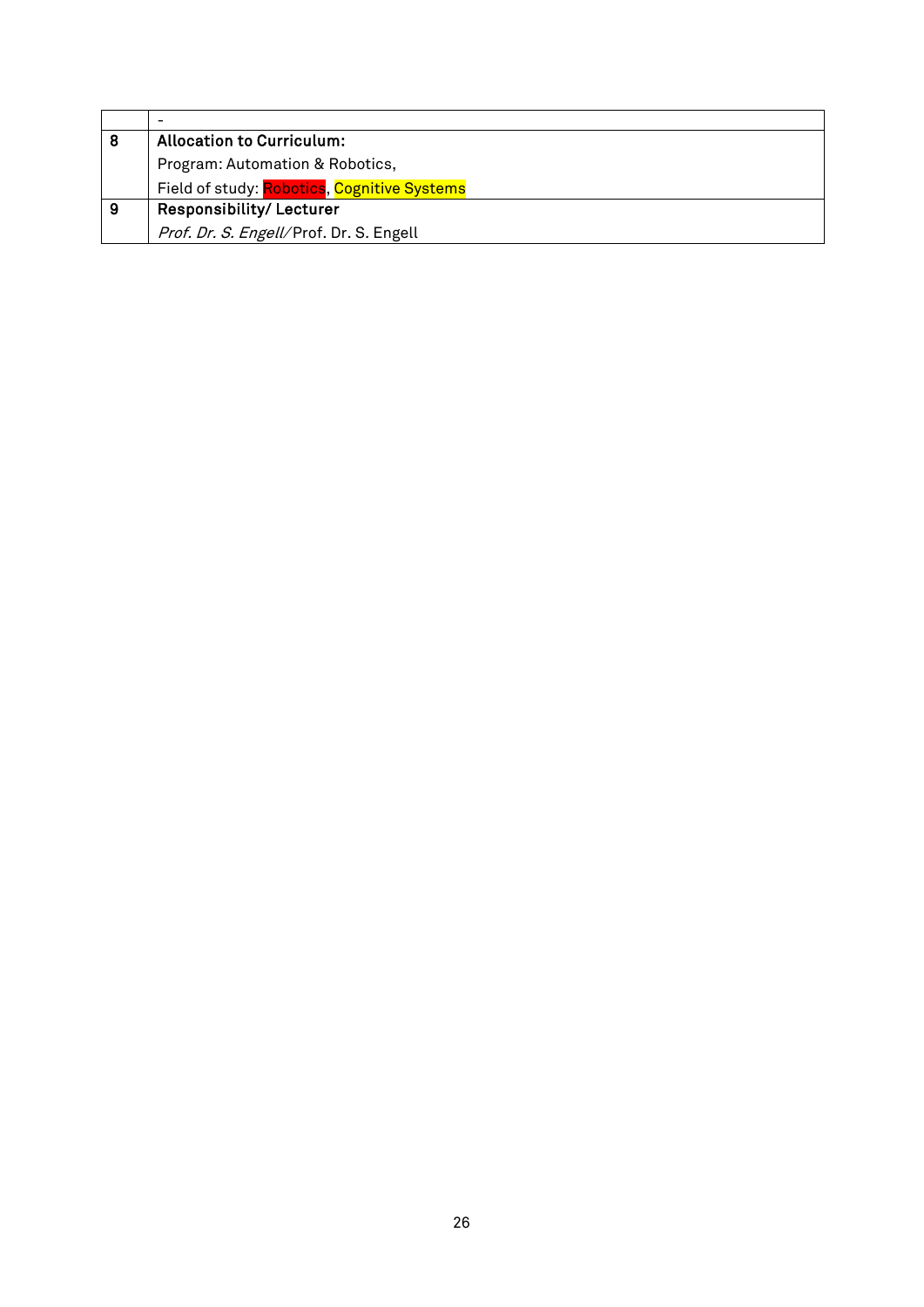<span id="page-26-0"></span>

|                | <b>Dynamic Models</b>            |                                                   |                                                                                                                                                                                                                                                                                                                                |                 |                      | AR-221               |
|----------------|----------------------------------|---------------------------------------------------|--------------------------------------------------------------------------------------------------------------------------------------------------------------------------------------------------------------------------------------------------------------------------------------------------------------------------------|-----------------|----------------------|----------------------|
| Rota           |                                  | <b>Duration</b>                                   | <b>Semester</b>                                                                                                                                                                                                                                                                                                                | <b>SWS</b>      | <b>Credit Points</b> | Workload             |
|                | annually SS                      | 1 Term                                            | 2nd (Semester)                                                                                                                                                                                                                                                                                                                 | 2 SWS           | 3                    | 90h                  |
| 1              | <b>Modul Structure</b>           |                                                   |                                                                                                                                                                                                                                                                                                                                |                 |                      |                      |
|                | <b>Course (Abbreviation)</b>     |                                                   | Type/SWS                                                                                                                                                                                                                                                                                                                       | <b>Presence</b> | <b>Self Study</b>    | <b>Credit Points</b> |
|                | c) Dynamic Models (DM)           |                                                   | Lecture/ 1 SWS                                                                                                                                                                                                                                                                                                                 | 15h             | 45h                  | $\overline{2}$       |
|                | d) Dynamic Models (DM)           |                                                   | Tutorial/1 SWS                                                                                                                                                                                                                                                                                                                 | 15h             | 15h                  | 1                    |
| $\mathbf{2}$   | Language<br>English              |                                                   |                                                                                                                                                                                                                                                                                                                                |                 |                      |                      |
| $\mathbf{3}$   | <b>Content</b>                   |                                                   |                                                                                                                                                                                                                                                                                                                                |                 |                      |                      |
|                | $\bullet$                        | tem, numerical solution.<br>Model simplification. | Modeling and simulation of dynamic distributed parameter systems: fundamental<br>equations, initial and boundary conditions, solution of partial differential equation<br>systems by spatial discretization and orthogonal collocation.<br>Differential algebraic equation systems: origin of DAE systems, index of a DAE sys- |                 |                      |                      |
|                |                                  |                                                   | The course takes place in the first half of the semester.                                                                                                                                                                                                                                                                      |                 |                      |                      |
|                | Literature                       |                                                   |                                                                                                                                                                                                                                                                                                                                |                 |                      |                      |
|                | Slides                           |                                                   |                                                                                                                                                                                                                                                                                                                                |                 |                      |                      |
|                | Handouts                         |                                                   |                                                                                                                                                                                                                                                                                                                                |                 |                      |                      |
| $\overline{4}$ | Competencies                     |                                                   |                                                                                                                                                                                                                                                                                                                                |                 |                      |                      |
|                | purpose of the model.            |                                                   | The students can formulate PDE models of processing systems and can discretize the mod-<br>els and apply suitable numerical algorithms for their solution. They know the specific prob-<br>lems related to the solution of DAE models and can reduce dynamic models tailored to the                                            |                 |                      |                      |
| 5              |                                  | <b>Examination Requirements</b>                   |                                                                                                                                                                                                                                                                                                                                |                 |                      |                      |
|                |                                  | tion, there will be a graded homework.            | The final exam will be an oral (30 minutes) or written (2 hours) exam, depending on the<br>number of participants (form will be announced in the second week of course). In addi-                                                                                                                                              |                 |                      |                      |
| 6              | ⊠ Module Finals                  | <b>Formality of Examination</b>                   |                                                                                                                                                                                                                                                                                                                                |                 | □ Accumulated Grade  |                      |
| 7              |                                  | <b>Module Requirements (Prerequisites)</b>        |                                                                                                                                                                                                                                                                                                                                |                 |                      |                      |
|                | plications.                      |                                                   | Basic knowledge of dynamic systems as e.g. provided by the course Control Theory and Ap-                                                                                                                                                                                                                                       |                 |                      |                      |
| 8              | <b>Allocation to Curriculum:</b> |                                                   |                                                                                                                                                                                                                                                                                                                                |                 |                      |                      |
|                | <b>Systems</b>                   |                                                   | Program: Automation & Robotics, Field of study: Process Automation, Robotics, Cognitive                                                                                                                                                                                                                                        |                 |                      |                      |
| 9              | Responsibility/Lecturer          |                                                   |                                                                                                                                                                                                                                                                                                                                |                 |                      |                      |
|                |                                  | Prof. Dr. S. Engell/Prof. Dr. S. Engell           |                                                                                                                                                                                                                                                                                                                                |                 |                      |                      |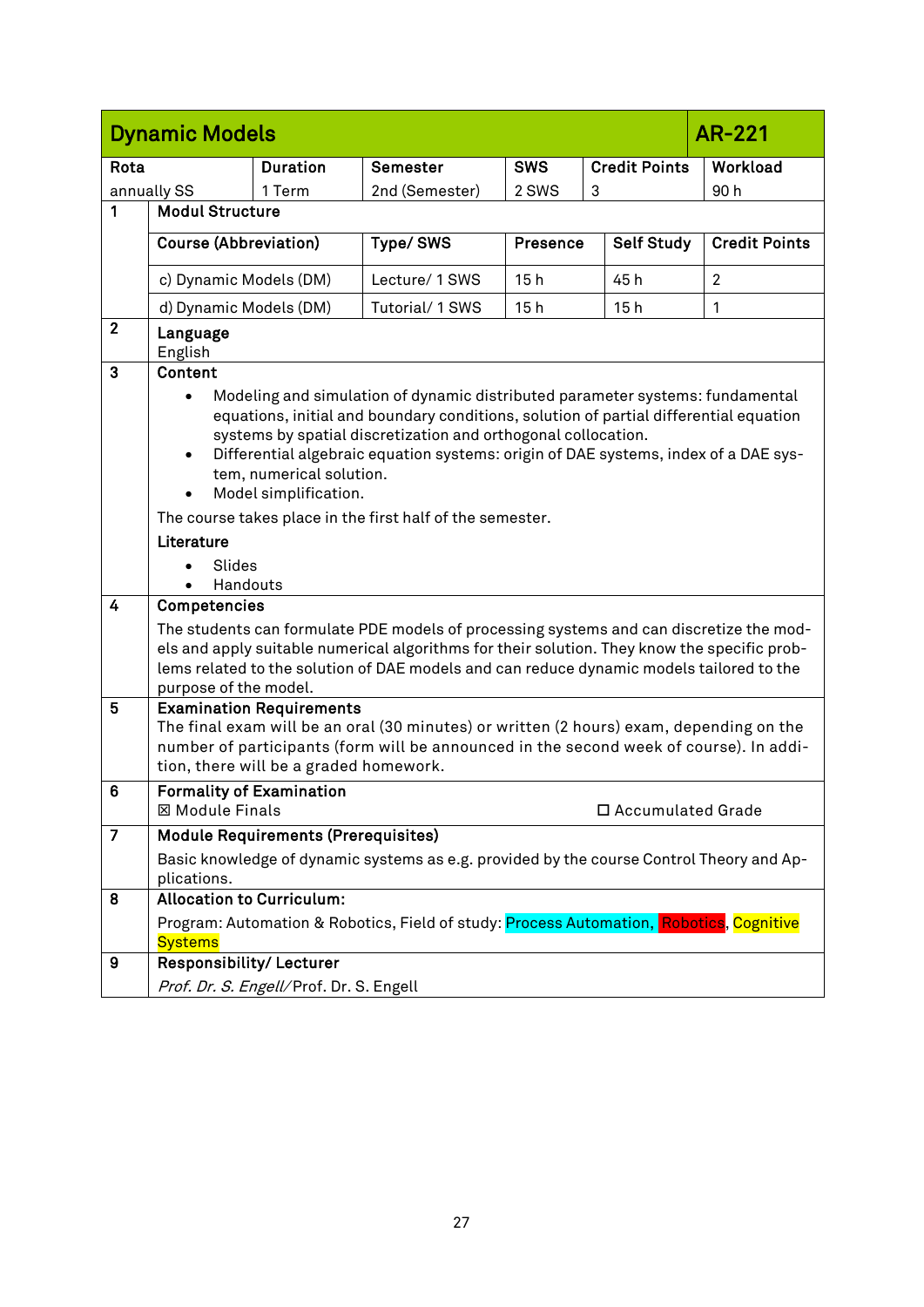<span id="page-27-0"></span>

|                  | <b>Logistics of Chemical Production Processes</b><br><b>AR-222</b>                                                                                                                                                                                                                                                                                                                                             |                                            |                                                                                                                                                                                                                                                                            |                 |                      |                      |  |  |
|------------------|----------------------------------------------------------------------------------------------------------------------------------------------------------------------------------------------------------------------------------------------------------------------------------------------------------------------------------------------------------------------------------------------------------------|--------------------------------------------|----------------------------------------------------------------------------------------------------------------------------------------------------------------------------------------------------------------------------------------------------------------------------|-----------------|----------------------|----------------------|--|--|
| Rota             |                                                                                                                                                                                                                                                                                                                                                                                                                | <b>Duration</b>                            | Semester                                                                                                                                                                                                                                                                   | <b>SWS</b>      | <b>Credit Points</b> | Workload             |  |  |
|                  | annually SS                                                                                                                                                                                                                                                                                                                                                                                                    | 1 Semester                                 | 2nd (Semester)                                                                                                                                                                                                                                                             | 2 SWS           | 3                    | 90h                  |  |  |
| 1                | <b>Modul Structure</b>                                                                                                                                                                                                                                                                                                                                                                                         |                                            |                                                                                                                                                                                                                                                                            |                 |                      |                      |  |  |
|                  | <b>Course (Abbreviation)</b>                                                                                                                                                                                                                                                                                                                                                                                   |                                            | Type/SWS                                                                                                                                                                                                                                                                   | <b>Presence</b> | <b>Self Study</b>    | <b>Credit Points</b> |  |  |
|                  | a) Logistics of Chemical                                                                                                                                                                                                                                                                                                                                                                                       | <b>Production Processes</b>                | Lecture / 1 SWS                                                                                                                                                                                                                                                            | 15h             | 45 h                 | $\overline{2}$       |  |  |
|                  | b) Logistics of Chemical                                                                                                                                                                                                                                                                                                                                                                                       | <b>Production Processes</b>                | Tutorial / 1 SWS                                                                                                                                                                                                                                                           | 15h             | 15h                  | 1                    |  |  |
| $\mathbf{2}$     | Language<br>English                                                                                                                                                                                                                                                                                                                                                                                            |                                            |                                                                                                                                                                                                                                                                            |                 |                      |                      |  |  |
| $\mathbf{3}$     | Content<br>The students obtain an overview of supply chain management and planning and scheduling<br>problems in the chemical industry and of techniques and tools for modeling, simulation and<br>optimization. These include discrete event simulation, equation-based modeling, mixed-<br>integer linear programming, heuristic optimization methods and modeling and optimization<br>using timed automata. |                                            |                                                                                                                                                                                                                                                                            |                 |                      |                      |  |  |
|                  | Literature:<br>Handouts<br>Slides<br>$\bullet$                                                                                                                                                                                                                                                                                                                                                                 |                                            |                                                                                                                                                                                                                                                                            |                 |                      |                      |  |  |
| 4                | Competencies                                                                                                                                                                                                                                                                                                                                                                                                   |                                            |                                                                                                                                                                                                                                                                            |                 |                      |                      |  |  |
|                  |                                                                                                                                                                                                                                                                                                                                                                                                                |                                            | The students will be enabled to identify logistic problems, to select suitable tools and tech-<br>niques for simulation and optimization and to apply them to real-world problems.                                                                                         |                 |                      |                      |  |  |
| 5                |                                                                                                                                                                                                                                                                                                                                                                                                                | <b>Examination Requirements</b>            | The final exam will be an oral (20 minutes) or written (1.5 hours) exam, depending on<br>the number of participants (form will be announced in the second week of the course).<br>In addition, active participation and collaboration in 3 computer exercises is required. |                 |                      |                      |  |  |
| $\boldsymbol{6}$ | <b>Formality of Examination</b><br><b>⊠ Module Finals</b>                                                                                                                                                                                                                                                                                                                                                      |                                            |                                                                                                                                                                                                                                                                            |                 | □ Accumulated Grade  |                      |  |  |
| $\overline{7}$   |                                                                                                                                                                                                                                                                                                                                                                                                                | <b>Module Requirements (Prerequisites)</b> |                                                                                                                                                                                                                                                                            |                 |                      |                      |  |  |
| 8                | <b>Allocation to Curriculum:</b>                                                                                                                                                                                                                                                                                                                                                                               |                                            |                                                                                                                                                                                                                                                                            |                 |                      |                      |  |  |
|                  |                                                                                                                                                                                                                                                                                                                                                                                                                |                                            | Program: Automation & Robotics, Field of study: Process Automation                                                                                                                                                                                                         |                 |                      |                      |  |  |
| 9                | Responsibility/Lecturer                                                                                                                                                                                                                                                                                                                                                                                        |                                            |                                                                                                                                                                                                                                                                            |                 |                      |                      |  |  |
|                  |                                                                                                                                                                                                                                                                                                                                                                                                                | Prof. Dr. S. Engell/Prof. Dr. S. Engell    |                                                                                                                                                                                                                                                                            |                 |                      |                      |  |  |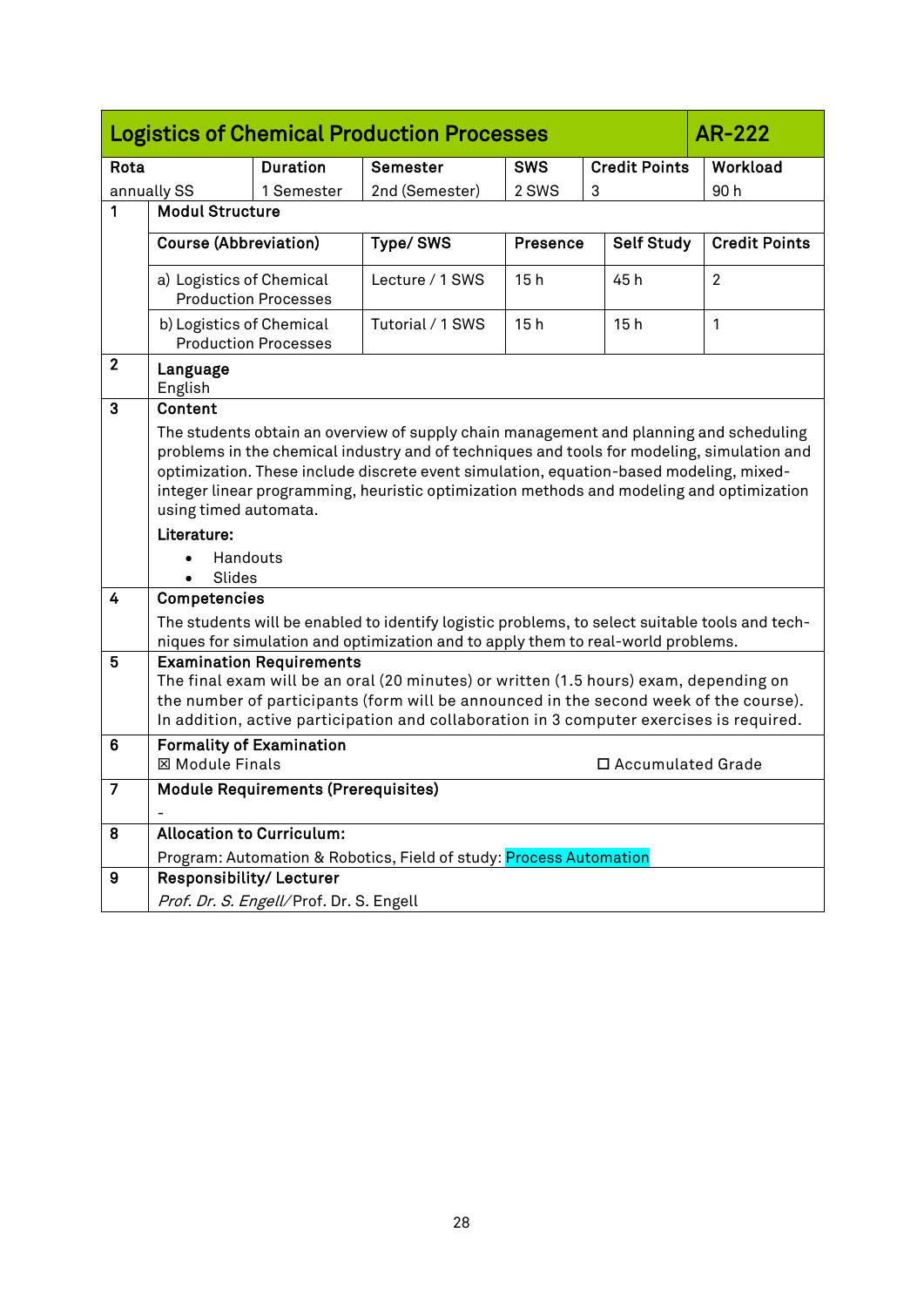<span id="page-28-0"></span>

|                |                                                                                   |                                                                    | <b>Statistics for Researchers in Engineering Sciences</b>                                                                                                                                                                                                                                                                                                                                                                                                                                                                                                                                                                                                                                                                                                                                            |            |                      | <b>AR-223</b>        |
|----------------|-----------------------------------------------------------------------------------|--------------------------------------------------------------------|------------------------------------------------------------------------------------------------------------------------------------------------------------------------------------------------------------------------------------------------------------------------------------------------------------------------------------------------------------------------------------------------------------------------------------------------------------------------------------------------------------------------------------------------------------------------------------------------------------------------------------------------------------------------------------------------------------------------------------------------------------------------------------------------------|------------|----------------------|----------------------|
| Rota           |                                                                                   | <b>Duration</b>                                                    | Semester                                                                                                                                                                                                                                                                                                                                                                                                                                                                                                                                                                                                                                                                                                                                                                                             | <b>SWS</b> | <b>Credit Points</b> | Workload             |
|                | annually SS                                                                       | 1 Semester                                                         | 2nd (Semester)                                                                                                                                                                                                                                                                                                                                                                                                                                                                                                                                                                                                                                                                                                                                                                                       | 3 SWS      | 5                    | 150h                 |
| 1              | <b>Modul Structure</b>                                                            |                                                                    |                                                                                                                                                                                                                                                                                                                                                                                                                                                                                                                                                                                                                                                                                                                                                                                                      |            |                      |                      |
|                | <b>Course (Abbreviation)</b>                                                      |                                                                    | Type/SWS                                                                                                                                                                                                                                                                                                                                                                                                                                                                                                                                                                                                                                                                                                                                                                                             | Presence   | <b>Self Study</b>    | <b>Credit Points</b> |
|                | ences (STAT)                                                                      | a) Statistics for Research-<br>ers in Engineering Sci-             | Lecture/ 2 SWS                                                                                                                                                                                                                                                                                                                                                                                                                                                                                                                                                                                                                                                                                                                                                                                       | 25h        | 65h                  | 3                    |
|                | ences (STAT)                                                                      | b) Statistics for Research-<br>ers in Engineering Sci-             | Tutorial/1 SWS                                                                                                                                                                                                                                                                                                                                                                                                                                                                                                                                                                                                                                                                                                                                                                                       | 15h        | 45h                  | $\overline{2}$       |
| $\overline{2}$ | Language<br>English                                                               |                                                                    |                                                                                                                                                                                                                                                                                                                                                                                                                                                                                                                                                                                                                                                                                                                                                                                                      |            |                      |                      |
| 3              | <b>Content</b><br>1.<br>2.<br>3.<br>4.<br>5.<br>6.<br>7.<br>Literature:<br>Slides |                                                                    | Empirical distributions and explanatory data analysis: frequency tables, bar charts,<br>histograms, distribution characteristics<br>Probability theory: conditional probability, independence<br>Random variables and their distributions: discrete distributions (Uniform, Bernoulli,<br>Binomial, Poisson), continuous distributions (Uniform, Normal), expectation and var-<br>iance, sampling distribution theory, joint distributions, covariance and correlation<br><b>Estimation:</b> properties of estimators, confidence intervals<br>Test of statistical hypotheses: Binomial test, Gaussian test, t-test, power, p-value<br>Regression: simple / multiple regression, tests concerning regression<br>Time series analysis: stochastic processes, stationarity, autocorrelation, filtering |            |                      |                      |
| 4              | Competencies                                                                      | tion, optimal testing and estimation.                              | This course gives an introduction to statistical concepts that are useful for research pro-<br>jects in various fields of application and areas of science. Furthermore the students should<br>get a good grasp of the application of these concepts to engineering problems like predic-                                                                                                                                                                                                                                                                                                                                                                                                                                                                                                            |            |                      |                      |
| 5              |                                                                                   | <b>Examination Requirements</b><br>nounced second week of course). | All students are requested to solve four take home problems. The final exam will be an<br>oral or a written exam, depending on the number of participants (form will be an-                                                                                                                                                                                                                                                                                                                                                                                                                                                                                                                                                                                                                          |            |                      |                      |
| 6              | ⊠ Module Finals                                                                   | <b>Formality of Examination</b>                                    |                                                                                                                                                                                                                                                                                                                                                                                                                                                                                                                                                                                                                                                                                                                                                                                                      |            | □ Accumulated Grade  |                      |
| $\overline{7}$ |                                                                                   | <b>Module Requirements (Prerequisites)</b>                         |                                                                                                                                                                                                                                                                                                                                                                                                                                                                                                                                                                                                                                                                                                                                                                                                      |            |                      |                      |
| 8              | <b>Allocation to Curriculum:</b>                                                  |                                                                    |                                                                                                                                                                                                                                                                                                                                                                                                                                                                                                                                                                                                                                                                                                                                                                                                      |            |                      |                      |
|                | <b>Systems</b>                                                                    |                                                                    | Program: Automation & Robotics, Field of study: Robotics, Process Automation, Cognitive                                                                                                                                                                                                                                                                                                                                                                                                                                                                                                                                                                                                                                                                                                              |            |                      |                      |
| 9              | Responsibility/Lecturer                                                           |                                                                    |                                                                                                                                                                                                                                                                                                                                                                                                                                                                                                                                                                                                                                                                                                                                                                                                      |            |                      |                      |
|                |                                                                                   | Dr. T. Mildenberger/ Dr. T. Mildenberger                           |                                                                                                                                                                                                                                                                                                                                                                                                                                                                                                                                                                                                                                                                                                                                                                                                      |            |                      |                      |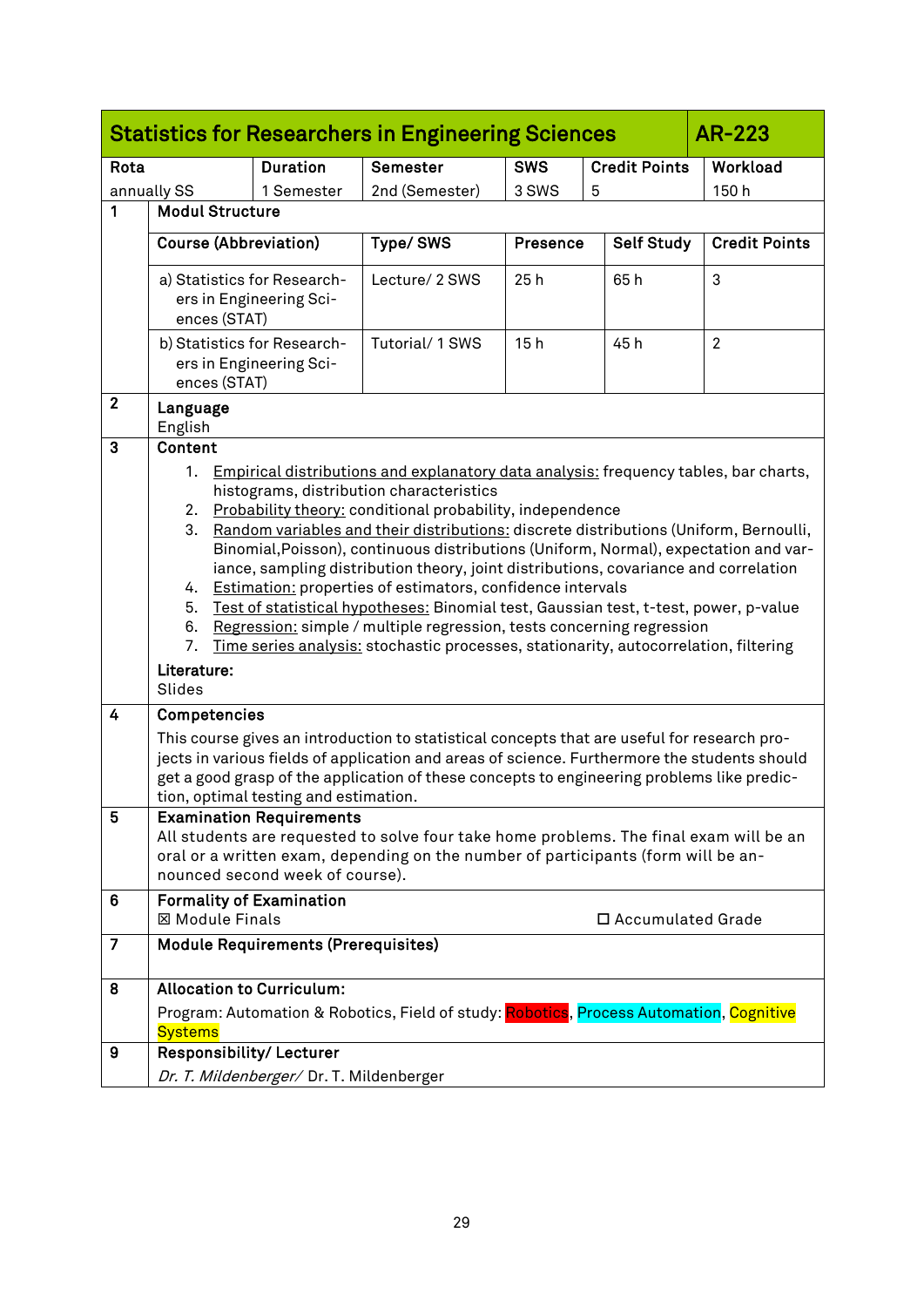<span id="page-29-0"></span>

|              | <b>Mobile Robots</b>                                                                                                                                                                                                                                                                                                                                                                            |                                            |                                                                                                                                                                                                                                                                               |                 |                      | <b>AR-225</b>        |
|--------------|-------------------------------------------------------------------------------------------------------------------------------------------------------------------------------------------------------------------------------------------------------------------------------------------------------------------------------------------------------------------------------------------------|--------------------------------------------|-------------------------------------------------------------------------------------------------------------------------------------------------------------------------------------------------------------------------------------------------------------------------------|-----------------|----------------------|----------------------|
| Rota         |                                                                                                                                                                                                                                                                                                                                                                                                 | <b>Duration</b>                            | <b>Semester</b>                                                                                                                                                                                                                                                               | <b>SWS</b>      | <b>Credit Points</b> | Workload             |
|              | annually SS                                                                                                                                                                                                                                                                                                                                                                                     | 1 Semester                                 | 2nd (Semester)                                                                                                                                                                                                                                                                | 3 SWS           | 5                    | 150h                 |
| 1            | <b>Modul Structure</b>                                                                                                                                                                                                                                                                                                                                                                          |                                            |                                                                                                                                                                                                                                                                               |                 |                      |                      |
|              | <b>Course (Abbreviation)</b>                                                                                                                                                                                                                                                                                                                                                                    |                                            | Type/SWS                                                                                                                                                                                                                                                                      | <b>Presence</b> | <b>Self Study</b>    | <b>Credit Points</b> |
|              | a) Mobile Robots (MR)                                                                                                                                                                                                                                                                                                                                                                           |                                            | Lecture/ 1 SWS                                                                                                                                                                                                                                                                | 15h             | 45h                  | $\overline{2}$       |
|              | b) Mobile Robots (MR)                                                                                                                                                                                                                                                                                                                                                                           |                                            | Tutorial/ 2 SWS                                                                                                                                                                                                                                                               | 25h             | 65h                  | 3                    |
| $\mathbf{2}$ | Language<br>English                                                                                                                                                                                                                                                                                                                                                                             |                                            |                                                                                                                                                                                                                                                                               |                 |                      |                      |
| 3            | Content<br>1. Robot Operating System (ROS)<br>2.<br>Robotics System Toolbox Matlab<br>3.<br>Sensors, actuators and kinematics of mobile robots<br>Homing and trajectory following<br>4.<br>Obstacle avoidance<br>5.<br>6. Localisation<br>7. Path planning<br>Online trajectory optimization<br>8.<br>Mapping and SLAM<br>9.<br>Literature:<br>Siciliano, Khatib: Springer Handbook of Robotics |                                            |                                                                                                                                                                                                                                                                               |                 |                      |                      |
| 4            | Competencies                                                                                                                                                                                                                                                                                                                                                                                    | and algorithms in ROS/Matlab.              | The students acquire a profound knowledge of fundamental concepts and practical experi-<br>ence on mobile robots. Students are able to solve mobile robotic tasks such as obstacle<br>avoidance, navigation and localization in a self-dependent manner with selected methods |                 |                      |                      |
| 5            |                                                                                                                                                                                                                                                                                                                                                                                                 | <b>Examination Requirements</b>            |                                                                                                                                                                                                                                                                               |                 |                      |                      |
|              | written exam<br>- written exam                                                                                                                                                                                                                                                                                                                                                                  |                                            | - successful completion of 75% programming assignments (prerequisite for eligibility to the                                                                                                                                                                                   |                 |                      |                      |
| 6            | <b>Formality of Examination</b><br><b>⊠ Module Finals</b>                                                                                                                                                                                                                                                                                                                                       |                                            |                                                                                                                                                                                                                                                                               |                 | □ Accumulated Grade  |                      |
| 7            |                                                                                                                                                                                                                                                                                                                                                                                                 | <b>Module Requirements (Prerequisites)</b> |                                                                                                                                                                                                                                                                               |                 |                      |                      |
| 8            | <b>Allocation to Curriculum:</b>                                                                                                                                                                                                                                                                                                                                                                |                                            |                                                                                                                                                                                                                                                                               |                 |                      |                      |
|              |                                                                                                                                                                                                                                                                                                                                                                                                 |                                            | Program: Automation & Robotics, Field of study: Robotics, Cognitive Systems                                                                                                                                                                                                   |                 |                      |                      |
| 9            | Responsibility/Lecturer                                                                                                                                                                                                                                                                                                                                                                         |                                            |                                                                                                                                                                                                                                                                               |                 |                      |                      |
|              |                                                                                                                                                                                                                                                                                                                                                                                                 |                                            | apl. Prof. Dr. F. Hoffmann / apl. Prof. Dr. F. Hoffmann                                                                                                                                                                                                                       |                 |                      |                      |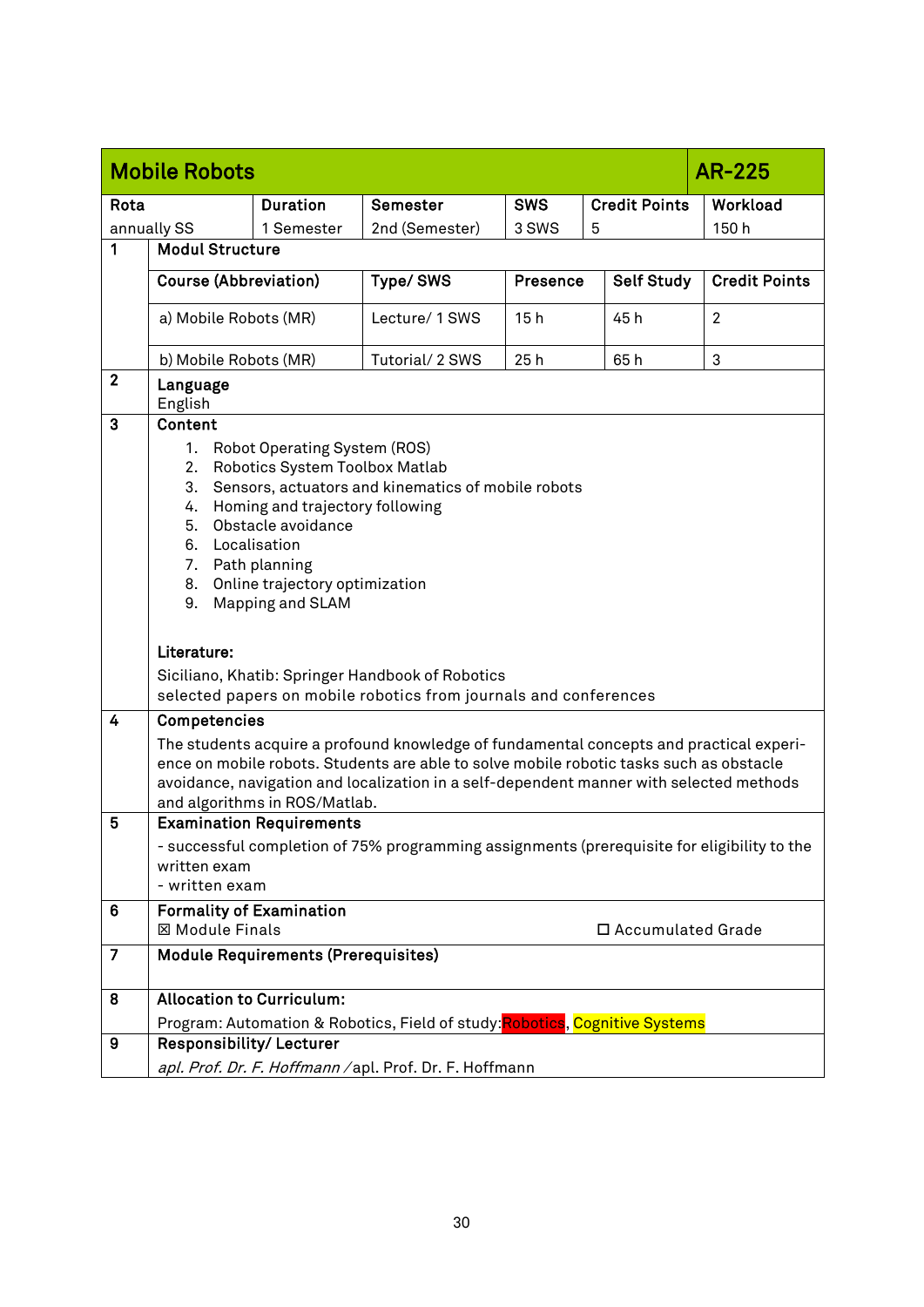<span id="page-30-0"></span>

|                  | <b>Networked Mobile Robot Systems</b><br><b>AR-302</b> |                                            |                                                                                                                                                                                    |                |                      |                      |
|------------------|--------------------------------------------------------|--------------------------------------------|------------------------------------------------------------------------------------------------------------------------------------------------------------------------------------|----------------|----------------------|----------------------|
| Rota             |                                                        | <b>Duration</b>                            | Semester                                                                                                                                                                           | <b>SWS</b>     | <b>Credit Points</b> | Workload             |
|                  | annually SS                                            | 1 Semester                                 | 2nd (Semester)                                                                                                                                                                     | 3 SWS          | 5                    | 150h                 |
| 1                | <b>Modul Structure</b>                                 |                                            |                                                                                                                                                                                    |                |                      |                      |
|                  | <b>Course (Abbreviation)</b>                           |                                            | Type/SWS                                                                                                                                                                           | Presence       | <b>Self Study</b>    | <b>Credit Points</b> |
|                  | a) Netw. Mob. Robot Sys-<br>tems (NRS)                 |                                            | Lecture/ 2 SWS                                                                                                                                                                     | 25h            | 65h                  | 3                    |
|                  | b) Netw. Mob. Robot Sys-<br>tems (NRS)                 |                                            | Tutorial/1 SWS                                                                                                                                                                     | 15h            | 30h                  | 1,5                  |
|                  | c) Netw. Mob. Robot Sys-<br>tems (NRS)                 |                                            | Lab                                                                                                                                                                                | 3 <sub>h</sub> | 2 <sub>h</sub>       | 0, 5                 |
| $\overline{2}$   | Language<br>English                                    |                                            |                                                                                                                                                                                    |                |                      |                      |
| $\overline{3}$   | Content                                                |                                            |                                                                                                                                                                                    |                |                      |                      |
|                  |                                                        | Systems, Use Cases, Business Cases         | Concept of Operations: Definitions, Impact and History of Networked Robot Systems, Robot                                                                                           |                |                      |                      |
|                  |                                                        |                                            | Information & Communication Technologies: Mobile Radio Networks, Robust Mesh/Relay<br>Communication Protocols, fast handovers, real-time requirements                              |                |                      |                      |
|                  |                                                        |                                            | Swarm strategies: Self learning, controlled mobility, autonomous behavior and learning,                                                                                            |                |                      |                      |
|                  | distributed systems                                    |                                            |                                                                                                                                                                                    |                |                      |                      |
|                  |                                                        |                                            | Decentralized Mission Scheduling & Task Distribution: Algorithms for strategic goal and                                                                                            |                |                      |                      |
|                  |                                                        |                                            | tactical task management, autonomous agents, role models, role switching, association of<br>tasks and responsibilities, task vs. communication performance                         |                |                      |                      |
|                  | kov state models)                                      |                                            | Performance Evaluation: Event-Driven Simulation, random generators, system models<br>(channel, mobility, protocols), statistical relevance, experiments, analytical modeling (Mar- |                |                      |                      |
|                  | Literature:                                            |                                            |                                                                                                                                                                                    |                |                      |                      |
|                  |                                                        |                                            | Slides of all lectures will be supplied online                                                                                                                                     |                |                      |                      |
| 4                | Competencies                                           |                                            |                                                                                                                                                                                    |                |                      |                      |
|                  |                                                        |                                            | The course introduces concepts, methods and the performance evaluation of wireless                                                                                                 |                |                      |                      |
|                  |                                                        |                                            | networking, distributed problem solving, cooperative algorithms and swarm based be-<br>havior to accomplish easy deployment and appropriate mission scheduling for net-            |                |                      |                      |
|                  |                                                        | worked robotics systems.                   |                                                                                                                                                                                    |                |                      |                      |
| 5                |                                                        | <b>Examination Requirements</b>            |                                                                                                                                                                                    |                |                      |                      |
|                  |                                                        |                                            | The final exam will be an oral (30 minutes) exam.                                                                                                                                  |                |                      |                      |
| 6                | <b>Formality of Examination</b><br>⊠ Module Finals     |                                            |                                                                                                                                                                                    |                | □ Accumulated Grade  |                      |
| $\overline{7}$   |                                                        | <b>Module Requirements (Prerequisites)</b> |                                                                                                                                                                                    |                |                      |                      |
|                  | mandatory.                                             |                                            | We assume that the participants have basic knowledge of mathematical modeling. A basic<br>understanding of fundamental control concepts and distributes systems is helpful but not |                |                      |                      |
| 8                | <b>Allocation to Curriculum:</b>                       |                                            |                                                                                                                                                                                    |                |                      |                      |
|                  |                                                        |                                            | Program: Automation & Robotics, Field of study: Robotics, Cognitive Systems                                                                                                        |                |                      |                      |
| $\boldsymbol{9}$ | Responsibility/Lecturer                                |                                            |                                                                                                                                                                                    |                |                      |                      |
|                  |                                                        |                                            | Jun.-Prof. Dr. Fang-Jing Wu/Jun.-Prof. Dr. Fang-Jing Wu                                                                                                                            |                |                      |                      |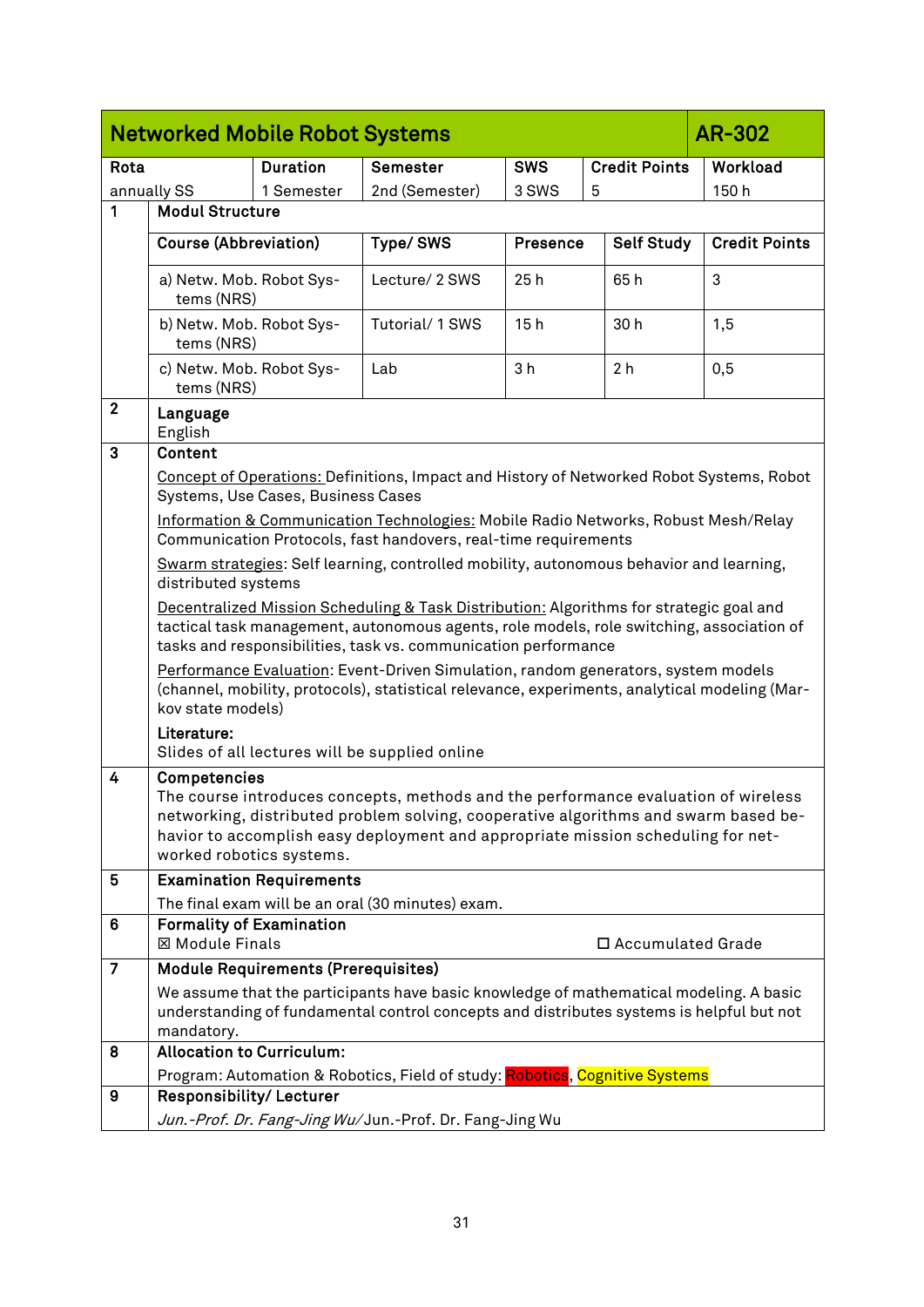<span id="page-31-0"></span>

|                | <b>Learning in Robotics</b>                                                                                                                                                                                                                                                                                           |                                                                         |                                                                                                                                          |                 |                      | <b>AR-310</b>        |
|----------------|-----------------------------------------------------------------------------------------------------------------------------------------------------------------------------------------------------------------------------------------------------------------------------------------------------------------------|-------------------------------------------------------------------------|------------------------------------------------------------------------------------------------------------------------------------------|-----------------|----------------------|----------------------|
| Rota           |                                                                                                                                                                                                                                                                                                                       | <b>Duration</b>                                                         | Semester                                                                                                                                 | <b>SWS</b>      | <b>Credit Points</b> | Workload             |
|                | annually SS                                                                                                                                                                                                                                                                                                           | 1 Semester                                                              | 2nd (Semester)                                                                                                                           | 3 SWS           | 5                    | 150h                 |
| 1              | <b>Modul Structure</b>                                                                                                                                                                                                                                                                                                |                                                                         |                                                                                                                                          |                 |                      |                      |
|                | <b>Course (Abbreviation)</b>                                                                                                                                                                                                                                                                                          |                                                                         | Type/SWS                                                                                                                                 | <b>Presence</b> | <b>Self Study</b>    | <b>Credit Points</b> |
|                | a) Learning in Robotics<br>(LIR)                                                                                                                                                                                                                                                                                      |                                                                         | Lecture/ 2 SWS                                                                                                                           | 25h             | 65h                  | 3                    |
|                | b) Learning in Robotics<br>(LIR)                                                                                                                                                                                                                                                                                      |                                                                         | Tutorial/1 SWS                                                                                                                           | 15h             | 45h                  | $\overline{2}$       |
| $\mathbf{2}$   | Language<br>English                                                                                                                                                                                                                                                                                                   |                                                                         |                                                                                                                                          |                 |                      |                      |
| 3              | <b>Content</b><br>1.<br>Nonlinear System Identification<br>2.<br>Learning Robot Kinematics and Dynamics<br>Learning Visual-Motor Coordination<br>3.<br><b>Dynamic Programming</b><br>4.<br>5. Reinforcement Learning<br><b>Evolutionary Robotics</b><br>6.<br>7. Learning from Demonstration<br>Literature:<br>Slides |                                                                         |                                                                                                                                          |                 |                      |                      |
| 4              | <b>Competencies</b>                                                                                                                                                                                                                                                                                                   |                                                                         | The students acquire a profound knowledge of unsupervised and supervised learning in<br>robotic manipulation as well as mobile robotics. |                 |                      |                      |
| 5              |                                                                                                                                                                                                                                                                                                                       | <b>Examination Requirements</b><br>Practical assignments and oral exam. |                                                                                                                                          |                 |                      |                      |
| $6\phantom{1}$ | <b>Formality of Examination</b><br><b>⊠ Module Finals</b>                                                                                                                                                                                                                                                             |                                                                         |                                                                                                                                          |                 | □ Accumulated Grade  |                      |
| $\overline{7}$ |                                                                                                                                                                                                                                                                                                                       | <b>Module Requirements (Prerequisites)</b>                              |                                                                                                                                          |                 |                      |                      |
| 8              | <b>Allocation to Curriculum:</b>                                                                                                                                                                                                                                                                                      |                                                                         |                                                                                                                                          |                 |                      |                      |
|                |                                                                                                                                                                                                                                                                                                                       |                                                                         | Program: Automation & Robotics, Field of study: <mark>Robotics</mark> , Cognitive Systems                                                |                 |                      |                      |
| 9              | <b>Responsibility/Lecturer</b>                                                                                                                                                                                                                                                                                        |                                                                         |                                                                                                                                          |                 |                      |                      |
|                |                                                                                                                                                                                                                                                                                                                       |                                                                         | apl. Prof. Dr. F. Hoffmann / apl. Prof. Dr. F. Hoffmann                                                                                  |                 |                      |                      |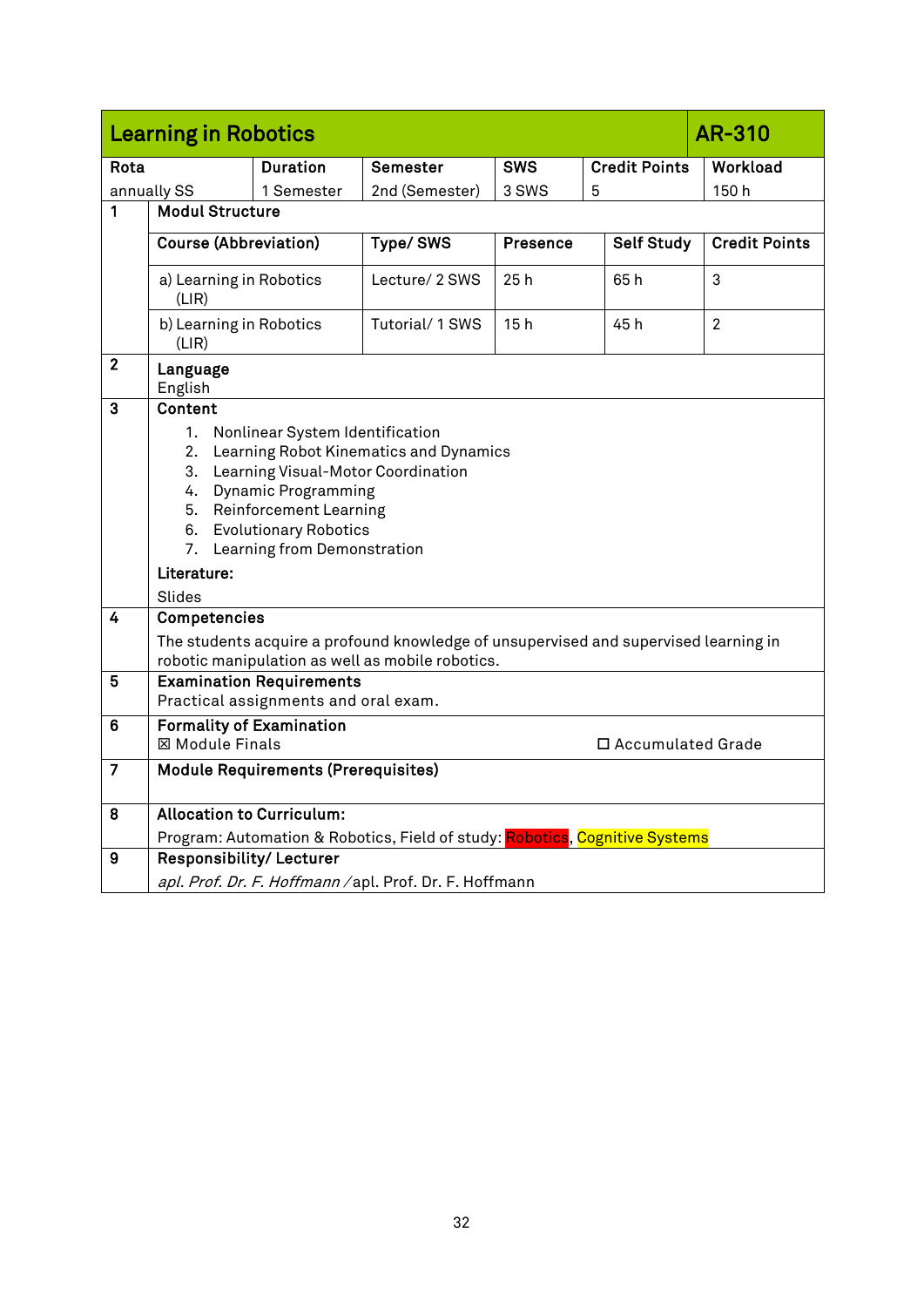<span id="page-32-0"></span>

|                | <b>Smart Grids</b><br>AR-314                              |                                                                                                                                                                                                                                                                    |                                                                                                                                                                                                                                                                                                                                                                                                                                                                                                                                                                                                                                                                                                                                        |                 |                      |                |  |
|----------------|-----------------------------------------------------------|--------------------------------------------------------------------------------------------------------------------------------------------------------------------------------------------------------------------------------------------------------------------|----------------------------------------------------------------------------------------------------------------------------------------------------------------------------------------------------------------------------------------------------------------------------------------------------------------------------------------------------------------------------------------------------------------------------------------------------------------------------------------------------------------------------------------------------------------------------------------------------------------------------------------------------------------------------------------------------------------------------------------|-----------------|----------------------|----------------|--|
| Rota           |                                                           | <b>Duration</b>                                                                                                                                                                                                                                                    | Semester                                                                                                                                                                                                                                                                                                                                                                                                                                                                                                                                                                                                                                                                                                                               | <b>SWS</b>      | <b>Credit Points</b> | Workload       |  |
|                | annually SS                                               | 1 Semester                                                                                                                                                                                                                                                         | 2nd (Semester)                                                                                                                                                                                                                                                                                                                                                                                                                                                                                                                                                                                                                                                                                                                         | 4 SWS           | 6                    | 180h           |  |
| 1              | <b>Modul structure</b>                                    |                                                                                                                                                                                                                                                                    |                                                                                                                                                                                                                                                                                                                                                                                                                                                                                                                                                                                                                                                                                                                                        |                 |                      |                |  |
|                | <b>Course (Abbreviation)</b>                              |                                                                                                                                                                                                                                                                    | Type/SWS                                                                                                                                                                                                                                                                                                                                                                                                                                                                                                                                                                                                                                                                                                                               | Presence        | Self study           | <b>Credits</b> |  |
|                | Smart Grids (SG)                                          |                                                                                                                                                                                                                                                                    | Lecture/ 3 SWS                                                                                                                                                                                                                                                                                                                                                                                                                                                                                                                                                                                                                                                                                                                         | 45 h            | 90h                  | 5              |  |
|                | Smart Grids (SG)                                          |                                                                                                                                                                                                                                                                    | Presentation / 1<br>SWS                                                                                                                                                                                                                                                                                                                                                                                                                                                                                                                                                                                                                                                                                                                | 10 <sub>h</sub> | 35h                  | 1              |  |
| $\overline{2}$ | Language<br>English                                       |                                                                                                                                                                                                                                                                    |                                                                                                                                                                                                                                                                                                                                                                                                                                                                                                                                                                                                                                                                                                                                        |                 |                      |                |  |
| 3              | Content                                                   |                                                                                                                                                                                                                                                                    |                                                                                                                                                                                                                                                                                                                                                                                                                                                                                                                                                                                                                                                                                                                                        |                 |                      |                |  |
|                | 1.<br>2.<br>3.<br>4.<br>5.                                | <b>Basics of Energy Engineering</b><br>Renewable Energy Technologies<br><b>Distribution Grid Planning</b><br><b>Flexibility and Smart Meters</b><br><b>Voltage Regulation</b><br>6. State Estimation<br>7. Protection and control functions<br>8. Electro-mobility | In the past years the energy system has changed drastically. Due to environmental and po-<br>litical reasons, the power generation from renewable energy resources is increasing while<br>conventional power plants are being shut down. This not only means a change of adopted<br>technologies but also a change of the power flow direction in the electrical grid. The uncer-<br>tainties of the renewable energy resources have to be properly dealt with using appropriate<br>strategies, algorithms and technologies. This has to be done in order to avoid system insta-<br>bilities causing complete or partial system blackouts.<br>This course will handle the following aspects of the changing electrical energy network: |                 |                      |                |  |
| $\overline{4}$ | Competencies                                              |                                                                                                                                                                                                                                                                    |                                                                                                                                                                                                                                                                                                                                                                                                                                                                                                                                                                                                                                                                                                                                        |                 |                      |                |  |
|                |                                                           |                                                                                                                                                                                                                                                                    | The students successfully finishing the course should be able to                                                                                                                                                                                                                                                                                                                                                                                                                                                                                                                                                                                                                                                                       |                 |                      |                |  |
|                | $\bullet$<br>$\bullet$                                    | quired knowledge.                                                                                                                                                                                                                                                  | understand the challenges in today's and future electrical energy networks<br>comprehend the multiple areas of research done in the distribution grids<br>develop new solution approaches for energy system problems based on their ac-                                                                                                                                                                                                                                                                                                                                                                                                                                                                                                |                 |                      |                |  |
| 5              | or written exam (2h).                                     | <b>Examination Requirements</b>                                                                                                                                                                                                                                    | Dependent on the number of participants the final exam is takes place as oral (30 min)                                                                                                                                                                                                                                                                                                                                                                                                                                                                                                                                                                                                                                                 |                 |                      |                |  |
| 6              | <b>Formality of Examination</b><br><b>⊠ Module Finals</b> |                                                                                                                                                                                                                                                                    |                                                                                                                                                                                                                                                                                                                                                                                                                                                                                                                                                                                                                                                                                                                                        |                 | □ Accumulated Grade  |                |  |
| 7              |                                                           | <b>Module Requirements (Prerequisites)</b>                                                                                                                                                                                                                         | Basic knowledge in Electrical Energy Engineering                                                                                                                                                                                                                                                                                                                                                                                                                                                                                                                                                                                                                                                                                       |                 |                      |                |  |
| 8              | <b>Allocation to Curriculum:</b>                          |                                                                                                                                                                                                                                                                    |                                                                                                                                                                                                                                                                                                                                                                                                                                                                                                                                                                                                                                                                                                                                        |                 |                      |                |  |
|                | <b>Systems</b>                                            |                                                                                                                                                                                                                                                                    | Program: Automation & Robotics, Field of study: Process Automation, Robotics, Cognitive                                                                                                                                                                                                                                                                                                                                                                                                                                                                                                                                                                                                                                                |                 |                      |                |  |
| 9              | Responsibility/Lecturer                                   |                                                                                                                                                                                                                                                                    |                                                                                                                                                                                                                                                                                                                                                                                                                                                                                                                                                                                                                                                                                                                                        |                 |                      |                |  |
|                |                                                           | Dr.-Ing. Ulf Häger / Dr. -Ing. Ulf Häger                                                                                                                                                                                                                           |                                                                                                                                                                                                                                                                                                                                                                                                                                                                                                                                                                                                                                                                                                                                        |                 |                      |                |  |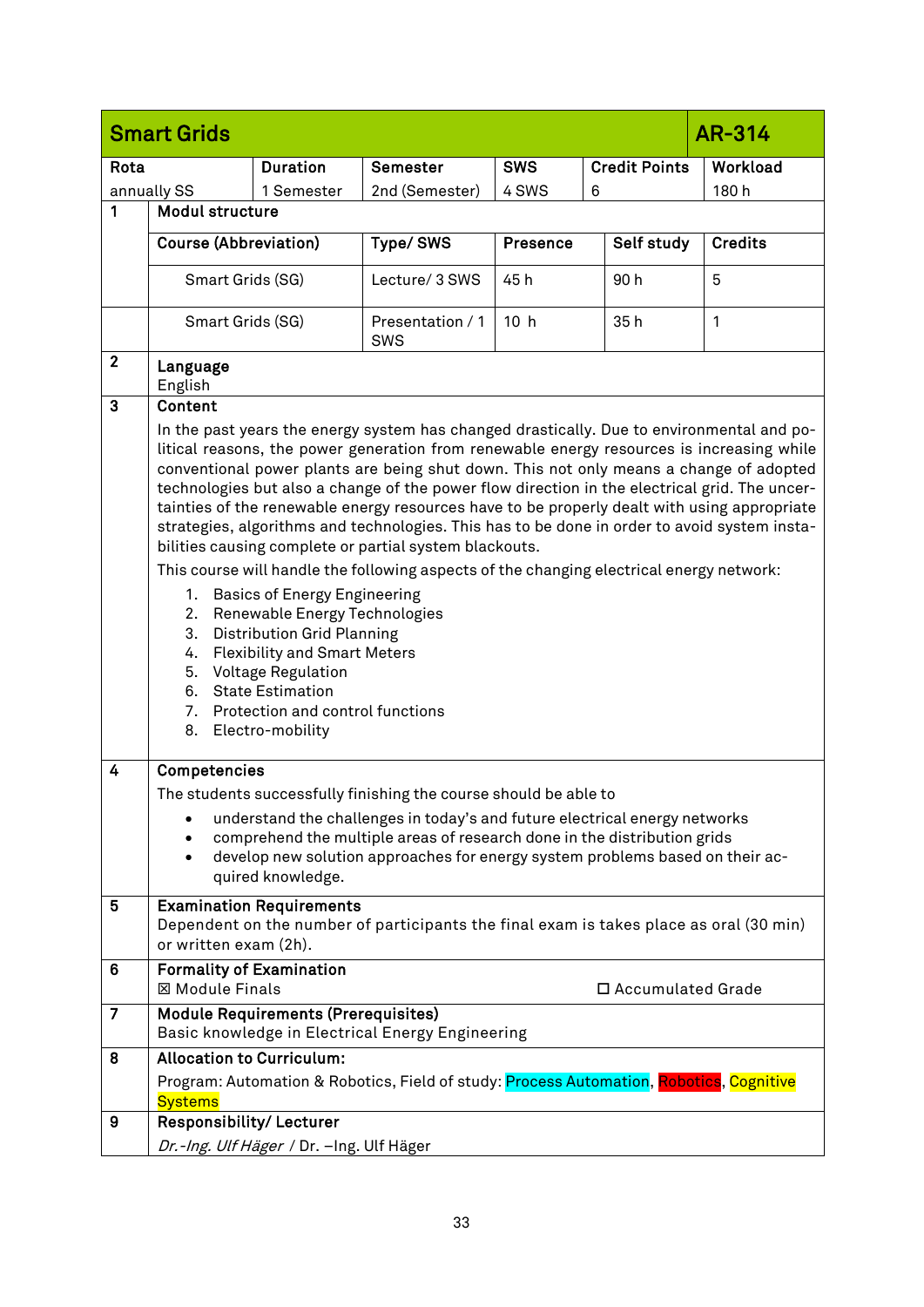<span id="page-33-0"></span>

|                | ROBOT AND INTERFACE MECHANISMS<br>AR-226           |                                                           |                                                                                                                                                              |                 |                               |                      |
|----------------|----------------------------------------------------|-----------------------------------------------------------|--------------------------------------------------------------------------------------------------------------------------------------------------------------|-----------------|-------------------------------|----------------------|
| Rota           |                                                    | <b>Duration</b>                                           | Semester                                                                                                                                                     | <b>SWS</b>      | <b>Credit Points</b>          | Workload             |
|                | annually SS                                        | 1 Semester                                                | X. (Semester)                                                                                                                                                | 3 SWS           | 5                             | 150h                 |
| 1              | <b>Modul Structure</b>                             |                                                           |                                                                                                                                                              |                 |                               |                      |
|                | <b>Course (Abbreviation)</b>                       |                                                           | <b>Type/SWS</b>                                                                                                                                              | <b>Presence</b> | <b>Self Study</b>             | <b>Credit Points</b> |
|                | a) Robot and interface<br>mechanisms               |                                                           | Lecture/ 1 SWS                                                                                                                                               | 15h             | 40 h                          | $\overline{2}$       |
|                | b) Robot and interface<br>mechanisms               |                                                           | Tutorial/1 SWS                                                                                                                                               | 15h             | 40 h                          | $\overline{2}$       |
|                | c) Robot and interface<br>mechanisms               |                                                           | Practical train-<br>ing / 1 SWS                                                                                                                              | 15h             | 40 h                          | 1                    |
| $\mathbf{2}$   | Language<br>English                                |                                                           |                                                                                                                                                              |                 |                               |                      |
| 3              | Content                                            |                                                           |                                                                                                                                                              |                 |                               |                      |
|                |                                                    | 1. Mechanical components                                  |                                                                                                                                                              |                 |                               |                      |
|                | а.                                                 |                                                           | Energy conductors and transformers                                                                                                                           |                 |                               |                      |
|                | b.                                                 |                                                           | Control elements and energy storages                                                                                                                         |                 |                               |                      |
|                | 2. Robot mechanisms                                |                                                           |                                                                                                                                                              |                 |                               |                      |
|                | b.                                                 | a. Joints and mechanisms<br>Direct and inverse kinematics |                                                                                                                                                              |                 |                               |                      |
|                | c.                                                 | Evaluation of mechanisms                                  |                                                                                                                                                              |                 |                               |                      |
|                | 3. Human-robot interfaces                          |                                                           |                                                                                                                                                              |                 |                               |                      |
|                | а.                                                 | Sensors and stimulators                                   |                                                                                                                                                              |                 |                               |                      |
|                | b.                                                 | Kinematic design                                          |                                                                                                                                                              |                 |                               |                      |
|                | c.                                                 | Interface systems                                         |                                                                                                                                                              |                 |                               |                      |
|                |                                                    |                                                           | The laboratory part will be a mini design project in which student groups will create their                                                                  |                 |                               |                      |
|                |                                                    |                                                           | own low-budget haptic human-machine interfaces.                                                                                                              |                 |                               |                      |
|                | Literature:                                        |                                                           |                                                                                                                                                              |                 |                               |                      |
|                |                                                    |                                                           | · Rinderknecht S: Einführung in die Mechatronik für den Maschinenbau. Shaker, 2018.<br>• Lenarcic J, Bajd T, Stanisic M M: Robot Mechanisms. Springer, 2013. |                 |                               |                      |
|                |                                                    |                                                           | • Hatzfeld C, Kern T A: Engineering Haptic Devices - A Beginner's Guide. Springer, 2014.                                                                     |                 |                               |                      |
|                |                                                    | Selected research articles.                               |                                                                                                                                                              |                 |                               |                      |
| 4              | <b>Competencies</b>                                |                                                           |                                                                                                                                                              |                 |                               |                      |
|                |                                                    |                                                           | On successful completion of this module, students will be able to:                                                                                           |                 |                               |                      |
|                | design.                                            |                                                           | 1. Distinguish basic mechanical components and select them appropriately in mechanism                                                                        |                 |                               |                      |
|                | trol.                                              |                                                           | 2. Understand robot mechanisms and apply kinematic calculations for their design and con-                                                                    |                 |                               |                      |
|                |                                                    |                                                           | 3. Know components of human-robot interfaces and be able to design such systematically.                                                                      |                 |                               |                      |
| 5              |                                                    | <b>Examination Requirements</b>                           |                                                                                                                                                              |                 |                               |                      |
|                |                                                    |                                                           | Presentation (15 minutes) and oral exam (max. 30 minutes)                                                                                                    |                 |                               |                      |
| 6              | <b>Formality of Examination</b><br>□ Module Finals |                                                           |                                                                                                                                                              |                 | $\boxtimes$ Accumulated Grade |                      |
| $\overline{7}$ |                                                    | <b>Module Requirements (Prerequisites)</b>                |                                                                                                                                                              |                 |                               |                      |
| 8              | <b>Allocation to Curriculum:</b>                   |                                                           |                                                                                                                                                              |                 |                               |                      |
|                |                                                    |                                                           | Program: Automation & Robotics; Field of study: Robotics, Cognitive Systems                                                                                  |                 |                               |                      |
| 9              | Responsibility/Lecturer                            |                                                           |                                                                                                                                                              |                 |                               |                      |
|                |                                                    | JProf. Dr.-Ing. Philipp Beckerle                          |                                                                                                                                                              |                 |                               |                      |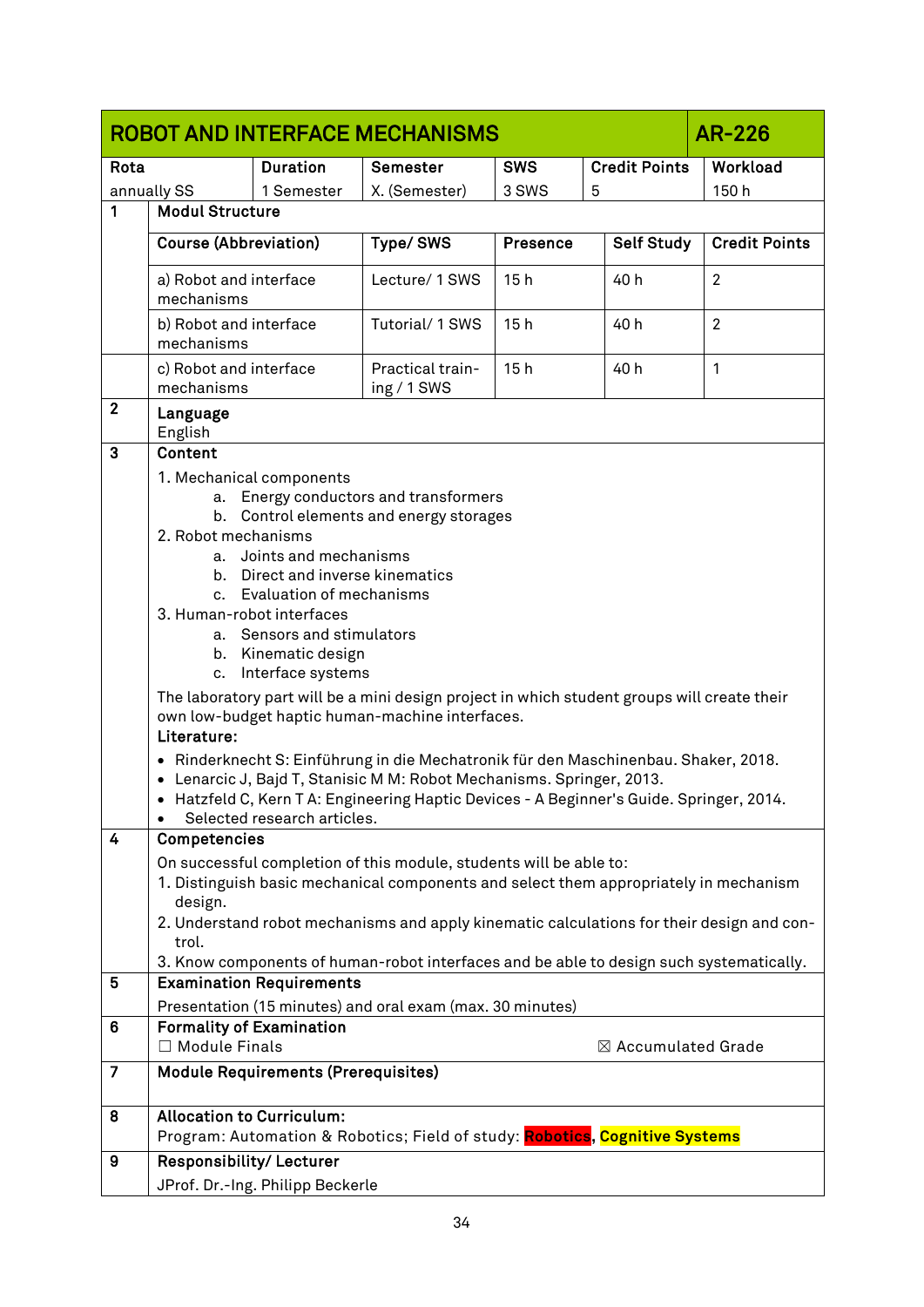<span id="page-34-0"></span>

|                | <b>HARDWARE SOFTWARE CODESIGN</b><br>AR-227 |                                                      |                                                                                                                                                                                     |            |                      |                      |
|----------------|---------------------------------------------|------------------------------------------------------|-------------------------------------------------------------------------------------------------------------------------------------------------------------------------------------|------------|----------------------|----------------------|
| Rota           |                                             | <b>Duration</b>                                      | <b>Semester</b>                                                                                                                                                                     | <b>SWS</b> | <b>Credit Points</b> | Workload             |
|                | annually SS                                 | 1 Semester                                           | 2nd (Semester)                                                                                                                                                                      | 3 SWS      | 5                    | 150h                 |
| 1              | <b>Modul Structure</b>                      |                                                      |                                                                                                                                                                                     |            |                      |                      |
|                | <b>Course (Abbreviation)</b>                |                                                      | Type/SWS                                                                                                                                                                            | Presence   | <b>Self Study</b>    | <b>Credit Points</b> |
|                |                                             |                                                      |                                                                                                                                                                                     |            |                      |                      |
|                |                                             | Lecture/ 3 SWS<br>50h<br>a) Hardware Software<br>35h |                                                                                                                                                                                     | 3          |                      |                      |
|                | Codesign                                    |                                                      |                                                                                                                                                                                     |            |                      |                      |
|                | b) Hardware Software<br>Codesign            |                                                      | Tutorial/1 SWS                                                                                                                                                                      | 15h        | 50h                  | $\overline{2}$       |
| $\mathbf{2}$   | Language                                    |                                                      |                                                                                                                                                                                     |            |                      |                      |
|                | English                                     |                                                      |                                                                                                                                                                                     |            |                      |                      |
| 3              | Content                                     |                                                      |                                                                                                                                                                                     |            |                      |                      |
|                |                                             |                                                      | Design of mixed Hadrware/Software solutions for embedded systems,                                                                                                                   |            |                      |                      |
|                |                                             |                                                      | Understanding of system-level design paradigms,                                                                                                                                     |            |                      |                      |
|                |                                             |                                                      | HW/SW partitioning, optimization and evaluation of design quality,                                                                                                                  |            |                      |                      |
|                |                                             |                                                      | Modeling and Performance analysis of safety-critical and real-time embedded systems.                                                                                                |            |                      |                      |
|                | Literature:                                 |                                                      |                                                                                                                                                                                     |            |                      |                      |
|                |                                             |                                                      | [1] "Specification and Design of Embedded Systems", D. Gajski, Prentice Hall 1994,                                                                                                  |            |                      |                      |
|                | ISBN 0-13-150731-1                          |                                                      |                                                                                                                                                                                     |            |                      |                      |
|                |                                             |                                                      | [2] "Digitale Hardware/Software Systeme - Synthese und Optimierung", J. Teich,                                                                                                      |            |                      |                      |
|                |                                             | Springer Verlag 1997, ISBN 3-540-62433-3             |                                                                                                                                                                                     |            |                      |                      |
| 4              | Competencies                                |                                                      |                                                                                                                                                                                     |            |                      |                      |
|                |                                             |                                                      | By attending this course, students will learn the design of complex electronic systems at                                                                                           |            |                      |                      |
|                |                                             |                                                      | high level of abstractions. This includes the optimized partitioning, scheduling and evalua-                                                                                        |            |                      |                      |
|                |                                             |                                                      | tion of mixed hardware and software design solutions dedicated to embedded systems. The<br>tutorial sessions will present advanced related topics in HW/SW codesign and performance |            |                      |                      |
|                |                                             |                                                      | analysis for safety-critical and real-time embedded systems.                                                                                                                        |            |                      |                      |
| 5              |                                             | <b>Examination Requirements</b>                      |                                                                                                                                                                                     |            |                      |                      |
|                |                                             |                                                      | Oral exam (max. 40 minutes) or written exam (max. 180 minutes)                                                                                                                      |            |                      |                      |
|                |                                             |                                                      | All students are required to successfully complete 2 out of 4 special assignments in order to                                                                                       |            |                      |                      |
| 6              | <b>Formality of Examination</b>             | be admitted to the final exam.                       |                                                                                                                                                                                     |            |                      |                      |
|                | <b>⊠ Module Finals</b>                      |                                                      |                                                                                                                                                                                     |            | □ Accumulated Grade  |                      |
| $\overline{7}$ |                                             | <b>Module Requirements (Prerequisites)</b>           |                                                                                                                                                                                     |            |                      |                      |
|                |                                             |                                                      | Basic knowledge of computer architectures, basic knowledge of C programming language.                                                                                               |            |                      |                      |
| 8              | <b>Allocation to Curriculum:</b>            |                                                      |                                                                                                                                                                                     |            |                      |                      |
|                |                                             |                                                      | Program: Automation & Robotics, Field of study: Cognitive Systems                                                                                                                   |            |                      |                      |
| 9              | <b>Responsibility/Lecturer</b>              |                                                      |                                                                                                                                                                                     |            |                      |                      |
|                | Prof. Dr.-Ing. Selma Saidi                  |                                                      |                                                                                                                                                                                     |            |                      |                      |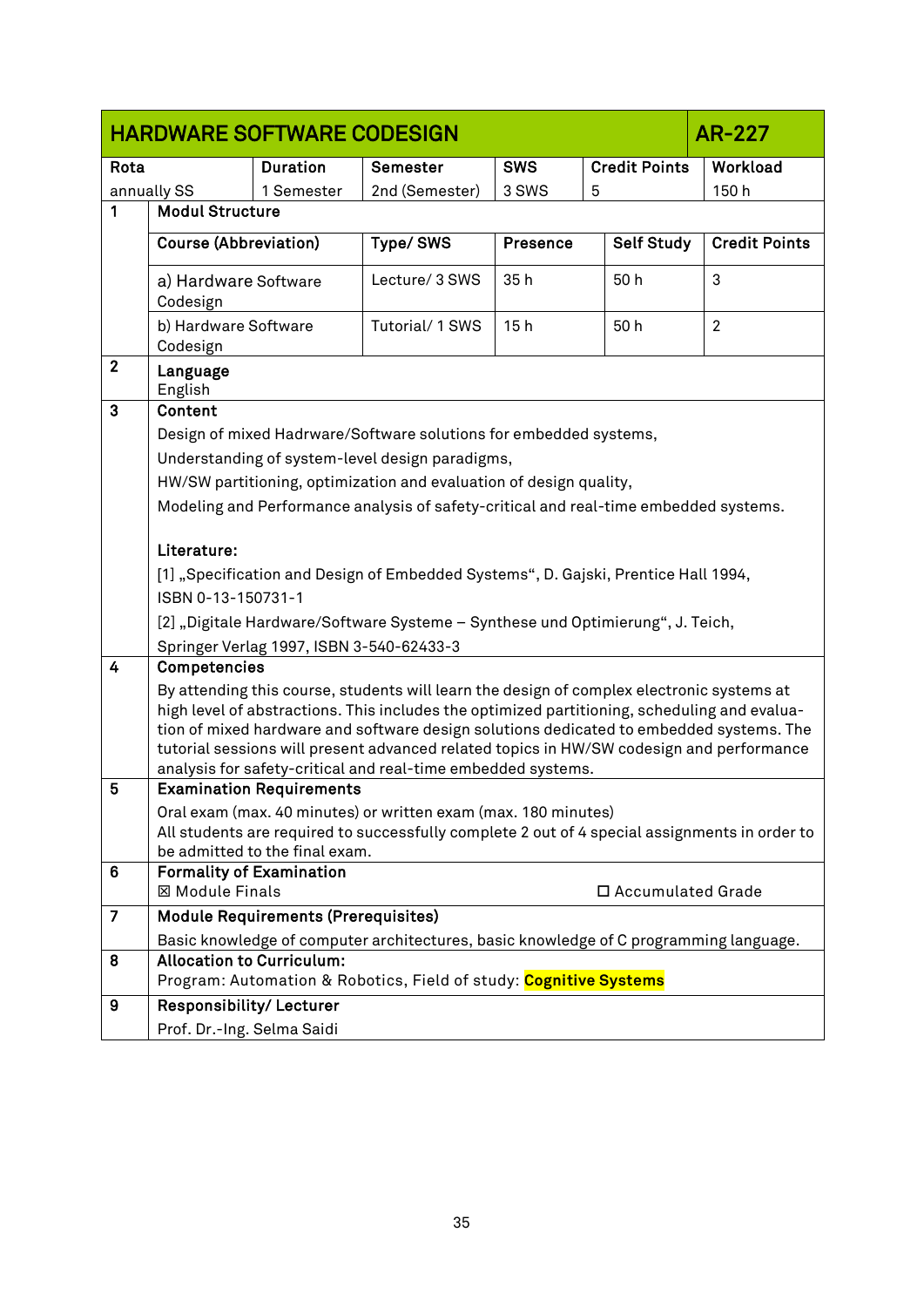<span id="page-35-0"></span>

|              | DISTRIBUTED AND NETWORKED CONTROL<br>AR-228 |                                                              |                                                                                                                                                                                                                                                                                      |                 |                      |                      |
|--------------|---------------------------------------------|--------------------------------------------------------------|--------------------------------------------------------------------------------------------------------------------------------------------------------------------------------------------------------------------------------------------------------------------------------------|-----------------|----------------------|----------------------|
| Rota         |                                             | <b>Duration</b>                                              | <b>Semester</b>                                                                                                                                                                                                                                                                      | <b>SWS</b>      | <b>Credit Points</b> | Workload             |
|              | annually SS                                 | 1 Semester                                                   | 2nd (Semester)                                                                                                                                                                                                                                                                       | 3 SWS           | 5                    | 150h                 |
| 1            | <b>Modul Structure</b>                      |                                                              |                                                                                                                                                                                                                                                                                      |                 |                      |                      |
|              | <b>Course (Abbreviation)</b>                |                                                              | Type/SWS                                                                                                                                                                                                                                                                             | <b>Presence</b> | <b>Self Study</b>    | <b>Credit Points</b> |
|              | c) Distributed and Net-<br>worked Control   |                                                              | Lecture/ 2 SWS                                                                                                                                                                                                                                                                       | 25h             | 40 h                 | 3                    |
|              | d) Distributed and Net-<br>worked Control   |                                                              | Tutorial/1 SWS                                                                                                                                                                                                                                                                       | 15h             | 40 h                 | $\overline{2}$       |
|              | e) Distributed and Net-<br>worked Control   |                                                              | Practical trai-<br>ning                                                                                                                                                                                                                                                              |                 |                      |                      |
| $\mathbf{2}$ | Language<br>English                         |                                                              |                                                                                                                                                                                                                                                                                      |                 |                      |                      |
| 3            | Content                                     |                                                              |                                                                                                                                                                                                                                                                                      |                 |                      |                      |
|              | <b>Element 1</b>                            |                                                              |                                                                                                                                                                                                                                                                                      |                 |                      |                      |
|              |                                             |                                                              | Introduction to distributed control and networked systems                                                                                                                                                                                                                            |                 |                      |                      |
|              | $\bullet$                                   | Cyber-physical systems                                       |                                                                                                                                                                                                                                                                                      |                 |                      |                      |
|              | $\bullet$<br>$\bullet$                      | <b>Application domains</b><br>Examples                       |                                                                                                                                                                                                                                                                                      |                 |                      |                      |
|              | Algebraic graph theory                      |                                                              |                                                                                                                                                                                                                                                                                      |                 |                      |                      |
|              |                                             |                                                              | Directed graphs and their description                                                                                                                                                                                                                                                |                 |                      |                      |
|              | $\bullet$<br>$\bullet$                      | Matrix representation of graphs<br>Analysis tools for graphs |                                                                                                                                                                                                                                                                                      |                 |                      |                      |
|              |                                             | Consensus in multi-agent control                             |                                                                                                                                                                                                                                                                                      |                 |                      |                      |
|              | $\bullet$                                   | Control design for consensus                                 |                                                                                                                                                                                                                                                                                      |                 |                      |                      |
|              | $\bullet$                                   | Convergence analysis                                         |                                                                                                                                                                                                                                                                                      |                 |                      |                      |
|              |                                             | Leader-follower networks                                     |                                                                                                                                                                                                                                                                                      |                 |                      |                      |
|              | Synchronisation                             |                                                              | Modelling and interpretation of coupling structures                                                                                                                                                                                                                                  |                 |                      |                      |
|              |                                             | Linear and nonlinear settings                                |                                                                                                                                                                                                                                                                                      |                 |                      |                      |
|              |                                             | Kuramoto oscillators                                         |                                                                                                                                                                                                                                                                                      |                 |                      |                      |
|              |                                             | Power-swing equations                                        |                                                                                                                                                                                                                                                                                      |                 |                      |                      |
|              |                                             | Research outlook and case studies                            |                                                                                                                                                                                                                                                                                      |                 |                      |                      |
|              |                                             | Lehrinhalte Elemente 2 und 3                                 |                                                                                                                                                                                                                                                                                      |                 |                      |                      |
|              |                                             |                                                              | Black board exercises, in class computer exercises                                                                                                                                                                                                                                   |                 |                      |                      |
|              | Literature:                                 |                                                              |                                                                                                                                                                                                                                                                                      |                 |                      |                      |
|              |                                             | ISBN: 9789463867139                                          | Jan Lunze, Networked Control of Multi-Agent Systems, Bookmundo Direct, 2019,                                                                                                                                                                                                         |                 |                      |                      |
|              |                                             | 2019, ISBN: 978-1986425643                                   | Francesco Bullo, Lectures on Network Systems, 2Kindle Direct Publishing,                                                                                                                                                                                                             |                 |                      |                      |
| 4            | Competencies                                |                                                              |                                                                                                                                                                                                                                                                                      |                 |                      |                      |
|              |                                             |                                                              | The students are able to formulate and to solve problems of modelling and control of net-<br>worked control systems and distributed control. The students are able to understand and to<br>analyze the interplay of problem formulation, modelling and system-theoretic solution ap- |                 |                      |                      |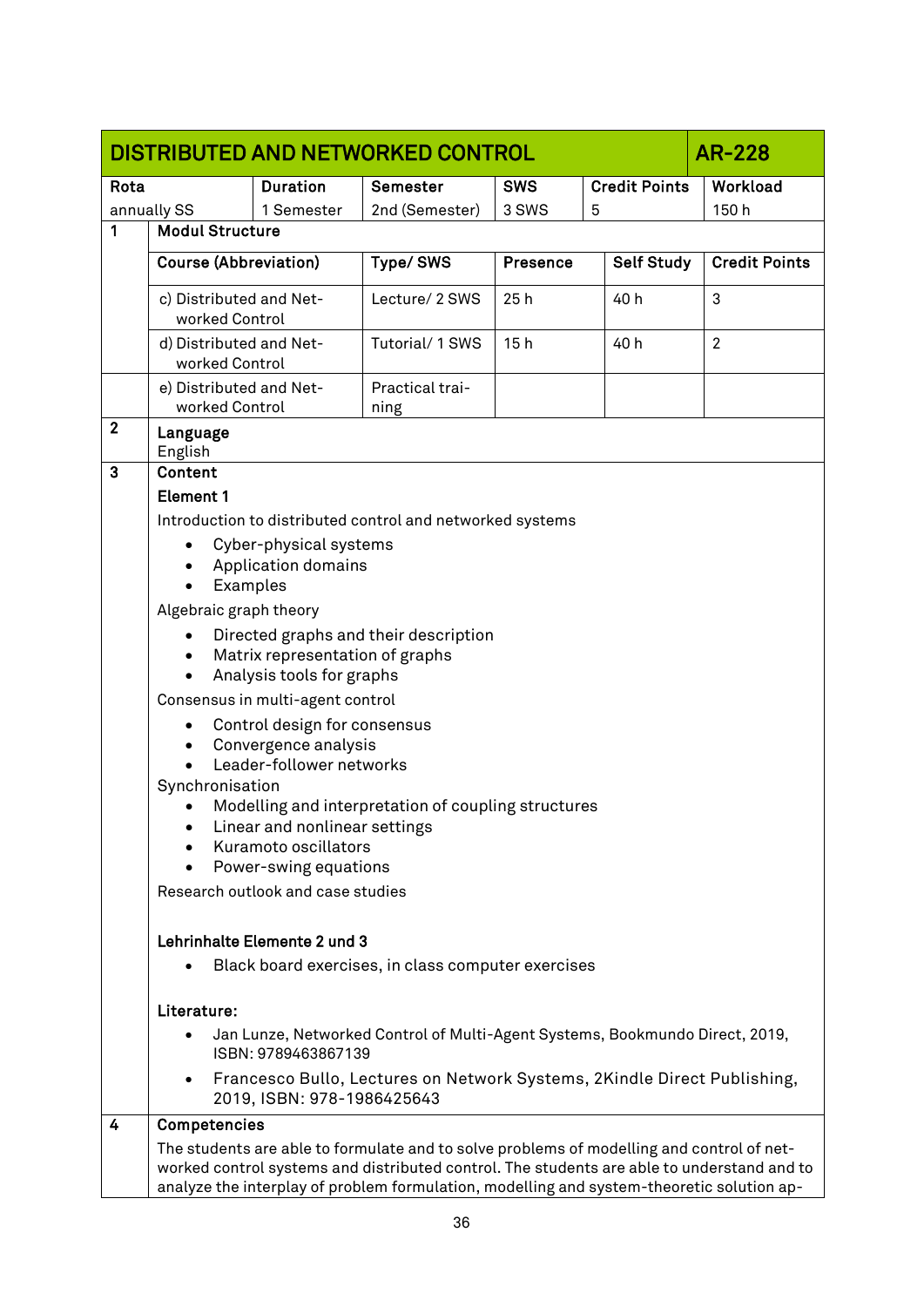|                | proaches. They know how to apply and to implement distributed and decentralized control<br>schemes for networked linear systems. The students are able to analyze consensus phe-<br>nomena and synchronization mechanisms arising in coupled systems. |
|----------------|-------------------------------------------------------------------------------------------------------------------------------------------------------------------------------------------------------------------------------------------------------|
| 5              | <b>Examination Requirements</b>                                                                                                                                                                                                                       |
|                | Oral exam (max. 30 minutes) or written exam (90 minutes)                                                                                                                                                                                              |
| 6              | <b>Formality of Examination</b>                                                                                                                                                                                                                       |
|                | $\boxtimes$ Module Finals<br>$\Box$ Accumulated Grade                                                                                                                                                                                                 |
| $\overline{7}$ | <b>Module Requirements (Prerequisites)</b>                                                                                                                                                                                                            |
|                | Basics of control engineering (state space description, LQR control, Lyapunov<br>functions)                                                                                                                                                           |
|                | Basics of ordinary differential equations                                                                                                                                                                                                             |
| 8              | <b>Allocation to Curriculum:</b>                                                                                                                                                                                                                      |
|                | Program: Automation & Robotics; Field of study: Process Automation, Robotics, Cogni-                                                                                                                                                                  |
|                | tive Systems                                                                                                                                                                                                                                          |
| 9              | <b>Responsibility/Lecturer</b>                                                                                                                                                                                                                        |
|                | Prof. Dr.-Ing. Timm Faulwasser                                                                                                                                                                                                                        |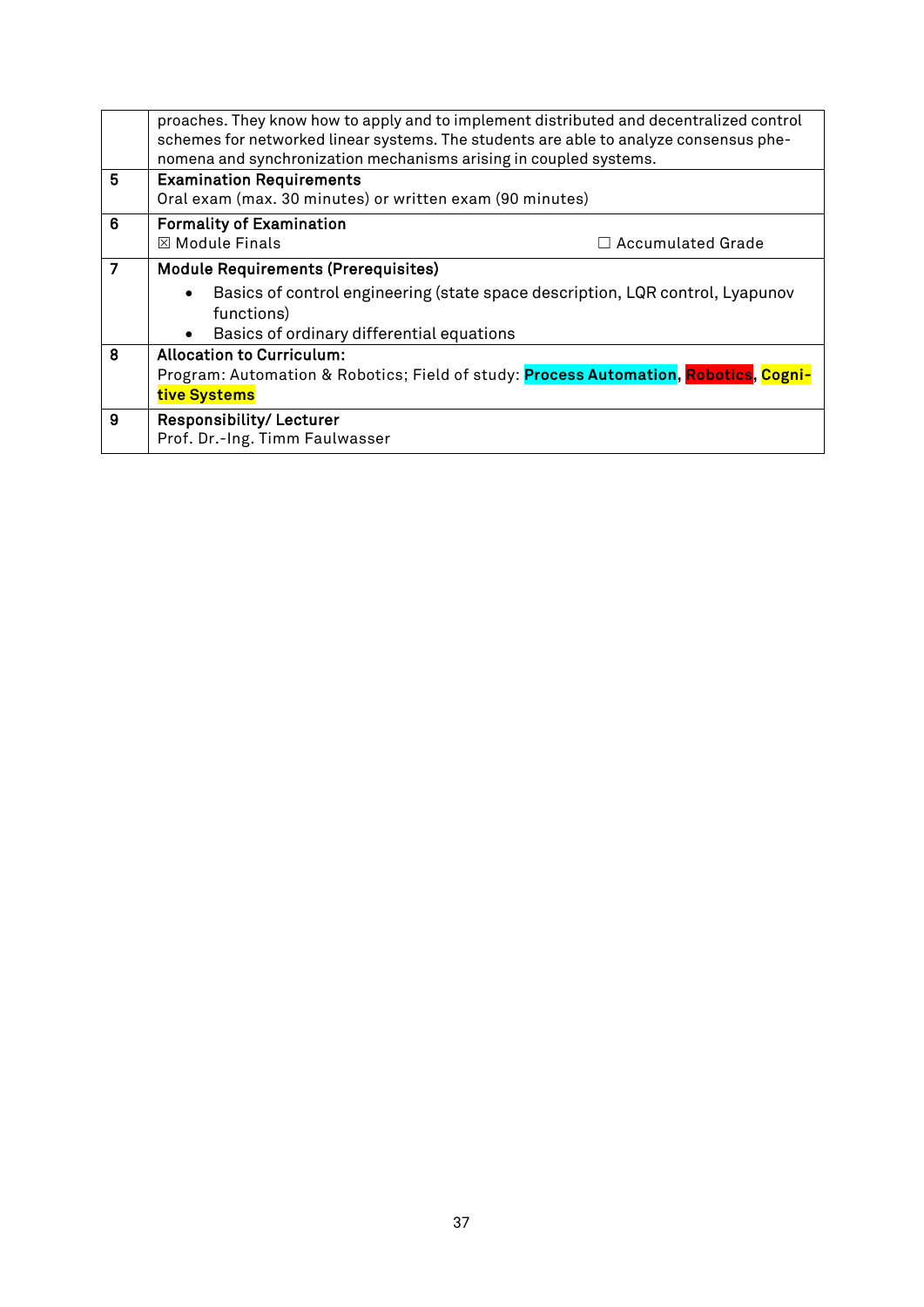<span id="page-37-0"></span>

|                |                                                    |                                                                      | SINGLE-LOOP AND MULTI-LOOP CONTROLLER DESIGN                                         |                 |                          | AR-229               |
|----------------|----------------------------------------------------|----------------------------------------------------------------------|--------------------------------------------------------------------------------------|-----------------|--------------------------|----------------------|
| Rota           |                                                    | <b>Duration</b>                                                      | Semester                                                                             | <b>SWS</b>      | <b>Credit Points</b>     | Workload             |
|                | annually WS                                        | 1 Semester                                                           | 3rd (Semester)                                                                       | --SWS           | 3                        | 90h                  |
| 1              | <b>Modul Structure</b>                             |                                                                      |                                                                                      |                 |                          |                      |
|                | <b>Course (Abbreviation)</b>                       |                                                                      | Type/SWS                                                                             | <b>Presence</b> | <b>Self Study</b>        | <b>Credit Points</b> |
|                | a) Single-loop and multi-                          |                                                                      | Lecture/ SWS                                                                         | 25h             | 25h                      | $\overline{2}$       |
|                | loop                                               |                                                                      | $\overline{c}$                                                                       |                 |                          |                      |
|                | controller design                                  |                                                                      |                                                                                      |                 |                          |                      |
|                | b) Single-loop and multi-<br>loop                  |                                                                      | Tutorial/ SWS                                                                        | 15h             | 25h                      | 1                    |
|                | controller design                                  |                                                                      | 1                                                                                    |                 |                          |                      |
| $\mathbf{2}$   | Language                                           |                                                                      |                                                                                      |                 |                          |                      |
|                | English                                            |                                                                      |                                                                                      |                 |                          |                      |
| 3              | Content                                            |                                                                      |                                                                                      |                 |                          |                      |
|                | 1.                                                 |                                                                      | Frequency domain single loop controller design                                       |                 |                          |                      |
|                |                                                    |                                                                      | 1.1. Specification of controller performance in the time domain and in the frequency |                 |                          |                      |
|                | domain                                             |                                                                      |                                                                                      |                 |                          |                      |
|                |                                                    |                                                                      | 1.2. Loop shaping: Classical PID and Lead-Lag controller design revisited            |                 |                          |                      |
|                |                                                    |                                                                      | 1.3. Design using frequency response approximation (FASTER)                          |                 |                          |                      |
|                |                                                    | 1.4. Limits of controller performance<br>1.5. Internal Model Control |                                                                                      |                 |                          |                      |
|                | 2.                                                 |                                                                      | Frequency domain multivariable controller design                                     |                 |                          |                      |
|                |                                                    |                                                                      | 2.1. I/O-system description, poles, zeros of MIMO systems                            |                 |                          |                      |
|                |                                                    | 2.2. Stability criteria                                              |                                                                                      |                 |                          |                      |
|                |                                                    |                                                                      | 2.3. Decoupling, sequential loop closure, approximate decoupling, directionality     |                 |                          |                      |
|                |                                                    |                                                                      | 2.4. Multivariable frequency response approximation                                  |                 |                          |                      |
|                |                                                    | 3. Control structure selection                                       |                                                                                      |                 |                          |                      |
|                |                                                    |                                                                      |                                                                                      |                 |                          |                      |
|                | Literature:                                        |                                                                      |                                                                                      |                 |                          |                      |
|                |                                                    | Postlethwaite, 2nd edition, Wiley, 2005                              | 1) Multivariable Feedback Control - Analysis and Design by Sigurd Skogestad and lan  |                 |                          |                      |
|                |                                                    |                                                                      | 2) Modern Control Engineering by Katsuhiko Ogata, 4th edition, Prentice Hall         |                 |                          |                      |
| 4              | Competencies                                       |                                                                      |                                                                                      |                 |                          |                      |
|                |                                                    |                                                                      |                                                                                      |                 |                          |                      |
| 5              |                                                    | <b>Examination Requirements</b>                                      |                                                                                      |                 |                          |                      |
|                |                                                    |                                                                      |                                                                                      |                 |                          |                      |
| 6              | <b>Formality of Examination</b><br>□ Module Finals |                                                                      |                                                                                      |                 | $\Box$ Accumulated Grade |                      |
| $\overline{7}$ |                                                    | <b>Module Requirements (Prerequisites)</b>                           |                                                                                      |                 |                          |                      |
| 8              | <b>Allocation to Curriculum:</b>                   |                                                                      |                                                                                      |                 |                          |                      |
|                |                                                    |                                                                      | Program: Automation & Robotics, Field of study: Process Automation                   |                 |                          |                      |
| 9              | Responsibility/Lecturer                            | Prof. Dr.-Ing. Sebastian Engell                                      |                                                                                      |                 |                          |                      |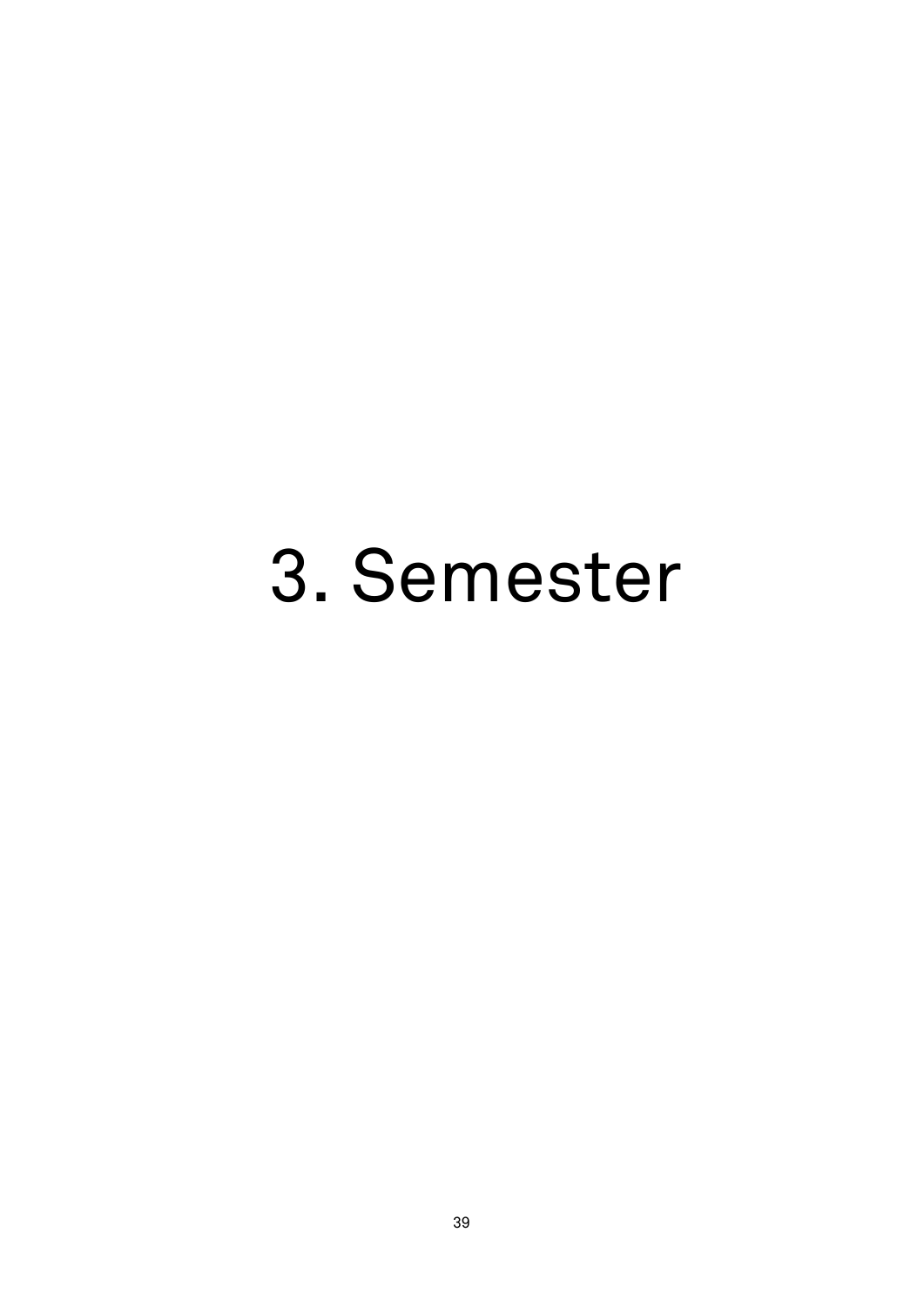<span id="page-39-0"></span>

|                | <b>Advanced Process Control</b><br><b>AR-301</b>                                                                                                                                                                                                                                                                                                                                                                                                                                                                                                                                                                                                                                                                                                                                                                                     |                                            |                                                                                                                                                                                                                                                                                                                                                         |            |                      |                      |
|----------------|--------------------------------------------------------------------------------------------------------------------------------------------------------------------------------------------------------------------------------------------------------------------------------------------------------------------------------------------------------------------------------------------------------------------------------------------------------------------------------------------------------------------------------------------------------------------------------------------------------------------------------------------------------------------------------------------------------------------------------------------------------------------------------------------------------------------------------------|--------------------------------------------|---------------------------------------------------------------------------------------------------------------------------------------------------------------------------------------------------------------------------------------------------------------------------------------------------------------------------------------------------------|------------|----------------------|----------------------|
| Rota           |                                                                                                                                                                                                                                                                                                                                                                                                                                                                                                                                                                                                                                                                                                                                                                                                                                      | <b>Duration</b>                            | <b>Semester</b>                                                                                                                                                                                                                                                                                                                                         | <b>SWS</b> | <b>Credit Points</b> | Workload             |
|                | annually WS                                                                                                                                                                                                                                                                                                                                                                                                                                                                                                                                                                                                                                                                                                                                                                                                                          | 1 Term                                     | 3rd (Semester)                                                                                                                                                                                                                                                                                                                                          | 2 SWS      | 3                    | 90h                  |
| 1              | <b>Modul Structure</b>                                                                                                                                                                                                                                                                                                                                                                                                                                                                                                                                                                                                                                                                                                                                                                                                               |                                            |                                                                                                                                                                                                                                                                                                                                                         |            |                      |                      |
|                | <b>Course (Abbreviation)</b>                                                                                                                                                                                                                                                                                                                                                                                                                                                                                                                                                                                                                                                                                                                                                                                                         |                                            | Type/SWS                                                                                                                                                                                                                                                                                                                                                | Presence   | <b>Self Study</b>    | <b>Credit Points</b> |
|                | a) Advanced Process Con-<br>trol (APC)                                                                                                                                                                                                                                                                                                                                                                                                                                                                                                                                                                                                                                                                                                                                                                                               |                                            | Lecture / 1 SWS                                                                                                                                                                                                                                                                                                                                         | 15h        | 45 h                 | $\overline{2}$       |
|                | b) Advanced Process Con-<br>trol (APC)                                                                                                                                                                                                                                                                                                                                                                                                                                                                                                                                                                                                                                                                                                                                                                                               |                                            | Tutorial / 1 SWS                                                                                                                                                                                                                                                                                                                                        | 15h        | 15h                  | 1                    |
| $\mathbf{2}$   | Language<br>English                                                                                                                                                                                                                                                                                                                                                                                                                                                                                                                                                                                                                                                                                                                                                                                                                  |                                            |                                                                                                                                                                                                                                                                                                                                                         |            |                      |                      |
| $\mathbf{3}$   | Content                                                                                                                                                                                                                                                                                                                                                                                                                                                                                                                                                                                                                                                                                                                                                                                                                              |                                            |                                                                                                                                                                                                                                                                                                                                                         |            |                      |                      |
| 4              | Analysis of linear dynamic systems: Stability, controllability, observability, poles,<br>zeros.<br>State space controller design techniques: Eigenvalue and eigenstructure assign-<br>$\bullet$<br>ment by state feedback, observers, Kalman filter, observers for systems unknown<br>inputs, observer-based control.<br>Controller design techniques for nonlinear systems: nonlinear observers, extended<br>$\bullet$<br>Kalman filter, gain scheduled controllers, exact feedback linearization.<br>Advanced model-predictive control: Linear constrained model predictive control,<br>$\bullet$<br>nonlinear model predictive control, direct optimizing control.<br>Literature:<br>Slides<br><b>Lecture Notes</b><br>Competencies<br>The course provides in-depth knowledge of state of the art techniques for advanced process |                                            |                                                                                                                                                                                                                                                                                                                                                         |            |                      |                      |
|                |                                                                                                                                                                                                                                                                                                                                                                                                                                                                                                                                                                                                                                                                                                                                                                                                                                      |                                            | control and prepares for further scientific work in this area and for industrial jobs in process<br>control and operation departments or companies. The students understand the methods<br>listed above and are able to choose the appropriate methods for the solution of practical<br>problems, to synthesize a solution and to evaluate the results. |            |                      |                      |
| 5              |                                                                                                                                                                                                                                                                                                                                                                                                                                                                                                                                                                                                                                                                                                                                                                                                                                      | <b>Examination Requirements</b>            |                                                                                                                                                                                                                                                                                                                                                         |            |                      |                      |
|                |                                                                                                                                                                                                                                                                                                                                                                                                                                                                                                                                                                                                                                                                                                                                                                                                                                      |                                            | The final exam will be an oral (20 minutes) or written (1.5 hours) exam, depending on<br>the number of participants (form will be announced second week of course).<br>Active participation and collaboration in 75% of computer exercises is mandatory.                                                                                                |            |                      |                      |
| 6              | <b>Formality of Examination</b><br>⊠ Module Finals                                                                                                                                                                                                                                                                                                                                                                                                                                                                                                                                                                                                                                                                                                                                                                                   |                                            |                                                                                                                                                                                                                                                                                                                                                         |            |                      |                      |
|                |                                                                                                                                                                                                                                                                                                                                                                                                                                                                                                                                                                                                                                                                                                                                                                                                                                      |                                            |                                                                                                                                                                                                                                                                                                                                                         |            | □ Accumulated Grade  |                      |
| $\overline{7}$ |                                                                                                                                                                                                                                                                                                                                                                                                                                                                                                                                                                                                                                                                                                                                                                                                                                      | <b>Module Requirements (Prerequisites)</b> |                                                                                                                                                                                                                                                                                                                                                         |            |                      |                      |
|                | Theory and Applications.                                                                                                                                                                                                                                                                                                                                                                                                                                                                                                                                                                                                                                                                                                                                                                                                             |                                            | Basic knowledge of dynamic systems and control, as e.g. provided by the course Control                                                                                                                                                                                                                                                                  |            |                      |                      |
| 8              | <b>Allocation to Curriculum:</b>                                                                                                                                                                                                                                                                                                                                                                                                                                                                                                                                                                                                                                                                                                                                                                                                     |                                            |                                                                                                                                                                                                                                                                                                                                                         |            |                      |                      |
|                | <b>Systems</b>                                                                                                                                                                                                                                                                                                                                                                                                                                                                                                                                                                                                                                                                                                                                                                                                                       |                                            | Program: Automation & Robotics, Field of study: Process Automation Robotics, Cognitive                                                                                                                                                                                                                                                                  |            |                      |                      |
| 9              | Responsibility/Lecturer                                                                                                                                                                                                                                                                                                                                                                                                                                                                                                                                                                                                                                                                                                                                                                                                              |                                            |                                                                                                                                                                                                                                                                                                                                                         |            |                      |                      |
|                |                                                                                                                                                                                                                                                                                                                                                                                                                                                                                                                                                                                                                                                                                                                                                                                                                                      | Prof. Dr. S. Engell/Prof. Dr. S. Engell    |                                                                                                                                                                                                                                                                                                                                                         |            |                      |                      |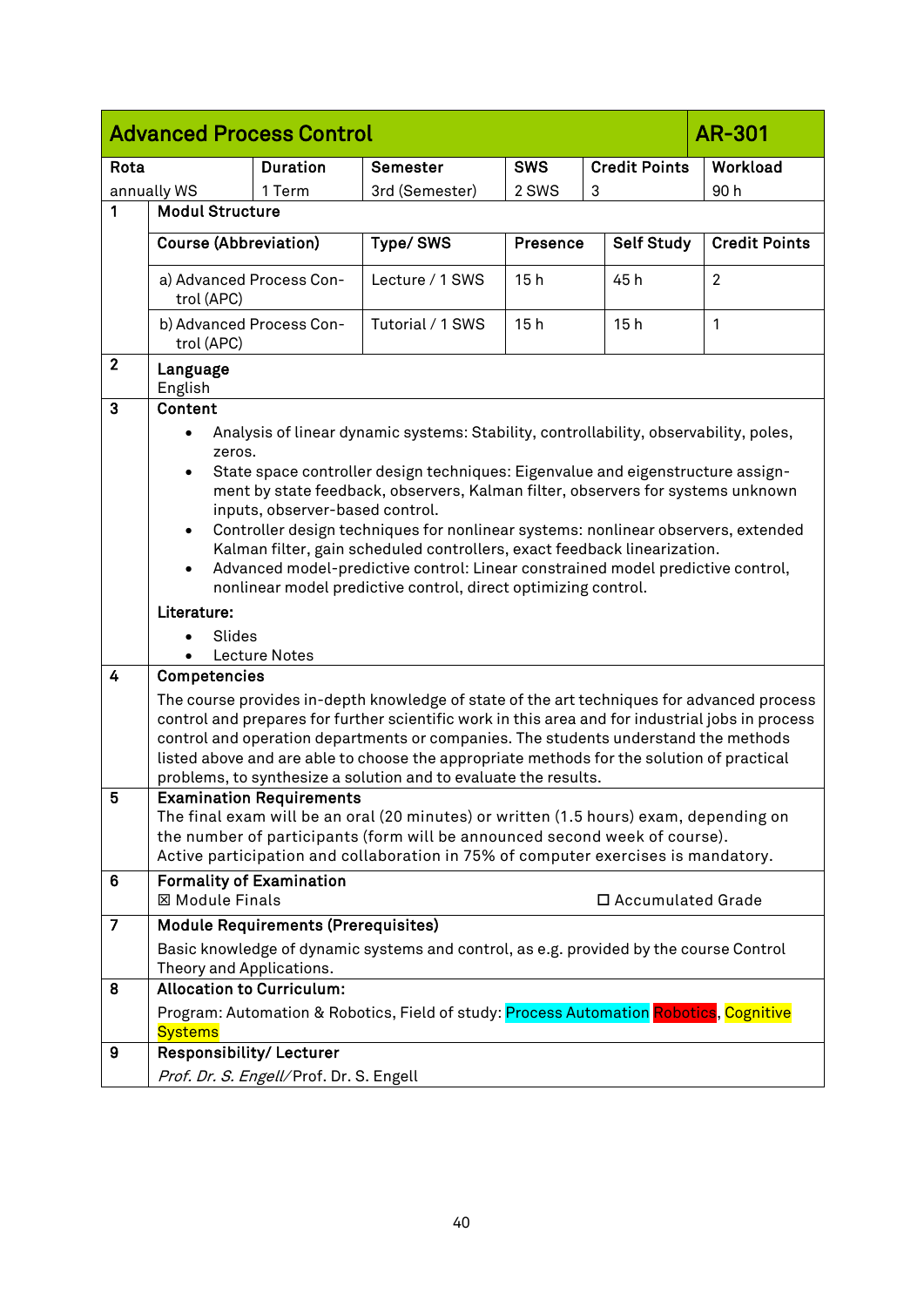<span id="page-40-0"></span>

|              | <b>Mobile Communication Networks</b>               | <b>AR-303</b>                                  |                                                                                                                                                                                                                                                                          |                 |                      |                      |
|--------------|----------------------------------------------------|------------------------------------------------|--------------------------------------------------------------------------------------------------------------------------------------------------------------------------------------------------------------------------------------------------------------------------|-----------------|----------------------|----------------------|
| Rota         |                                                    | <b>Duration</b>                                | <b>Semester</b>                                                                                                                                                                                                                                                          | <b>SWS</b>      | <b>Credit Points</b> | Workload             |
|              | annually WS                                        | 1 Semester                                     | 3rd (Semester)                                                                                                                                                                                                                                                           | 3 SWS           | 5                    | 150h                 |
| 1            | <b>Modul Structure</b>                             |                                                |                                                                                                                                                                                                                                                                          |                 |                      |                      |
|              | <b>Course (Abbreviation)</b>                       |                                                | Type/SWS                                                                                                                                                                                                                                                                 | <b>Presence</b> | <b>Self Study</b>    | <b>Credit Points</b> |
|              | a) Mobile Communication<br>Networks (MCN)          |                                                | Lecture/ 2 SWS                                                                                                                                                                                                                                                           | 25h             | 65h                  | 3                    |
|              | b) Mobile Communication<br>Networks (MCN)          |                                                | Tutorial/1 SWS                                                                                                                                                                                                                                                           | 15h             | 30h                  | 1,5                  |
|              | c) Mobile Communication<br>Networks (MCN)          |                                                | Lab Experiments                                                                                                                                                                                                                                                          | 3 <sub>h</sub>  | 2 <sub>h</sub>       | 0,5                  |
| $\mathbf{2}$ | Language<br>English                                |                                                |                                                                                                                                                                                                                                                                          |                 |                      |                      |
| 3            | Content                                            |                                                |                                                                                                                                                                                                                                                                          |                 |                      |                      |
|              |                                                    |                                                | Evolution of wide area radio networks: WiMax, Mobile WiMax, LTE and LTE-Advanced.                                                                                                                                                                                        |                 |                      |                      |
|              | architectures.                                     |                                                | Meshed Networks: Basic concepts, Meshing based on 802.11, .14, .16, Broadband multihop                                                                                                                                                                                   |                 |                      |                      |
|              |                                                    |                                                | Interference and Coexistance of Radio Networks: Definition, convolution and application to                                                                                                                                                                               |                 |                      |                      |
|              | differential equations.                            |                                                |                                                                                                                                                                                                                                                                          |                 |                      |                      |
|              |                                                    |                                                | LR-WPANs: ZigBee, Bluetooth, WiMedia and their derivates in control technology                                                                                                                                                                                           |                 |                      |                      |
|              |                                                    | Wireless Sensor Networks (WSN)                 |                                                                                                                                                                                                                                                                          |                 |                      |                      |
|              |                                                    | tonomous, moving entities.                     | Environment and Content aware Networks: Communication basics for and in between au-                                                                                                                                                                                      |                 |                      |                      |
|              | Literature:                                        |                                                |                                                                                                                                                                                                                                                                          |                 |                      |                      |
|              |                                                    | Slides of all lectures will be supplied online |                                                                                                                                                                                                                                                                          |                 |                      |                      |
| 4            | Competencies                                       |                                                |                                                                                                                                                                                                                                                                          |                 |                      |                      |
|              |                                                    |                                                | The course introduces advanced networking concepts with a special focus on wide area<br>coverage and meshing as being used in sensor array networks. The students will achieve<br>capabilities to apply and further develop such systems in the area of mobile robotics. |                 |                      |                      |
| 5            |                                                    | <b>Examination Requirements</b>                |                                                                                                                                                                                                                                                                          |                 |                      |                      |
|              |                                                    |                                                | The final exam will be an oral (30-40 minutes) exam. formal: none; content: none                                                                                                                                                                                         |                 |                      |                      |
| 6            | <b>Formality of Examination</b><br>⊠ Module Finals |                                                |                                                                                                                                                                                                                                                                          |                 | □ Accumulated Grade  |                      |
| 7            |                                                    | <b>Module Requirements (Prerequisites)</b>     |                                                                                                                                                                                                                                                                          |                 |                      |                      |
|              |                                                    |                                                | The participants will leverage knowledge in mobile communication. Basic                                                                                                                                                                                                  |                 |                      |                      |
| 8            | <b>Allocation to Curriculum:</b>                   |                                                |                                                                                                                                                                                                                                                                          |                 |                      |                      |
|              |                                                    |                                                | Program: Automation & Robotics, Field of study: Cognitive Systems                                                                                                                                                                                                        |                 |                      |                      |
| 9            | Responsibility/ Lecturer                           |                                                | Program: Electrical Engineering und Information Technology (ETIT-263)                                                                                                                                                                                                    |                 |                      |                      |
|              |                                                    | Prof. Dr. C. Wietfeld/Prof. Dr. C. Wietfeld    |                                                                                                                                                                                                                                                                          |                 |                      |                      |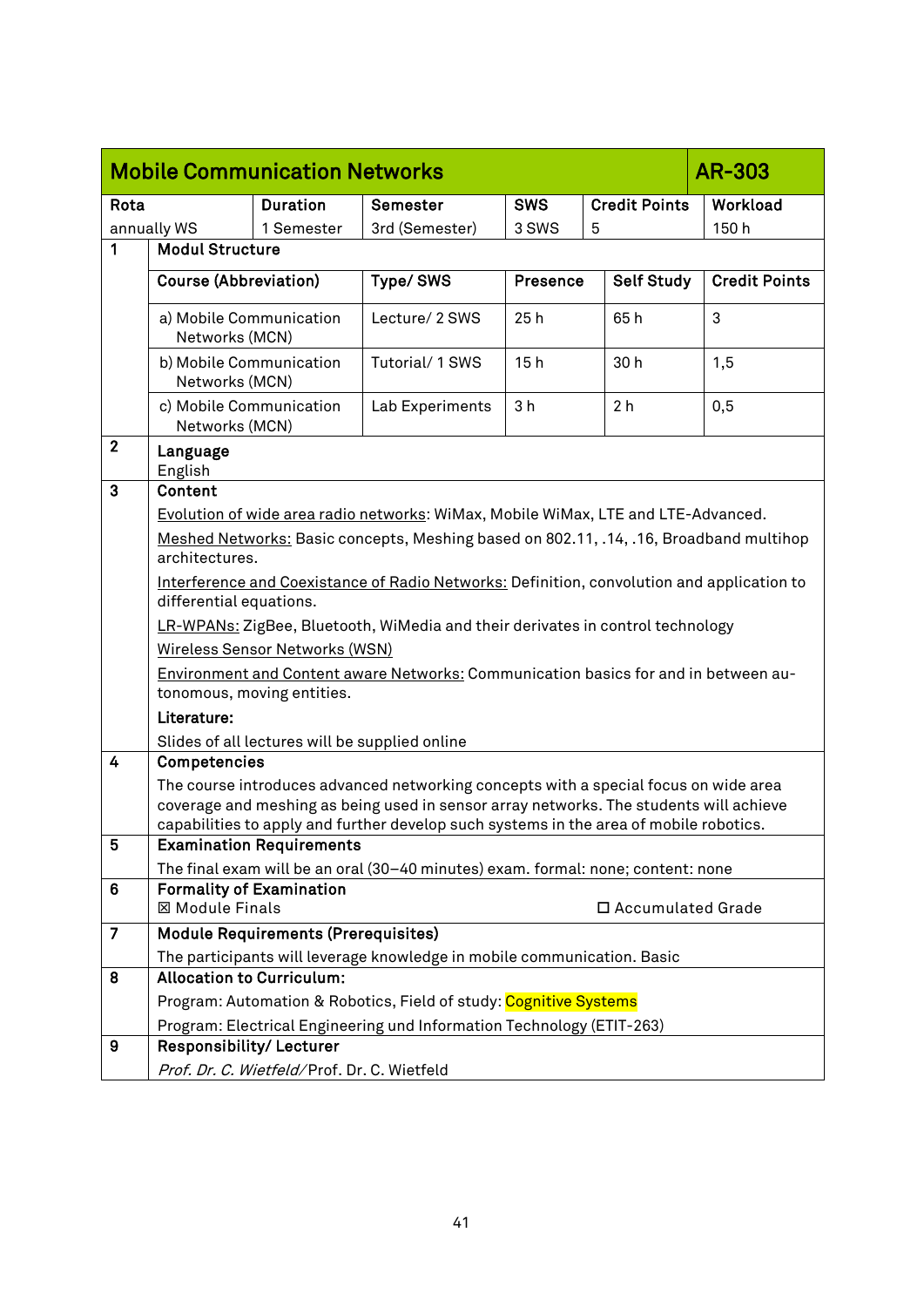<span id="page-41-0"></span>

|                         | <b>Computational Intelligence</b><br><b>AR-306</b>                                                                                                                                                                                                                                                                                                                                                                                                                                                                                                                                                                                                                                                                                                                                                                                                                                                                                                                                                                                                                                                                                                                                                                                                                                                                                                                                                                                                                                                                                                                                                                                                                                                                                                                                                                                           |                                                                         |                                                                                                                                                                               |                 |                      |                      |  |
|-------------------------|----------------------------------------------------------------------------------------------------------------------------------------------------------------------------------------------------------------------------------------------------------------------------------------------------------------------------------------------------------------------------------------------------------------------------------------------------------------------------------------------------------------------------------------------------------------------------------------------------------------------------------------------------------------------------------------------------------------------------------------------------------------------------------------------------------------------------------------------------------------------------------------------------------------------------------------------------------------------------------------------------------------------------------------------------------------------------------------------------------------------------------------------------------------------------------------------------------------------------------------------------------------------------------------------------------------------------------------------------------------------------------------------------------------------------------------------------------------------------------------------------------------------------------------------------------------------------------------------------------------------------------------------------------------------------------------------------------------------------------------------------------------------------------------------------------------------------------------------|-------------------------------------------------------------------------|-------------------------------------------------------------------------------------------------------------------------------------------------------------------------------|-----------------|----------------------|----------------------|--|
| Rota                    |                                                                                                                                                                                                                                                                                                                                                                                                                                                                                                                                                                                                                                                                                                                                                                                                                                                                                                                                                                                                                                                                                                                                                                                                                                                                                                                                                                                                                                                                                                                                                                                                                                                                                                                                                                                                                                              | <b>Duration</b>                                                         | <b>Semester</b>                                                                                                                                                               | <b>SWS</b>      | <b>Credit Points</b> | Workload             |  |
|                         | annually WS                                                                                                                                                                                                                                                                                                                                                                                                                                                                                                                                                                                                                                                                                                                                                                                                                                                                                                                                                                                                                                                                                                                                                                                                                                                                                                                                                                                                                                                                                                                                                                                                                                                                                                                                                                                                                                  | 1 Semester                                                              | 3rd (Semester)                                                                                                                                                                | 3 SWS           | 5                    | 150h                 |  |
| 1                       | <b>Modul Structure</b>                                                                                                                                                                                                                                                                                                                                                                                                                                                                                                                                                                                                                                                                                                                                                                                                                                                                                                                                                                                                                                                                                                                                                                                                                                                                                                                                                                                                                                                                                                                                                                                                                                                                                                                                                                                                                       |                                                                         |                                                                                                                                                                               |                 |                      |                      |  |
|                         | <b>Course (Abbreviation)</b>                                                                                                                                                                                                                                                                                                                                                                                                                                                                                                                                                                                                                                                                                                                                                                                                                                                                                                                                                                                                                                                                                                                                                                                                                                                                                                                                                                                                                                                                                                                                                                                                                                                                                                                                                                                                                 |                                                                         | Type/SWS                                                                                                                                                                      | <b>Presence</b> | <b>Self Study</b>    | <b>Credit Points</b> |  |
|                         | a) Computational Intelli-<br>gence (CI)                                                                                                                                                                                                                                                                                                                                                                                                                                                                                                                                                                                                                                                                                                                                                                                                                                                                                                                                                                                                                                                                                                                                                                                                                                                                                                                                                                                                                                                                                                                                                                                                                                                                                                                                                                                                      |                                                                         | Lecture/ 2 SWS                                                                                                                                                                | 25h             | 65h                  | 3                    |  |
|                         | b) Computational Intelli-<br>gence (CI)                                                                                                                                                                                                                                                                                                                                                                                                                                                                                                                                                                                                                                                                                                                                                                                                                                                                                                                                                                                                                                                                                                                                                                                                                                                                                                                                                                                                                                                                                                                                                                                                                                                                                                                                                                                                      |                                                                         | Tutorial/ 1 SWS                                                                                                                                                               | 15h             | 45h                  | $\overline{2}$       |  |
| $\mathbf{2}$            | Language: English                                                                                                                                                                                                                                                                                                                                                                                                                                                                                                                                                                                                                                                                                                                                                                                                                                                                                                                                                                                                                                                                                                                                                                                                                                                                                                                                                                                                                                                                                                                                                                                                                                                                                                                                                                                                                            |                                                                         |                                                                                                                                                                               |                 |                      |                      |  |
| $\overline{\mathbf{3}}$ | Content                                                                                                                                                                                                                                                                                                                                                                                                                                                                                                                                                                                                                                                                                                                                                                                                                                                                                                                                                                                                                                                                                                                                                                                                                                                                                                                                                                                                                                                                                                                                                                                                                                                                                                                                                                                                                                      |                                                                         |                                                                                                                                                                               |                 |                      |                      |  |
|                         | Since the course covers three different aspects of computational intelligence, the contents<br>can best be described following this division into three parts:<br>1. Artificial Neural Nets: After a short introduction with reference to the biological par-<br>adigm, an introduction to threshold logic sets the basics for neural nets. The most<br>important types of nets are covered namely the perceptron, one- and two-layered<br>nets, and Hopfield nets. Supervised and unsupervised learning is discussed, the<br>backpropagation algorithm and enhancements. The content is presented in a way<br>that emphasis the practical and implementation aspects as well as theoretical con-<br>siderations like limitations and complexity issues.<br>2. Evolutionary Algorithms: Again stemming from a natural source of inspiration evolu-<br>tionary algorithms are introduced as an example from the class of general random-<br>ized search heuristics. After a description of the main modules (initialization, selec-<br>tion, crossover, and mutation) comes a discussion of typical parameter settings for<br>population sizes and crossover and mutation probability. Then theoretical aspects<br>are considered, the focus is on the analysis of the mean convergence rates.<br>3. Fuzzy Logic: This final part starts with an introduction to fuzzy sets and fuzzy logic<br>using fuzzy relations and the concept of fuzzy inference. Applications like fuzzy<br>clustering and fuzzy controllers are discussed.<br>Literature:<br>A.E. Eiben and J.E. Smith: Introduction to Evolutionary Algorithms. Corrected 2nd<br>printing. Springer 2007.<br>Raul Rojas: Neural Networks - A Systematic Introduction. Springer 1996. Available<br>online.<br>G.J. Klir und B. Yuan: Fuzzy Sets and Fuzzy Logic. Prentice Hall 1995. |                                                                         |                                                                                                                                                                               |                 |                      |                      |  |
|                         |                                                                                                                                                                                                                                                                                                                                                                                                                                                                                                                                                                                                                                                                                                                                                                                                                                                                                                                                                                                                                                                                                                                                                                                                                                                                                                                                                                                                                                                                                                                                                                                                                                                                                                                                                                                                                                              |                                                                         | Amit Konar: Computational Intelligence: Principles, Techniques and Applications.                                                                                              |                 |                      |                      |  |
| 4                       | Competencies                                                                                                                                                                                                                                                                                                                                                                                                                                                                                                                                                                                                                                                                                                                                                                                                                                                                                                                                                                                                                                                                                                                                                                                                                                                                                                                                                                                                                                                                                                                                                                                                                                                                                                                                                                                                                                 | Springer 2005.                                                          |                                                                                                                                                                               |                 |                      |                      |  |
|                         | Computational Intelligence is used as an umbrella term for different approaches that deliver<br>enhanced performance and applicability. It encompasses artificial neural nets, evolutionary<br>algorithms, and fuzzy logic. This course gives a thorough introduction into all three aspects<br>of computational intelligence from the perspective of computer science. It focuses on theo-<br>retical aspects as well as typical application scenarios. After attending the course students<br>are expected to have a basic understanding of the working principles, application areas and<br>limitations of the three approaches.                                                                                                                                                                                                                                                                                                                                                                                                                                                                                                                                                                                                                                                                                                                                                                                                                                                                                                                                                                                                                                                                                                                                                                                                          |                                                                         |                                                                                                                                                                               |                 |                      |                      |  |
| 5                       |                                                                                                                                                                                                                                                                                                                                                                                                                                                                                                                                                                                                                                                                                                                                                                                                                                                                                                                                                                                                                                                                                                                                                                                                                                                                                                                                                                                                                                                                                                                                                                                                                                                                                                                                                                                                                                              | <b>Examination Requirements</b><br>exam is a written exam (90 minutes). | Mandatory prerequisite for an admission to the module examination is the successful<br>solution of 50 % of the homework presented and discussed in the tutorial. Final module |                 |                      |                      |  |
| 6                       | <b>Formality of Examination</b>                                                                                                                                                                                                                                                                                                                                                                                                                                                                                                                                                                                                                                                                                                                                                                                                                                                                                                                                                                                                                                                                                                                                                                                                                                                                                                                                                                                                                                                                                                                                                                                                                                                                                                                                                                                                              |                                                                         |                                                                                                                                                                               |                 |                      |                      |  |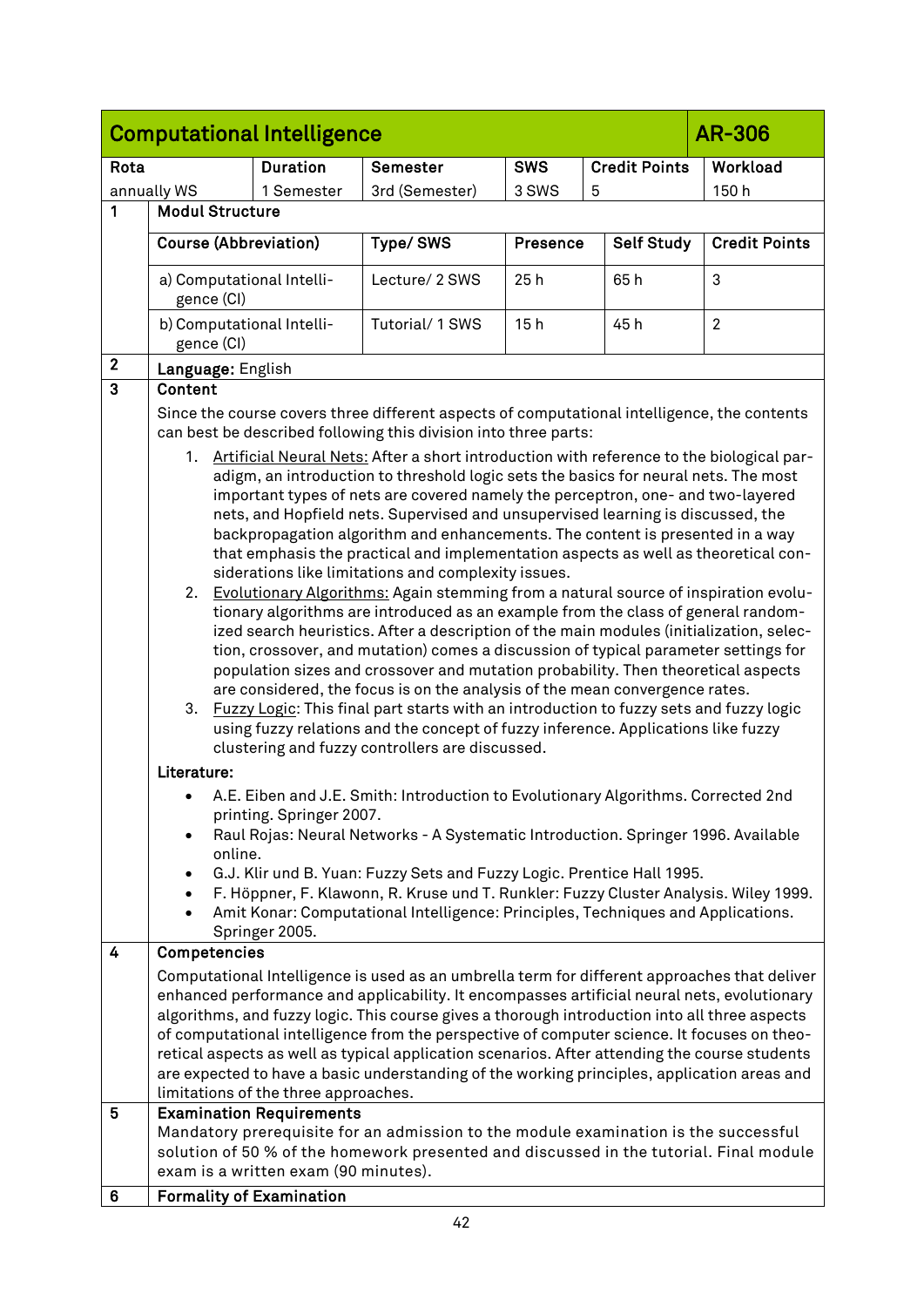|   | ⊠ Module Finals                                                                         | $\Box$ Accumulated Grade |
|---|-----------------------------------------------------------------------------------------|--------------------------|
|   | <b>Module Requirements (Prerequisites)</b>                                              |                          |
|   |                                                                                         |                          |
| 8 | <b>Allocation to Curriculum:</b>                                                        |                          |
|   | Program: Automation & Robotics, Field of study: Robotics, Process Automation, Cognitive |                          |
|   | <b>Systems</b>                                                                          |                          |
| 9 | <b>Responsibility/Lecturer</b>                                                          |                          |
|   | Prof. Dr. G. Rudolph/Prof. Dr. G. Rudolph                                               |                          |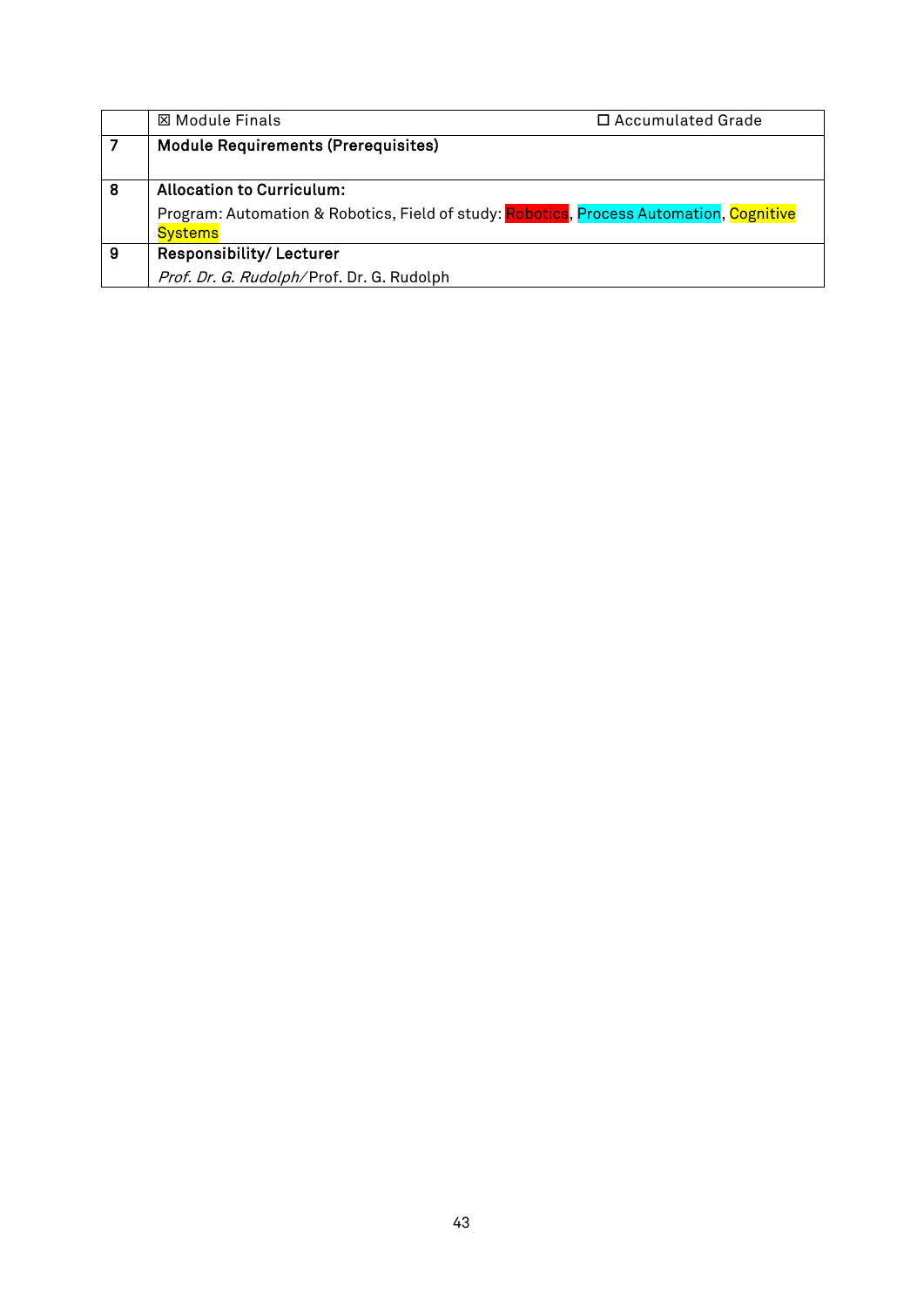<span id="page-43-0"></span>

|                 |                                                                                                                                                                                                                                                                                                                                                                                                                                                                                                                                                                                                                                                                                                                                                                                                                                                                                                                                                                                                                                                                                                                                                                                                                                                                                                                                                                                                                                                                                                                                                      |                                                  | <b>Mathematical Simulation Techniques</b>                                                                                                                                                                                                                                                                                                                                  |          |                      | <b>AR-308</b>        |
|-----------------|------------------------------------------------------------------------------------------------------------------------------------------------------------------------------------------------------------------------------------------------------------------------------------------------------------------------------------------------------------------------------------------------------------------------------------------------------------------------------------------------------------------------------------------------------------------------------------------------------------------------------------------------------------------------------------------------------------------------------------------------------------------------------------------------------------------------------------------------------------------------------------------------------------------------------------------------------------------------------------------------------------------------------------------------------------------------------------------------------------------------------------------------------------------------------------------------------------------------------------------------------------------------------------------------------------------------------------------------------------------------------------------------------------------------------------------------------------------------------------------------------------------------------------------------------|--------------------------------------------------|----------------------------------------------------------------------------------------------------------------------------------------------------------------------------------------------------------------------------------------------------------------------------------------------------------------------------------------------------------------------------|----------|----------------------|----------------------|
| Rota            | <b>Duration</b><br>Semester<br><b>SWS</b>                                                                                                                                                                                                                                                                                                                                                                                                                                                                                                                                                                                                                                                                                                                                                                                                                                                                                                                                                                                                                                                                                                                                                                                                                                                                                                                                                                                                                                                                                                            |                                                  |                                                                                                                                                                                                                                                                                                                                                                            |          | <b>Credit Points</b> | Workload             |
|                 | 2 <sup>nd</sup> /3 <sup>rd</sup><br>3 SWS<br>5<br>annually WS or SS<br>1 Semester                                                                                                                                                                                                                                                                                                                                                                                                                                                                                                                                                                                                                                                                                                                                                                                                                                                                                                                                                                                                                                                                                                                                                                                                                                                                                                                                                                                                                                                                    |                                                  |                                                                                                                                                                                                                                                                                                                                                                            |          |                      | 150h                 |
| $\mathbf{1}$    | <b>Modul Structure</b>                                                                                                                                                                                                                                                                                                                                                                                                                                                                                                                                                                                                                                                                                                                                                                                                                                                                                                                                                                                                                                                                                                                                                                                                                                                                                                                                                                                                                                                                                                                               |                                                  |                                                                                                                                                                                                                                                                                                                                                                            |          |                      |                      |
|                 |                                                                                                                                                                                                                                                                                                                                                                                                                                                                                                                                                                                                                                                                                                                                                                                                                                                                                                                                                                                                                                                                                                                                                                                                                                                                                                                                                                                                                                                                                                                                                      | <b>Course (Abbreviation)</b>                     | Type/SWS                                                                                                                                                                                                                                                                                                                                                                   | Presence | <b>Self Study</b>    | <b>Credit Points</b> |
|                 |                                                                                                                                                                                                                                                                                                                                                                                                                                                                                                                                                                                                                                                                                                                                                                                                                                                                                                                                                                                                                                                                                                                                                                                                                                                                                                                                                                                                                                                                                                                                                      | a) Mathematical Simula-<br>tion Techniques (MST) | Lecture/ 2 SWS                                                                                                                                                                                                                                                                                                                                                             | 25h      | 65h                  | 3                    |
|                 |                                                                                                                                                                                                                                                                                                                                                                                                                                                                                                                                                                                                                                                                                                                                                                                                                                                                                                                                                                                                                                                                                                                                                                                                                                                                                                                                                                                                                                                                                                                                                      | b) Mathematical Simula-<br>tion Techniques (MST) | Tutorial/ 1 SWS                                                                                                                                                                                                                                                                                                                                                            | 15h      | 45h                  | $\overline{2}$       |
| $\overline{2}$  |                                                                                                                                                                                                                                                                                                                                                                                                                                                                                                                                                                                                                                                                                                                                                                                                                                                                                                                                                                                                                                                                                                                                                                                                                                                                                                                                                                                                                                                                                                                                                      |                                                  |                                                                                                                                                                                                                                                                                                                                                                            |          |                      |                      |
| 3               | Language: English<br>Content: Discretization and solution techniques for the numerical simulation of prob-<br>lems in continuum mechanics, as well as their efficient treatment on computer systems<br>are introduced. The course Advanced Engineering Mathematics, a solid background in<br>mathematics, and solid programming skills are assumed. Among the subjects are the<br>following:<br>1. Practical finite elements: Variational formulation of partial differential equations,<br>weak solutions, Ritz-Galerkin techniques, finite element approximation and<br>analysis, numerical integration, boundary approximation, mesh generation, error<br>control and reliability, solution of linear systems.<br>Computational aspects of fluid dynamics: Conservation laws, compressible and<br>2.<br>incompressible fluids, spatial discretization (FD, FV, FEM), stabilization techniques,<br>explicit and implicit time stepping schemes, treatment of boundary conditions,<br>projection- and operator-splitting-techniques.<br>High performance computing: Parallel computer architecture, performance-<br>3.<br>oriented programming, sparse numerical linear algebra, Krylov-subspace and<br>multigrid solvers, preconditioning strategies, domain decomposition methods,<br>shared and distributed memory parallelization with OpenMP and MPI, GPU<br>Computing.<br>4. Approximation theory: Interpolation and approximation, polynomial spaces, splines<br>and Bézier curves, existence and uniqueness, best-approximation properties, |                                                  |                                                                                                                                                                                                                                                                                                                                                                            |          |                      |                      |
|                 |                                                                                                                                                                                                                                                                                                                                                                                                                                                                                                                                                                                                                                                                                                                                                                                                                                                                                                                                                                                                                                                                                                                                                                                                                                                                                                                                                                                                                                                                                                                                                      |                                                  | quasi-interpolation, quality assessment and error analysis.<br>Literature: References will be given in the courses.                                                                                                                                                                                                                                                        |          |                      |                      |
| $\overline{4}$  | Competencies                                                                                                                                                                                                                                                                                                                                                                                                                                                                                                                                                                                                                                                                                                                                                                                                                                                                                                                                                                                                                                                                                                                                                                                                                                                                                                                                                                                                                                                                                                                                         |                                                  |                                                                                                                                                                                                                                                                                                                                                                            |          |                      |                      |
|                 |                                                                                                                                                                                                                                                                                                                                                                                                                                                                                                                                                                                                                                                                                                                                                                                                                                                                                                                                                                                                                                                                                                                                                                                                                                                                                                                                                                                                                                                                                                                                                      |                                                  | This course provides students with fundamental mathematical simulation techniques that<br>are essential to solve automation problems in robotics as well as in production and engi-<br>neering processes of all kinds. The entire simulation pipeline is covered in theory and prac-<br>tice. Students are trained to solve real-life complex problems in "Numerics Labs". |          |                      |                      |
| 5               |                                                                                                                                                                                                                                                                                                                                                                                                                                                                                                                                                                                                                                                                                                                                                                                                                                                                                                                                                                                                                                                                                                                                                                                                                                                                                                                                                                                                                                                                                                                                                      | <b>Examination Requirements</b>                  | The final exam will be an oral (20 minutes) or written (1.5 hours) exam, depending on<br>the number of participants (form will be announced in the second week of the course).                                                                                                                                                                                             |          |                      |                      |
| $6\phantom{1}6$ | ⊠ Module Finals                                                                                                                                                                                                                                                                                                                                                                                                                                                                                                                                                                                                                                                                                                                                                                                                                                                                                                                                                                                                                                                                                                                                                                                                                                                                                                                                                                                                                                                                                                                                      | <b>Formality of Examination</b>                  |                                                                                                                                                                                                                                                                                                                                                                            |          | □ Accumulated Grade  |                      |
| $\overline{7}$  |                                                                                                                                                                                                                                                                                                                                                                                                                                                                                                                                                                                                                                                                                                                                                                                                                                                                                                                                                                                                                                                                                                                                                                                                                                                                                                                                                                                                                                                                                                                                                      | <b>Module Requirements (Prerequisites)</b>       |                                                                                                                                                                                                                                                                                                                                                                            |          |                      |                      |
|                 |                                                                                                                                                                                                                                                                                                                                                                                                                                                                                                                                                                                                                                                                                                                                                                                                                                                                                                                                                                                                                                                                                                                                                                                                                                                                                                                                                                                                                                                                                                                                                      |                                                  | Course: "Advanced Engineering Mathematics", solid programming skills                                                                                                                                                                                                                                                                                                       |          |                      |                      |
| 8               |                                                                                                                                                                                                                                                                                                                                                                                                                                                                                                                                                                                                                                                                                                                                                                                                                                                                                                                                                                                                                                                                                                                                                                                                                                                                                                                                                                                                                                                                                                                                                      | <b>Allocation to Curriculum:</b>                 |                                                                                                                                                                                                                                                                                                                                                                            |          |                      |                      |
|                 |                                                                                                                                                                                                                                                                                                                                                                                                                                                                                                                                                                                                                                                                                                                                                                                                                                                                                                                                                                                                                                                                                                                                                                                                                                                                                                                                                                                                                                                                                                                                                      |                                                  | Program: Autom. & Robot., Field of study: Robotics, Process Automation, Cognitive Systems                                                                                                                                                                                                                                                                                  |          |                      |                      |
| 9               |                                                                                                                                                                                                                                                                                                                                                                                                                                                                                                                                                                                                                                                                                                                                                                                                                                                                                                                                                                                                                                                                                                                                                                                                                                                                                                                                                                                                                                                                                                                                                      | Responsibility/Lecturer                          | Dean of the Mathematics faculty / Lecturers of the Mathematics faculty                                                                                                                                                                                                                                                                                                     |          |                      |                      |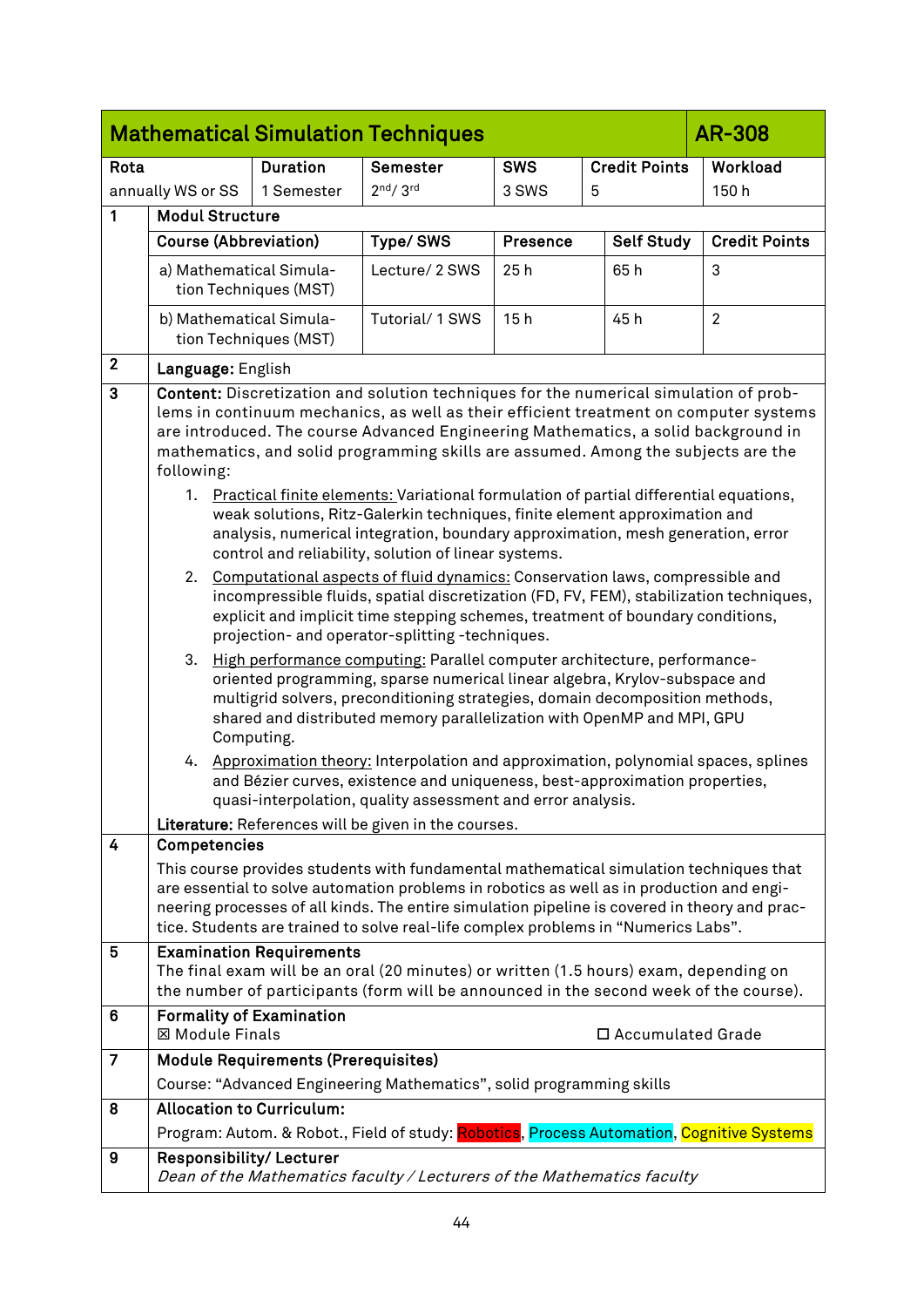<span id="page-44-0"></span>

|                |                                                                                                                                                                                                                                                                                                                                                                                                                                                                                                                                                                                                                                                                                        | <b>Batch Process Operation</b>             |                                                                                          |            |                      | AR-311               |
|----------------|----------------------------------------------------------------------------------------------------------------------------------------------------------------------------------------------------------------------------------------------------------------------------------------------------------------------------------------------------------------------------------------------------------------------------------------------------------------------------------------------------------------------------------------------------------------------------------------------------------------------------------------------------------------------------------------|--------------------------------------------|------------------------------------------------------------------------------------------|------------|----------------------|----------------------|
| Rota           |                                                                                                                                                                                                                                                                                                                                                                                                                                                                                                                                                                                                                                                                                        | <b>Duration</b>                            | <b>Semester</b>                                                                          | <b>SWS</b> | <b>Credit Points</b> | Workload             |
|                | annually WS                                                                                                                                                                                                                                                                                                                                                                                                                                                                                                                                                                                                                                                                            | 1 Semester                                 | 3rd (Semester)                                                                           | 3 SWS      | 4                    | 120h                 |
| 1              | <b>Modul Structure</b>                                                                                                                                                                                                                                                                                                                                                                                                                                                                                                                                                                                                                                                                 |                                            |                                                                                          |            |                      |                      |
|                | <b>Course (Abbreviation)</b>                                                                                                                                                                                                                                                                                                                                                                                                                                                                                                                                                                                                                                                           |                                            | Type/SWS                                                                                 | Presence   | <b>Self Study</b>    | <b>Credit Points</b> |
|                |                                                                                                                                                                                                                                                                                                                                                                                                                                                                                                                                                                                                                                                                                        |                                            |                                                                                          |            |                      |                      |
|                | (BPO)                                                                                                                                                                                                                                                                                                                                                                                                                                                                                                                                                                                                                                                                                  | a) Batch Process Operation                 | Lecture / 2 SWS                                                                          | 25h        | 65h                  | 3                    |
|                | (BPO)                                                                                                                                                                                                                                                                                                                                                                                                                                                                                                                                                                                                                                                                                  | b) Batch Process Operation                 | Tutorial / 1 SWS                                                                         | 15h        | 15h                  | 1                    |
| $\mathbf{2}$   | Language<br>English                                                                                                                                                                                                                                                                                                                                                                                                                                                                                                                                                                                                                                                                    |                                            |                                                                                          |            |                      |                      |
| 3              | Content                                                                                                                                                                                                                                                                                                                                                                                                                                                                                                                                                                                                                                                                                |                                            |                                                                                          |            |                      |                      |
|                | Many chemical and most biochemical production processes are performed as batch pro-<br>cesses where finite quantities of material undergo a sequence of production steps in one or<br>several pieces of equipment. Batch processes differ from continuous processes as they are<br>transient (non-stationary) in nature and often different products are produced in the same<br>equipment, leading to scheduling problems. The course extends the knowledge of the stu-<br>dents in the field of operation and control of batch processes. It covers the current stand-<br>ards for batch automation as well as the monitoring, control and optimization of individual<br>batch runs. |                                            |                                                                                          |            |                      |                      |
|                | Literature:                                                                                                                                                                                                                                                                                                                                                                                                                                                                                                                                                                                                                                                                            |                                            |                                                                                          |            |                      |                      |
|                | Handouts<br>Slides                                                                                                                                                                                                                                                                                                                                                                                                                                                                                                                                                                                                                                                                     |                                            |                                                                                          |            |                      |                      |
| 4              | Competencies                                                                                                                                                                                                                                                                                                                                                                                                                                                                                                                                                                                                                                                                           |                                            |                                                                                          |            |                      |                      |
|                | After the course, the students understand the fundamental differences between batch and<br>continuous operation. They know the standards for batch automation and can interact with<br>automation engineers in this domain. They are able to apply state-of-the-art monitoring,<br>control and optimization techniques in industrial batch processes.                                                                                                                                                                                                                                                                                                                                  |                                            |                                                                                          |            |                      |                      |
| $5\phantom{1}$ | <b>Examination Requirements</b><br>The final exam will be an oral (20 minutes) or written (1.5 hours) exam, depending on<br>the number of participants (form will be announced in the second week of the course).<br>In addition, there will be a graded homework.                                                                                                                                                                                                                                                                                                                                                                                                                     |                                            |                                                                                          |            |                      |                      |
| 6              | <b>Formality of Examination</b><br><b>⊠ Module Finals</b><br>□ Accumulated Grade                                                                                                                                                                                                                                                                                                                                                                                                                                                                                                                                                                                                       |                                            |                                                                                          |            |                      |                      |
| 7              |                                                                                                                                                                                                                                                                                                                                                                                                                                                                                                                                                                                                                                                                                        | <b>Module Requirements (Prerequisites)</b> |                                                                                          |            |                      |                      |
|                |                                                                                                                                                                                                                                                                                                                                                                                                                                                                                                                                                                                                                                                                                        |                                            | Basic knowledge of mathematical modeling, dynamic systems, and control, as e.g. provided |            |                      |                      |
|                | <b>Allocation to Curriculum:</b>                                                                                                                                                                                                                                                                                                                                                                                                                                                                                                                                                                                                                                                       |                                            | by the course Control Theory and Applications.                                           |            |                      |                      |
| 8              |                                                                                                                                                                                                                                                                                                                                                                                                                                                                                                                                                                                                                                                                                        |                                            | Program: Automation & Robotics, Field of study: Process Automation                       |            |                      |                      |
| 9              | Responsibility/Lecturer                                                                                                                                                                                                                                                                                                                                                                                                                                                                                                                                                                                                                                                                |                                            |                                                                                          |            |                      |                      |
|                |                                                                                                                                                                                                                                                                                                                                                                                                                                                                                                                                                                                                                                                                                        | Prof. Dr. S. Engell/Prof. Dr. S. Engell    |                                                                                          |            |                      |                      |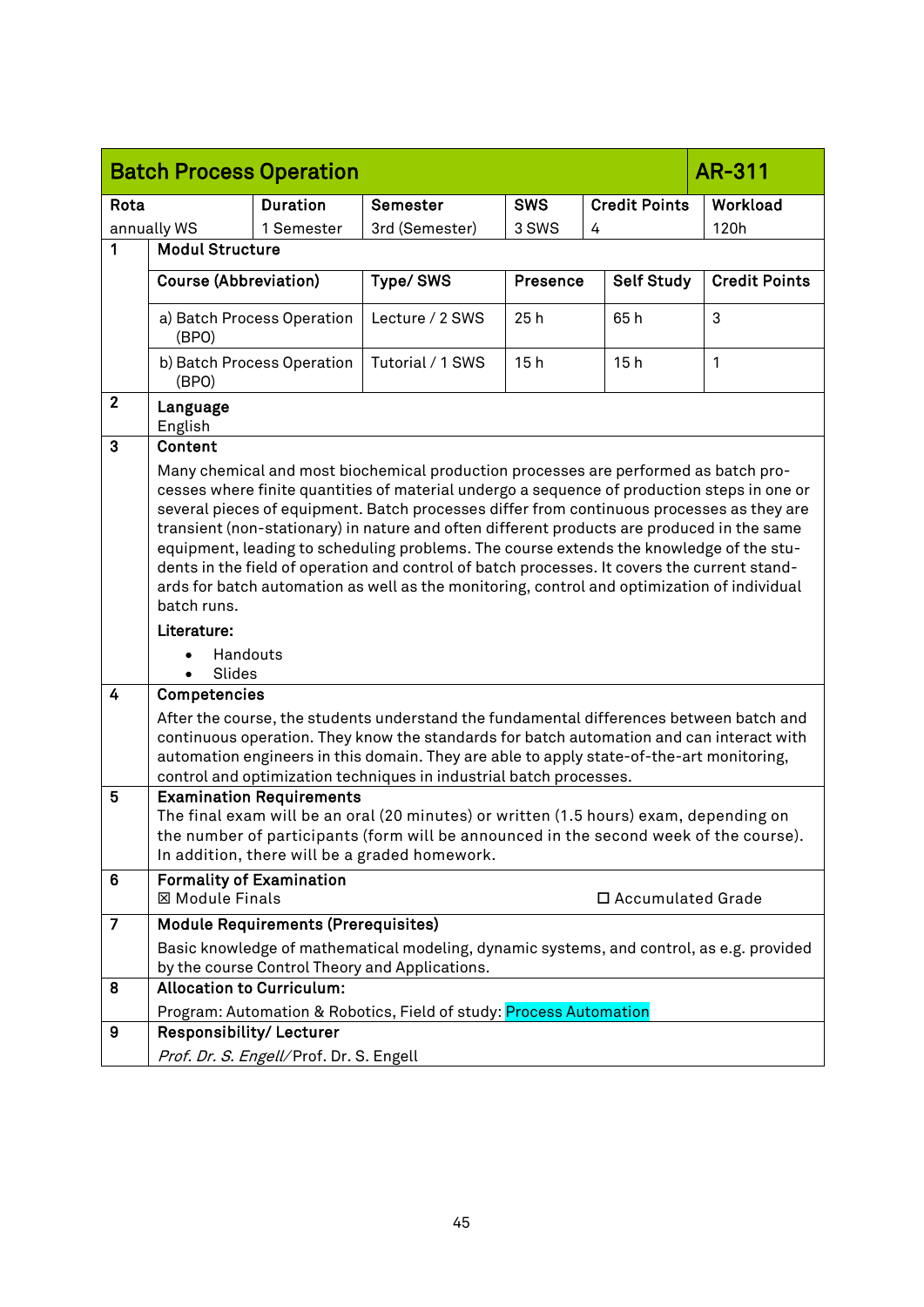<span id="page-45-0"></span>

|                | <b>Process Performance Optimization</b><br>AR-312                                                                                                                                                                                                                                                                                                                                                                                                                                                                                                                                                                                                                                                                                                                                                                                                                                |                                            |                                                                                                                                                                                                                                                                           |                 |                     |                      |  |
|----------------|----------------------------------------------------------------------------------------------------------------------------------------------------------------------------------------------------------------------------------------------------------------------------------------------------------------------------------------------------------------------------------------------------------------------------------------------------------------------------------------------------------------------------------------------------------------------------------------------------------------------------------------------------------------------------------------------------------------------------------------------------------------------------------------------------------------------------------------------------------------------------------|--------------------------------------------|---------------------------------------------------------------------------------------------------------------------------------------------------------------------------------------------------------------------------------------------------------------------------|-----------------|---------------------|----------------------|--|
| Rota           | <b>Duration</b><br><b>SWS</b><br><b>Credit Points</b><br><b>Semester</b>                                                                                                                                                                                                                                                                                                                                                                                                                                                                                                                                                                                                                                                                                                                                                                                                         |                                            | Workload                                                                                                                                                                                                                                                                  |                 |                     |                      |  |
|                | annually WS                                                                                                                                                                                                                                                                                                                                                                                                                                                                                                                                                                                                                                                                                                                                                                                                                                                                      | 1 Semester                                 | 3rd (Semester)                                                                                                                                                                                                                                                            | 4 SWS           | 5                   | 150h                 |  |
| 1              | <b>Modul Structure</b>                                                                                                                                                                                                                                                                                                                                                                                                                                                                                                                                                                                                                                                                                                                                                                                                                                                           |                                            |                                                                                                                                                                                                                                                                           |                 |                     |                      |  |
|                | <b>Course (Abbreviation)</b>                                                                                                                                                                                                                                                                                                                                                                                                                                                                                                                                                                                                                                                                                                                                                                                                                                                     |                                            | Type/SWS                                                                                                                                                                                                                                                                  | <b>Presence</b> | <b>Self Study</b>   | <b>Credit Points</b> |  |
|                | a) Process Performance<br>Optimization (PPO)                                                                                                                                                                                                                                                                                                                                                                                                                                                                                                                                                                                                                                                                                                                                                                                                                                     |                                            | Lecture / 2 SWS                                                                                                                                                                                                                                                           | 25h             | 65h                 | 3                    |  |
|                | b) Process Performance<br>Optimization (PPO)                                                                                                                                                                                                                                                                                                                                                                                                                                                                                                                                                                                                                                                                                                                                                                                                                                     |                                            | Tutorial / 1 SWS                                                                                                                                                                                                                                                          | 15h             | 15h                 | 1                    |  |
|                | c) Process Performance<br>Optimization (PPO)                                                                                                                                                                                                                                                                                                                                                                                                                                                                                                                                                                                                                                                                                                                                                                                                                                     |                                            | Lab / 1 SWS                                                                                                                                                                                                                                                               | 15h             | 15h                 | 1                    |  |
| $\overline{2}$ | Language<br>English                                                                                                                                                                                                                                                                                                                                                                                                                                                                                                                                                                                                                                                                                                                                                                                                                                                              |                                            |                                                                                                                                                                                                                                                                           |                 |                     |                      |  |
| 3              | Content                                                                                                                                                                                                                                                                                                                                                                                                                                                                                                                                                                                                                                                                                                                                                                                                                                                                          |                                            |                                                                                                                                                                                                                                                                           |                 |                     |                      |  |
|                | The course gives an overview of state-of-the-art techniques and of their applications to<br>optimize the performance of chemical and biochemical production processes. The following<br>topics are dealt with:<br>Selection of controllers and control structures<br>Tuning of standard controllers<br>Optimization of the operating conditions by linear programming and nonlinear opti-<br>$\bullet$<br>mization<br>Model predictive control<br>$\bullet$<br>Batch trajectory optimization<br>$\bullet$<br>Model-based estimation of process variables for monitoring and control<br>$\bullet$<br>Process performance monitoring<br>$\bullet$<br>Dynamic simulation and operator training systems<br>$\bullet$<br><b>Manufacturing Execution Systems</b><br>Statistical Process Control, Six Sigma<br>Operation of regulated life science processes<br>Literature:<br>Handouts |                                            |                                                                                                                                                                                                                                                                           |                 |                     |                      |  |
| $\overline{4}$ | Slides<br>Competencies                                                                                                                                                                                                                                                                                                                                                                                                                                                                                                                                                                                                                                                                                                                                                                                                                                                           |                                            |                                                                                                                                                                                                                                                                           |                 |                     |                      |  |
|                |                                                                                                                                                                                                                                                                                                                                                                                                                                                                                                                                                                                                                                                                                                                                                                                                                                                                                  |                                            | The students acquire an in-depth knowledge of methods and technologies for the improve-<br>ment of chemical and biochemical production processes by advanced control, model-based<br>methods, data analysis and optimization and continuous improvement. The students ac- |                 |                     |                      |  |
| $5\phantom{1}$ | quire a comprehensive overview of the industrial practice in this area.<br><b>Examination Requirements</b><br>The final exam will be an oral (30 minutes) or written (2 hours) exam, depending on the<br>number of participants (form will be announced in the second week of the course). In<br>addition, the successful completion of the lab experiments (including report and final<br>discussion) is required.                                                                                                                                                                                                                                                                                                                                                                                                                                                              |                                            |                                                                                                                                                                                                                                                                           |                 |                     |                      |  |
| 6              | <b>Formality of Examination</b><br><b>⊠ Module Finals</b>                                                                                                                                                                                                                                                                                                                                                                                                                                                                                                                                                                                                                                                                                                                                                                                                                        |                                            |                                                                                                                                                                                                                                                                           |                 | □ Accumulated Grade |                      |  |
| $\overline{7}$ |                                                                                                                                                                                                                                                                                                                                                                                                                                                                                                                                                                                                                                                                                                                                                                                                                                                                                  | <b>Module Requirements (Prerequisites)</b> |                                                                                                                                                                                                                                                                           |                 |                     |                      |  |
|                |                                                                                                                                                                                                                                                                                                                                                                                                                                                                                                                                                                                                                                                                                                                                                                                                                                                                                  |                                            | This module is mutually exclusive with the module "Process Optimization"                                                                                                                                                                                                  |                 |                     |                      |  |
|                |                                                                                                                                                                                                                                                                                                                                                                                                                                                                                                                                                                                                                                                                                                                                                                                                                                                                                  |                                            | By receiving credit points for the module "Process Optimization" you cannot receive credit<br>points the module "Process Performance Optimization".                                                                                                                       |                 |                     |                      |  |
|                |                                                                                                                                                                                                                                                                                                                                                                                                                                                                                                                                                                                                                                                                                                                                                                                                                                                                                  | Control Theory and Applications.           | Basic knowledge of dynamic systems and control is required, as e.g. provided by the course                                                                                                                                                                                |                 |                     |                      |  |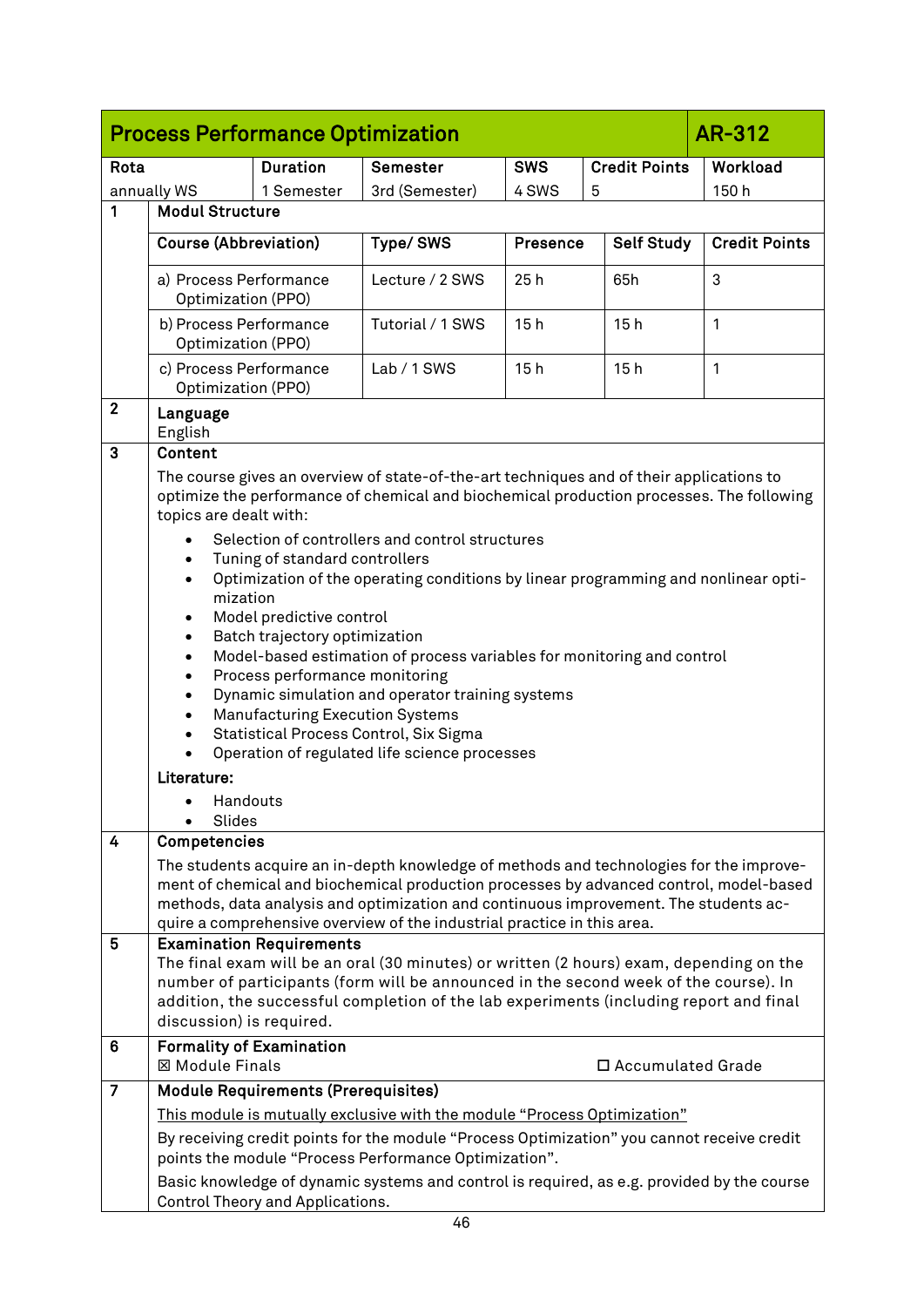|     | <b>Allocation to Curriculum:</b>                                                           |
|-----|--------------------------------------------------------------------------------------------|
|     | Program: Automation & Robotics, Field of study: Process Automation                         |
| - 9 | <b>Responsibility/Lecturer</b>                                                             |
|     | Prof. Dr. S. Engell/Prof. Dr. S. Engell/ Dr. G. Dünnebier (Bayer Technology Services GmbH) |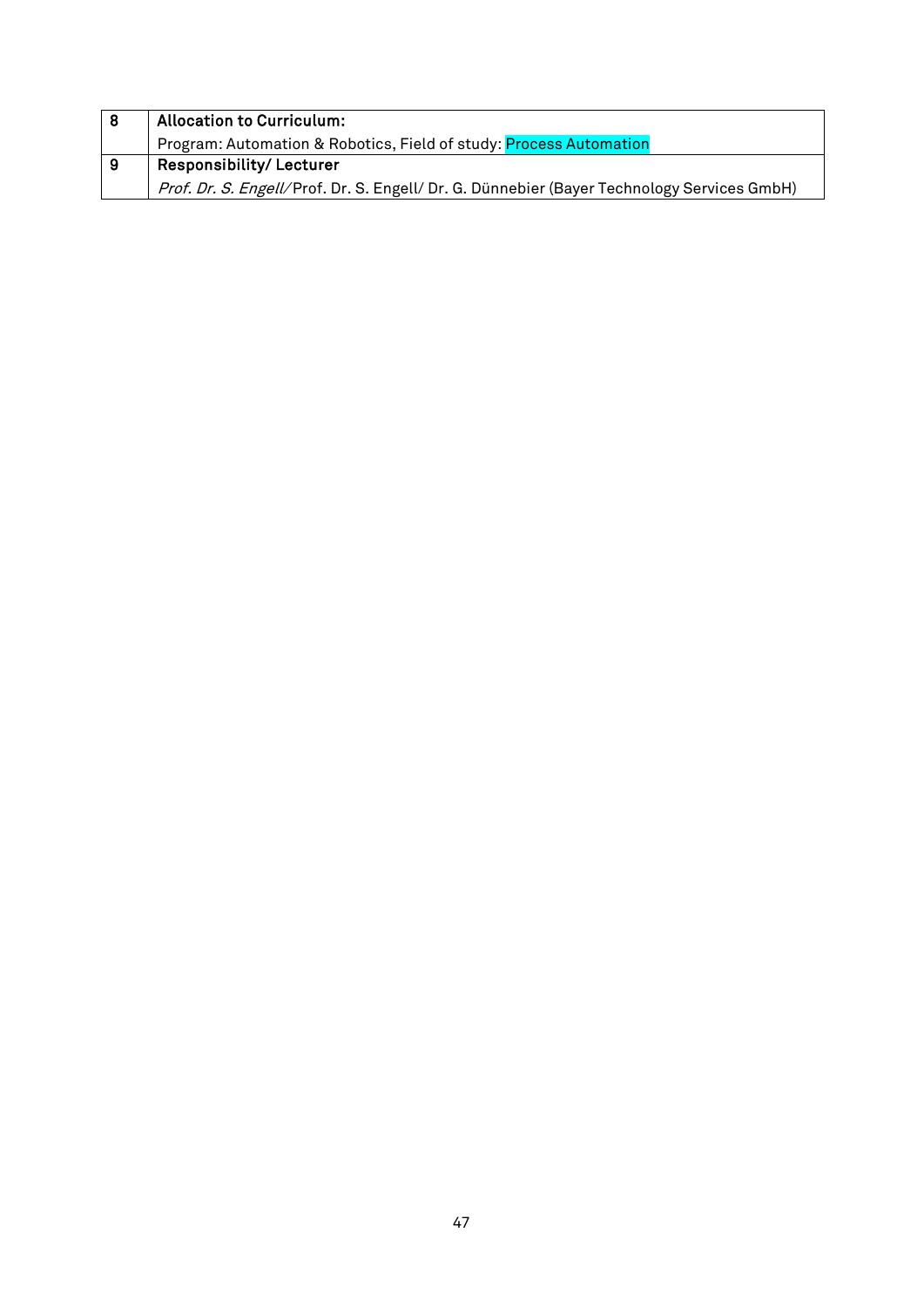<span id="page-47-0"></span>

| tion           |                                                                                                                                                                                                                                                                                                                                                                                                                                                                                                                                                                                                                                          |      |                                                                         | <b>Real-Time Operating Systems Design and Implementa-</b>                             |            |   |                      | <b>AR-315</b>        |
|----------------|------------------------------------------------------------------------------------------------------------------------------------------------------------------------------------------------------------------------------------------------------------------------------------------------------------------------------------------------------------------------------------------------------------------------------------------------------------------------------------------------------------------------------------------------------------------------------------------------------------------------------------------|------|-------------------------------------------------------------------------|---------------------------------------------------------------------------------------|------------|---|----------------------|----------------------|
| Rota           |                                                                                                                                                                                                                                                                                                                                                                                                                                                                                                                                                                                                                                          |      | <b>Duration</b>                                                         | Semester                                                                              | <b>SWS</b> |   | <b>Credit Points</b> | Workload             |
|                | annually SS                                                                                                                                                                                                                                                                                                                                                                                                                                                                                                                                                                                                                              |      | 1 Semester                                                              | 3rd (Semester)                                                                        | 4 SWS      | 6 |                      | 180h                 |
| 1              | <b>Modul Structure</b>                                                                                                                                                                                                                                                                                                                                                                                                                                                                                                                                                                                                                   |      |                                                                         |                                                                                       |            |   |                      |                      |
|                |                                                                                                                                                                                                                                                                                                                                                                                                                                                                                                                                                                                                                                          |      | <b>Course (Abbreviation)</b>                                            | Type/SWS                                                                              | Presence   |   | <b>Self Study</b>    | <b>Credit Points</b> |
|                | a)                                                                                                                                                                                                                                                                                                                                                                                                                                                                                                                                                                                                                                       | tion | Real-Time Operat-<br>ing Systems Design<br>and Implementa-              | Lecture/ 2 SWS                                                                        | 25h        |   | 65h                  | 3                    |
|                |                                                                                                                                                                                                                                                                                                                                                                                                                                                                                                                                                                                                                                          | tion | b) Real-Time Operat-<br>ing Systems Design<br>and Implementa-           | Tutorial/ 2 SWS                                                                       | 25h        |   | 65h                  | 3                    |
| $\mathbf{2}$   | Language<br>English                                                                                                                                                                                                                                                                                                                                                                                                                                                                                                                                                                                                                      |      |                                                                         |                                                                                       |            |   |                      |                      |
| $\mathbf{3}$   | Content                                                                                                                                                                                                                                                                                                                                                                                                                                                                                                                                                                                                                                  |      |                                                                         |                                                                                       |            |   |                      |                      |
|                | Real-time systems play a crucial role in many modern applications and systems, especially<br>when data processing units need to be integrated into physical systems. This module pro-<br>vides basic and advanced knowledge about real-time systems themselves and their appli-<br>cation. The events in this module cover the design and analysis to ensure compliance with<br>real-world system conditions. This knowledge is deepened and practiced in the exercises.<br>The module is particularly suitable for students who are interested in research around<br>Cyber Physical Systems and Embedded Systems. Literature:<br>Slides |      |                                                                         |                                                                                       |            |   |                      |                      |
| 4              | Competencies                                                                                                                                                                                                                                                                                                                                                                                                                                                                                                                                                                                                                             |      |                                                                         |                                                                                       |            |   |                      |                      |
|                | The students understand the basic concepts for the design and analysis in real-time sys-<br>tems, in particular worst-case analyzes. Students should be enabled to apply current pro-<br>cedures for verifying the schedulability of real-time systems and scheduling algorithms.                                                                                                                                                                                                                                                                                                                                                        |      |                                                                         |                                                                                       |            |   |                      |                      |
| 5              |                                                                                                                                                                                                                                                                                                                                                                                                                                                                                                                                                                                                                                          |      | <b>Examination Requirements</b><br>The final exam will be an oral exam. |                                                                                       |            |   |                      |                      |
| 6              | <b>⊠ Module Finals</b>                                                                                                                                                                                                                                                                                                                                                                                                                                                                                                                                                                                                                   |      | <b>Formality of Examination</b>                                         |                                                                                       |            |   | □ Accumulated Grade  |                      |
| $\overline{7}$ |                                                                                                                                                                                                                                                                                                                                                                                                                                                                                                                                                                                                                                          |      | <b>Module Requirements (Prerequisites)</b>                              |                                                                                       |            |   |                      |                      |
|                |                                                                                                                                                                                                                                                                                                                                                                                                                                                                                                                                                                                                                                          |      |                                                                         | Required knowledge: Solid knowledge of embedded systems, basic knowledge of Operating |            |   |                      |                      |
| 8              |                                                                                                                                                                                                                                                                                                                                                                                                                                                                                                                                                                                                                                          |      | <b>Systems and C Programming</b><br><b>Allocation to Curriculum:</b>    |                                                                                       |            |   |                      |                      |
|                |                                                                                                                                                                                                                                                                                                                                                                                                                                                                                                                                                                                                                                          |      |                                                                         | Program: Automation & Robotics, Field of study: Robotics, Cognitive Systems           |            |   |                      |                      |
| 9              |                                                                                                                                                                                                                                                                                                                                                                                                                                                                                                                                                                                                                                          |      | Responsibility/Lecturer                                                 |                                                                                       |            |   |                      |                      |
|                |                                                                                                                                                                                                                                                                                                                                                                                                                                                                                                                                                                                                                                          |      | Prof. Dr. J. Chen/Prof. Dr. J. Chen                                     |                                                                                       |            |   |                      |                      |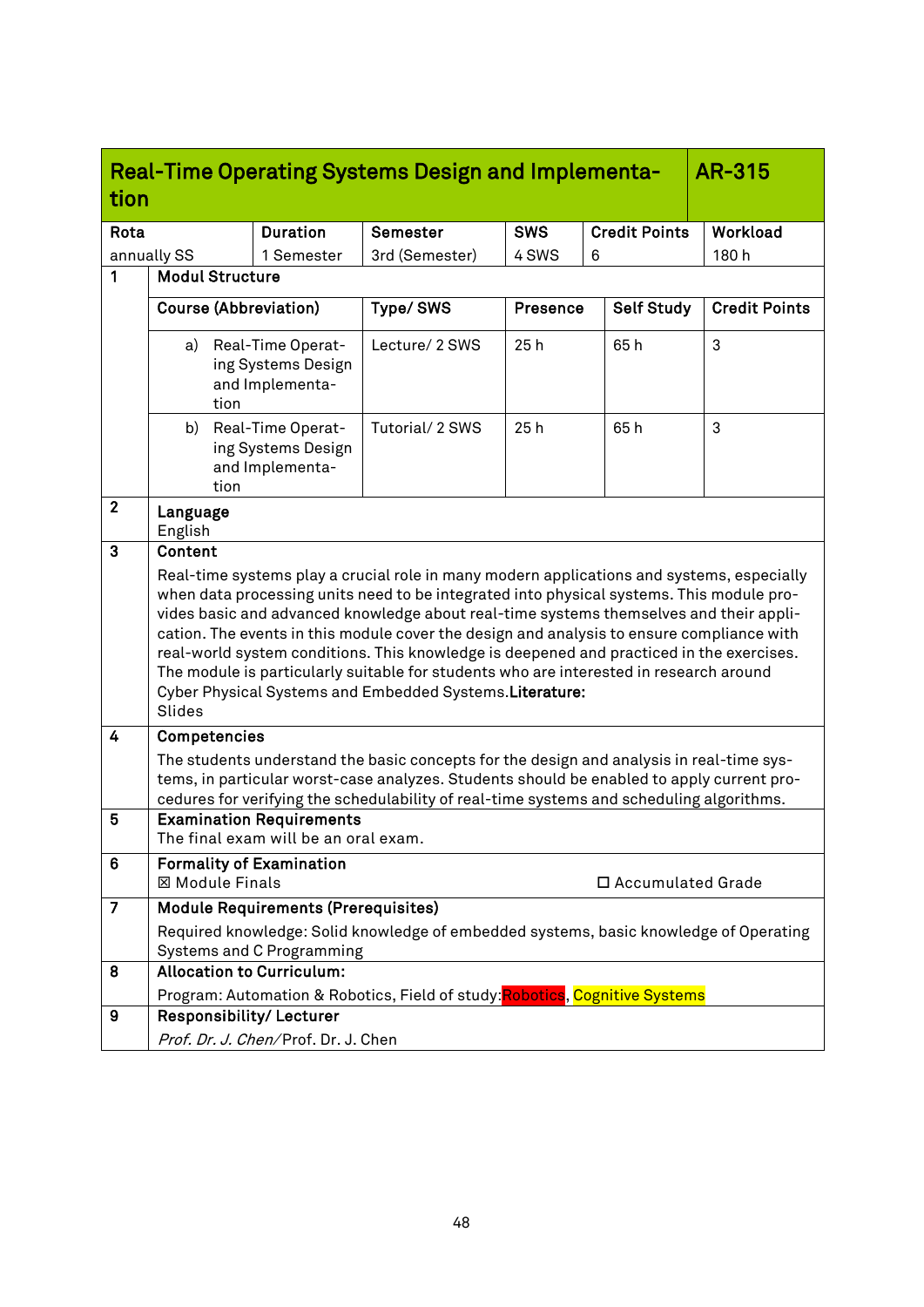<span id="page-48-0"></span>

|                  | <b>Online Problems</b>                                                                                                                                                                                                                                                                                                                    |                                            |                                                                                           |                 |                      | <b>AR-316</b>        |
|------------------|-------------------------------------------------------------------------------------------------------------------------------------------------------------------------------------------------------------------------------------------------------------------------------------------------------------------------------------------|--------------------------------------------|-------------------------------------------------------------------------------------------|-----------------|----------------------|----------------------|
| Rota             |                                                                                                                                                                                                                                                                                                                                           | <b>Duration</b>                            | <b>Semester</b>                                                                           | <b>SWS</b>      | <b>Credit Points</b> | Workload             |
|                  | annually WS                                                                                                                                                                                                                                                                                                                               | 1 Semester                                 | 3rd (Semester)                                                                            | 3 SWS           | 5                    | 150h                 |
| 1                | <b>Modul Structure</b>                                                                                                                                                                                                                                                                                                                    |                                            |                                                                                           |                 |                      |                      |
|                  | <b>Course (Abbreviation)</b>                                                                                                                                                                                                                                                                                                              |                                            | Type/SWS                                                                                  | <b>Presence</b> | <b>Self Study</b>    | <b>Credit Points</b> |
|                  | a)                                                                                                                                                                                                                                                                                                                                        | <b>Online Problems</b>                     | Lecture/ 2 SWS                                                                            | 25 h            | 65 h                 | 3                    |
|                  | b)                                                                                                                                                                                                                                                                                                                                        | <b>Online Problems</b>                     | Tutorial/ 2 SWS                                                                           | 10 <sub>h</sub> | 50 h                 | $\overline{2}$       |
| $\mathbf{2}$     | Language<br>English                                                                                                                                                                                                                                                                                                                       |                                            |                                                                                           |                 |                      |                      |
| $\overline{3}$   | Content                                                                                                                                                                                                                                                                                                                                   |                                            |                                                                                           |                 |                      |                      |
|                  | 1. Competitive Analysis                                                                                                                                                                                                                                                                                                                   |                                            |                                                                                           |                 |                      |                      |
|                  | 2. Randomized Algorithms                                                                                                                                                                                                                                                                                                                  | 3. Deterministic Algorithms                |                                                                                           |                 |                      |                      |
|                  |                                                                                                                                                                                                                                                                                                                                           | 4. Game-Theoretic Foundations              |                                                                                           |                 |                      |                      |
|                  | 5. Request-Answer Games                                                                                                                                                                                                                                                                                                                   |                                            |                                                                                           |                 |                      |                      |
|                  | Literature:                                                                                                                                                                                                                                                                                                                               |                                            |                                                                                           |                 |                      |                      |
|                  | bridge University Press.                                                                                                                                                                                                                                                                                                                  |                                            | Allan Borodin, Ran El-Yaniv, ONLINE COMPUTATION AND COMPETITIVE ANALYSIS. Cam-            |                 |                      |                      |
| 4                | Competencies                                                                                                                                                                                                                                                                                                                              |                                            |                                                                                           |                 |                      |                      |
|                  | The students identify online problems and their characteristics. They are able to apply suit-<br>able methods to find algorithmic solutions. They can evaluate approaches with respect to<br>efficiency, performance and complexity. They know how to design new online algorithms<br>based on the knowledge acquired during the lecture. |                                            |                                                                                           |                 |                      |                      |
| $5\phantom{1}$   | <b>Examination Requirements</b><br>The final exam will be an oral or written exam.                                                                                                                                                                                                                                                        |                                            |                                                                                           |                 |                      |                      |
| $6\phantom{1}$   | <b>Formality of Examination</b><br>⊠ Module Finals                                                                                                                                                                                                                                                                                        |                                            |                                                                                           |                 | □ Accumulated Grade  |                      |
| $\overline{7}$   |                                                                                                                                                                                                                                                                                                                                           | <b>Module Requirements (Prerequisites)</b> |                                                                                           |                 |                      |                      |
|                  |                                                                                                                                                                                                                                                                                                                                           |                                            | Recommended: knowledge in discrete mathematics and foundations of algorithms              |                 |                      |                      |
| 8                | <b>Allocation to Curriculum:</b>                                                                                                                                                                                                                                                                                                          |                                            |                                                                                           |                 |                      |                      |
|                  |                                                                                                                                                                                                                                                                                                                                           |                                            | Program: Automation & Robotics, Field of study: <mark>Robotics</mark> , Cognitive Systems |                 |                      |                      |
| $\boldsymbol{9}$ | Responsibility/ Lecturer                                                                                                                                                                                                                                                                                                                  |                                            |                                                                                           |                 |                      |                      |
|                  | Prof. Dr.-Ing. Uwe Schwiegelshohn/Prof. Dr.-Ing. Uwe Schwiegelshohn                                                                                                                                                                                                                                                                       |                                            |                                                                                           |                 |                      |                      |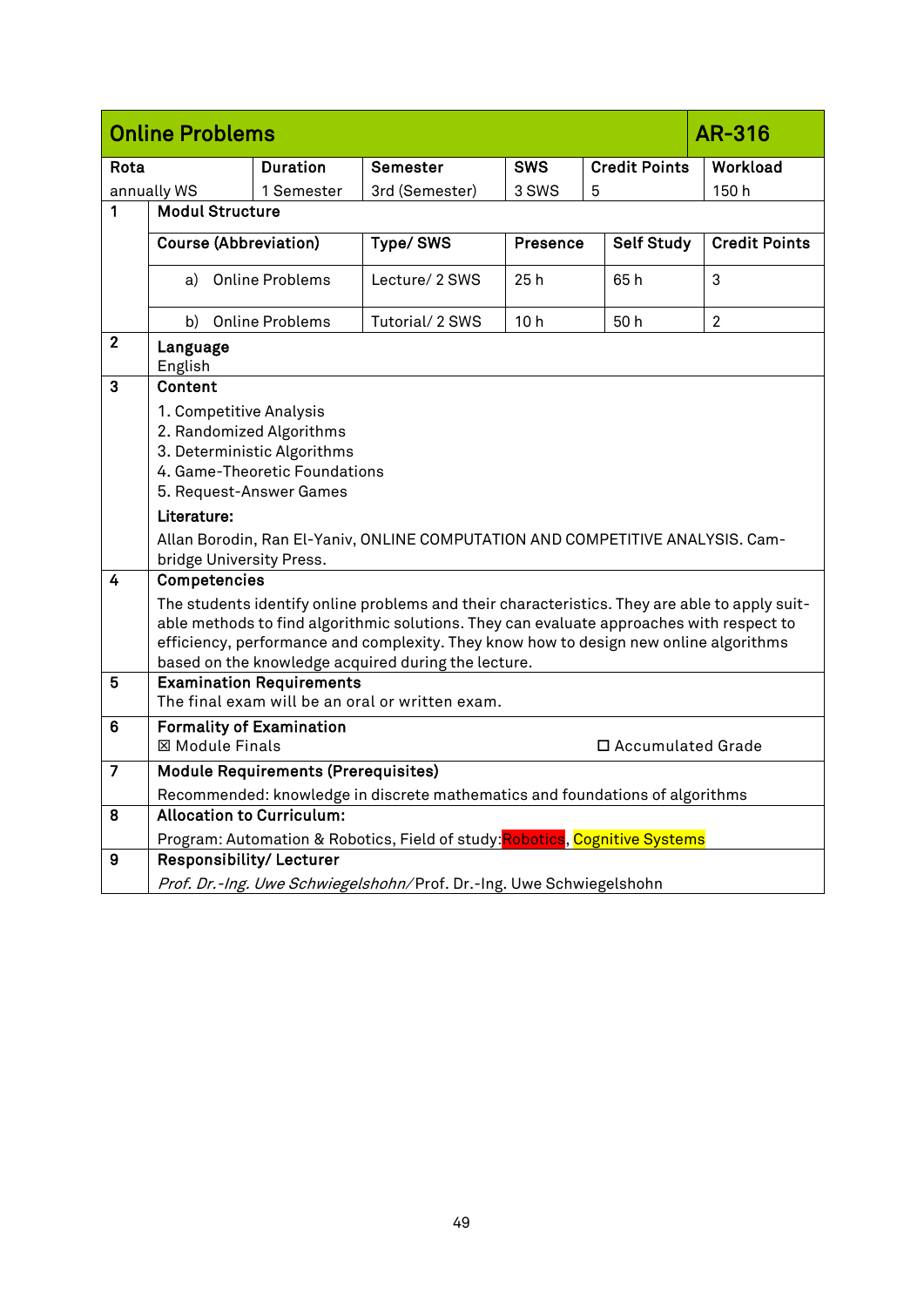<span id="page-49-0"></span>

|                | <b>Human-Centered Robotics</b><br>AR-317                                                                                                                                                                                                                                                                                                                                                                                                                                                                                                                                                                                                                                                                                                                                                                                                                                                                                                             |                                                                      |                                                                                                                                                                                                                                                               |                 |                     |                      |  |
|----------------|------------------------------------------------------------------------------------------------------------------------------------------------------------------------------------------------------------------------------------------------------------------------------------------------------------------------------------------------------------------------------------------------------------------------------------------------------------------------------------------------------------------------------------------------------------------------------------------------------------------------------------------------------------------------------------------------------------------------------------------------------------------------------------------------------------------------------------------------------------------------------------------------------------------------------------------------------|----------------------------------------------------------------------|---------------------------------------------------------------------------------------------------------------------------------------------------------------------------------------------------------------------------------------------------------------|-----------------|---------------------|----------------------|--|
| Rota           | <b>SWS</b><br><b>Duration</b><br><b>Semester</b>                                                                                                                                                                                                                                                                                                                                                                                                                                                                                                                                                                                                                                                                                                                                                                                                                                                                                                     |                                                                      | <b>Credit Points</b>                                                                                                                                                                                                                                          | Workload        |                     |                      |  |
|                | annually WS                                                                                                                                                                                                                                                                                                                                                                                                                                                                                                                                                                                                                                                                                                                                                                                                                                                                                                                                          | 1 Semester                                                           | 3rd (Semester)                                                                                                                                                                                                                                                | 3 SWS           | 5                   | 150h                 |  |
| 1              | <b>Modul Structure</b>                                                                                                                                                                                                                                                                                                                                                                                                                                                                                                                                                                                                                                                                                                                                                                                                                                                                                                                               |                                                                      |                                                                                                                                                                                                                                                               |                 |                     |                      |  |
|                | <b>Course (Abbreviation)</b>                                                                                                                                                                                                                                                                                                                                                                                                                                                                                                                                                                                                                                                                                                                                                                                                                                                                                                                         |                                                                      | Type/SWS                                                                                                                                                                                                                                                      | <b>Presence</b> | <b>Self Study</b>   | <b>Credit Points</b> |  |
|                | a)<br>Robotics                                                                                                                                                                                                                                                                                                                                                                                                                                                                                                                                                                                                                                                                                                                                                                                                                                                                                                                                       | Human-Centered                                                       | Lecture/ 2 SWS                                                                                                                                                                                                                                                | 25h             | 65h                 | 3                    |  |
|                | b)<br>Robotics                                                                                                                                                                                                                                                                                                                                                                                                                                                                                                                                                                                                                                                                                                                                                                                                                                                                                                                                       | Human-Centered                                                       | Tutorial/ 1 SWS                                                                                                                                                                                                                                               | 10 <sub>h</sub> | 50h                 | $\overline{2}$       |  |
| $\mathbf{2}$   | Language: English                                                                                                                                                                                                                                                                                                                                                                                                                                                                                                                                                                                                                                                                                                                                                                                                                                                                                                                                    |                                                                      |                                                                                                                                                                                                                                                               |                 |                     |                      |  |
| 3              | Content                                                                                                                                                                                                                                                                                                                                                                                                                                                                                                                                                                                                                                                                                                                                                                                                                                                                                                                                              |                                                                      |                                                                                                                                                                                                                                                               |                 |                     |                      |  |
|                | Introduction and motivation<br>1)<br>2)<br>Human-oriented design methods<br>3)<br><b>Biomechanics</b><br>a) Motions, measurement, and analysis<br><b>Biomechanical models</b><br>b)<br>Elastic robotics<br>4)<br>a) Elastic actuators<br>b) Control of elastic robots<br>5)<br>Human-robot interaction<br>6)<br>System integration and fault treatment<br>Empirical research methods<br>7)<br>Research process and experiment design<br>a)<br>b)<br>Research methods, threats, and ethics.<br>Literature:<br>- Ott, C. (2008). Cartesian impedance control of redundant and flexible-joint robots.<br>Springer.<br>- Whittle, M. W. (2014). Gait analysis: an introduction. Butterworth-Heinemann.<br>- Burdet, E., Franklin, D. W., & Milner, T. E. (2013). Human robotics: neuromechanics<br>and motor control. MIT press.<br>- Gravetter, F. J., & Forzano, L. A. B. (2018). Research methods for the behavioral sci-<br>ences. Cengage Learning. |                                                                      |                                                                                                                                                                                                                                                               |                 |                     |                      |  |
| 4              | Competencies                                                                                                                                                                                                                                                                                                                                                                                                                                                                                                                                                                                                                                                                                                                                                                                                                                                                                                                                         | - Selected research articles.                                        |                                                                                                                                                                                                                                                               |                 |                     |                      |  |
|                |                                                                                                                                                                                                                                                                                                                                                                                                                                                                                                                                                                                                                                                                                                                                                                                                                                                                                                                                                      |                                                                      | On successful completion of this module, students will be able to:                                                                                                                                                                                            |                 |                     |                      |  |
|                | 1.<br>2.<br>robots.                                                                                                                                                                                                                                                                                                                                                                                                                                                                                                                                                                                                                                                                                                                                                                                                                                                                                                                                  |                                                                      | Tackle the interdisciplinary challenges of human-centered robot design.<br>Use engineering methods for modeling, design, and control to develop human-centered                                                                                                |                 |                     |                      |  |
|                | 3.<br>4.                                                                                                                                                                                                                                                                                                                                                                                                                                                                                                                                                                                                                                                                                                                                                                                                                                                                                                                                             |                                                                      | Apply methods from psychology (perception, experience), biomechanics (motion and<br>human models), and engineering (design methodology) and interpret their results.<br>Develop robotic systems that are provide user-oriented interaction characteristics in |                 |                     |                      |  |
|                |                                                                                                                                                                                                                                                                                                                                                                                                                                                                                                                                                                                                                                                                                                                                                                                                                                                                                                                                                      |                                                                      | addition to efficient and reliable operation.                                                                                                                                                                                                                 |                 |                     |                      |  |
| 5              |                                                                                                                                                                                                                                                                                                                                                                                                                                                                                                                                                                                                                                                                                                                                                                                                                                                                                                                                                      |                                                                      | Examination Requirements: The final exam will be an oral or written exam.                                                                                                                                                                                     |                 |                     |                      |  |
| 6              | <b>Formality of Examination</b><br>⊠ Module Finals                                                                                                                                                                                                                                                                                                                                                                                                                                                                                                                                                                                                                                                                                                                                                                                                                                                                                                   |                                                                      |                                                                                                                                                                                                                                                               |                 | □ Accumulated Grade |                      |  |
| $\overline{7}$ |                                                                                                                                                                                                                                                                                                                                                                                                                                                                                                                                                                                                                                                                                                                                                                                                                                                                                                                                                      |                                                                      | Module Requirements (Prerequisites): Required knowledge: none                                                                                                                                                                                                 |                 |                     |                      |  |
| 8              | <b>Allocation to Curriculum:</b>                                                                                                                                                                                                                                                                                                                                                                                                                                                                                                                                                                                                                                                                                                                                                                                                                                                                                                                     |                                                                      |                                                                                                                                                                                                                                                               |                 |                     |                      |  |
|                |                                                                                                                                                                                                                                                                                                                                                                                                                                                                                                                                                                                                                                                                                                                                                                                                                                                                                                                                                      |                                                                      | Program: Automation & Robotics, Field of study: Robotics                                                                                                                                                                                                      |                 |                     |                      |  |
| 9              | Responsibility/Lecturer                                                                                                                                                                                                                                                                                                                                                                                                                                                                                                                                                                                                                                                                                                                                                                                                                                                                                                                              |                                                                      |                                                                                                                                                                                                                                                               |                 |                     |                      |  |
|                |                                                                                                                                                                                                                                                                                                                                                                                                                                                                                                                                                                                                                                                                                                                                                                                                                                                                                                                                                      | PJProf. Dr.-Ing. Philipp Beckerle / JProf. Dr.-Ing. Philipp Beckerle |                                                                                                                                                                                                                                                               |                 |                     |                      |  |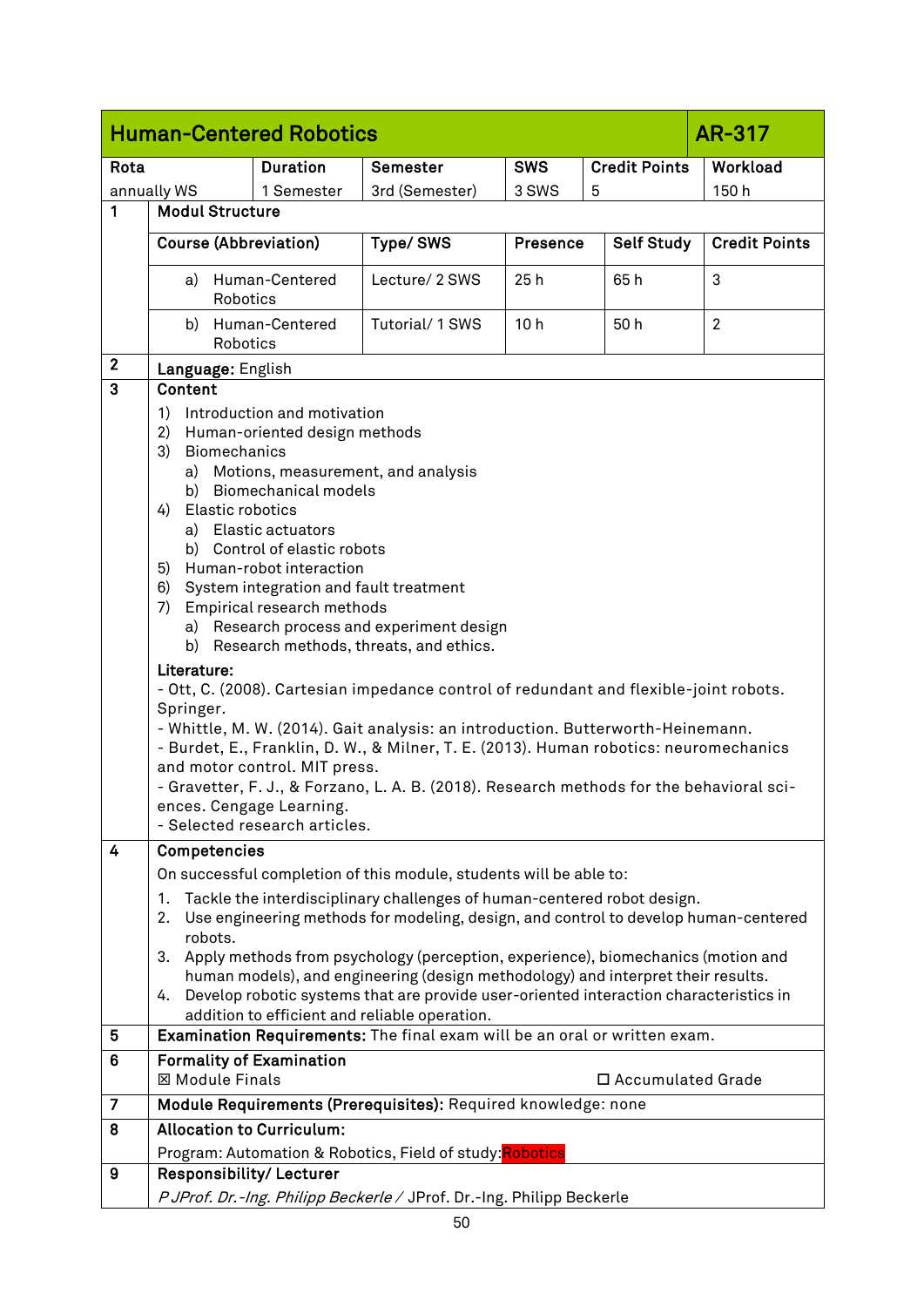<span id="page-50-0"></span>

|              | NONLINEAR MODEL PREDICTIVE CONTROL - THEORY<br><b>AR-318</b><br>and APPLICATIONS                                                                                                                                                                                                                                                                                                                                                                                                                                                                                                                                                                                                                                                                                                                                                                                                                                                                                                                                                         |                                                                            |                                   |                 |                      |                      |  |
|--------------|------------------------------------------------------------------------------------------------------------------------------------------------------------------------------------------------------------------------------------------------------------------------------------------------------------------------------------------------------------------------------------------------------------------------------------------------------------------------------------------------------------------------------------------------------------------------------------------------------------------------------------------------------------------------------------------------------------------------------------------------------------------------------------------------------------------------------------------------------------------------------------------------------------------------------------------------------------------------------------------------------------------------------------------|----------------------------------------------------------------------------|-----------------------------------|-----------------|----------------------|----------------------|--|
| Rota         |                                                                                                                                                                                                                                                                                                                                                                                                                                                                                                                                                                                                                                                                                                                                                                                                                                                                                                                                                                                                                                          | <b>Duration</b>                                                            | Semester                          | <b>SWS</b>      | <b>Credit Points</b> | Workload             |  |
|              | annually WS                                                                                                                                                                                                                                                                                                                                                                                                                                                                                                                                                                                                                                                                                                                                                                                                                                                                                                                                                                                                                              | 1 Semester                                                                 | 3rd (Semester)                    | 5 SWS           | 10                   | 300h                 |  |
| 1            | <b>Modul Structure</b>                                                                                                                                                                                                                                                                                                                                                                                                                                                                                                                                                                                                                                                                                                                                                                                                                                                                                                                                                                                                                   |                                                                            |                                   |                 |                      |                      |  |
|              | <b>Course (Abbreviation)</b>                                                                                                                                                                                                                                                                                                                                                                                                                                                                                                                                                                                                                                                                                                                                                                                                                                                                                                                                                                                                             |                                                                            | Type/SWS                          | <b>Presence</b> | <b>Self Study</b>    | <b>Credit Points</b> |  |
|              | tive Control - Theory and<br>Applications                                                                                                                                                                                                                                                                                                                                                                                                                                                                                                                                                                                                                                                                                                                                                                                                                                                                                                                                                                                                | a) Nonlinear Model Predic-                                                 | Lecture/ 3 SWS                    | 35h             | 40 h                 |                      |  |
|              | tive Control - Theory and<br>Applications                                                                                                                                                                                                                                                                                                                                                                                                                                                                                                                                                                                                                                                                                                                                                                                                                                                                                                                                                                                                | b) Nonlinear Model Predic-                                                 | Tutorial/ 1 SWS                   | 15h             | 40 h                 |                      |  |
|              | c) Nonlinear Model Predic-<br>tive Control - Theory and<br>Applications                                                                                                                                                                                                                                                                                                                                                                                                                                                                                                                                                                                                                                                                                                                                                                                                                                                                                                                                                                  |                                                                            | Practical trai-<br>$ning / 1$ SWS |                 |                      |                      |  |
| $\mathbf{2}$ | Language<br>English                                                                                                                                                                                                                                                                                                                                                                                                                                                                                                                                                                                                                                                                                                                                                                                                                                                                                                                                                                                                                      |                                                                            |                                   |                 |                      |                      |  |
| 3            | Content                                                                                                                                                                                                                                                                                                                                                                                                                                                                                                                                                                                                                                                                                                                                                                                                                                                                                                                                                                                                                                  |                                                                            |                                   |                 |                      |                      |  |
|              | Elemente1<br>Basics of optimal control theory and numerical optimal control<br>Optimality condtions for static problems<br>$\bullet$<br>Formulation of optimal control problems<br>$\bullet$<br>Gateaux derivative<br>$\bullet$<br>Pontryagin Maximum Principle<br>$\bullet$<br>Indirect and direct solution methodsffiiziente derivative computation<br>$\bullet$<br>Advanced aspects of optimal control<br>Existence of optimal solutions<br>$\bullet$<br>Dual variables<br>$\bullet$<br>Singular problems<br>Dissipativity and turnpike properties<br>Modell predictive control of sampled-data systems<br><b>Basics of MPC</b><br>$\bullet$<br>Sufficient stability conditions with and without terminal constraints<br>Economic cost functions<br>$\bullet$<br>Differences of continuous time and discrete time formulations<br>Design and implementation aspects<br>$\bullet$<br>Outlook<br>Stochastic and robust MPC<br>Limits of MPC<br>Case studies<br>Energy efficiency in technical systems, multi-energy systems, and others |                                                                            |                                   |                 |                      |                      |  |
|              |                                                                                                                                                                                                                                                                                                                                                                                                                                                                                                                                                                                                                                                                                                                                                                                                                                                                                                                                                                                                                                          |                                                                            |                                   |                 |                      |                      |  |
|              | Literature:                                                                                                                                                                                                                                                                                                                                                                                                                                                                                                                                                                                                                                                                                                                                                                                                                                                                                                                                                                                                                              | Black board and programming sessions (ca 20h at home and ca 10h in course) |                                   |                 |                      |                      |  |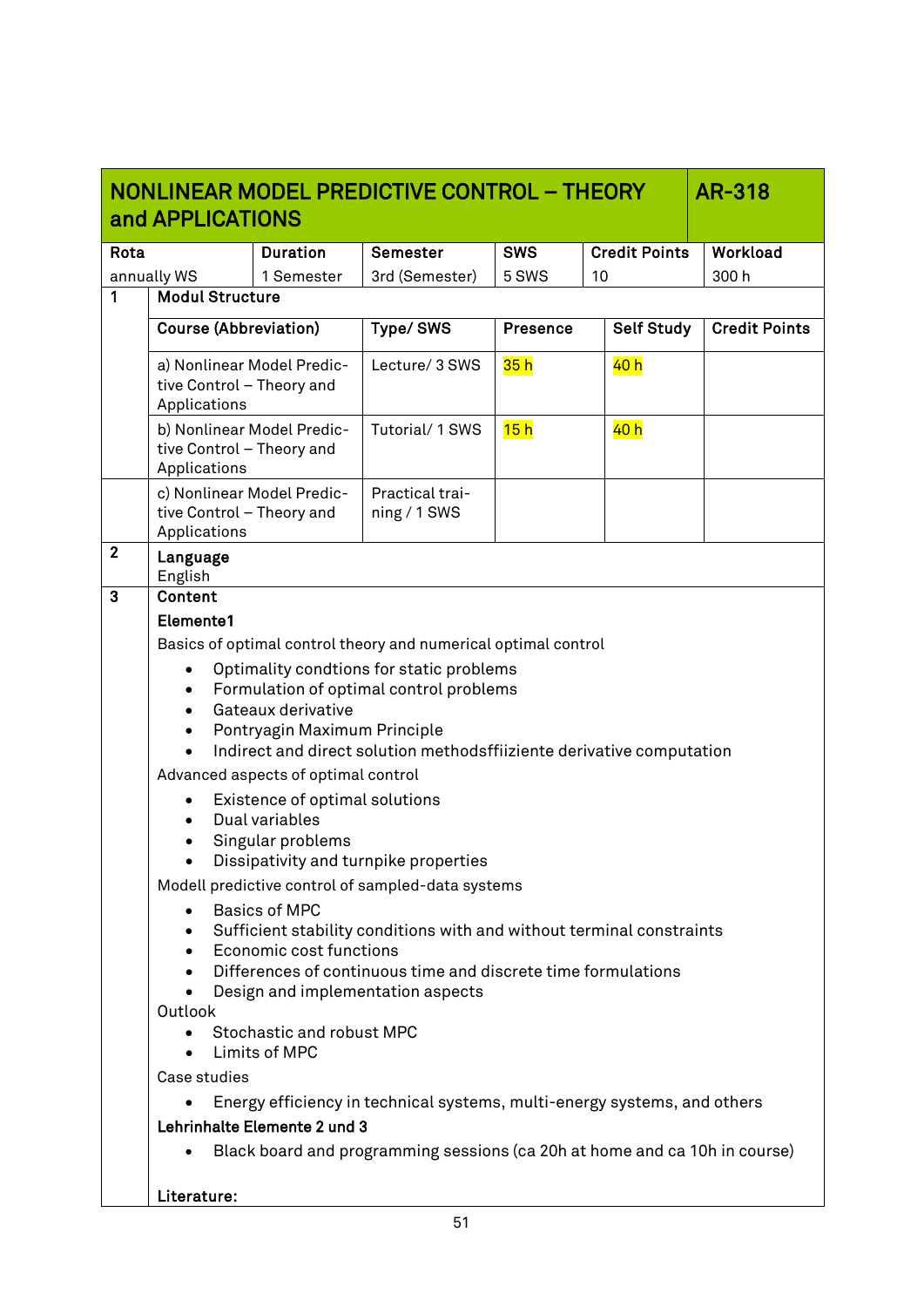|                | Chachuat, Benoit. Nonlinear and dynamic optimization: From theory to prac-<br>$\bullet$<br>tice. Lecture Notes EPFL                                                                                                                                                                                                                                                                                                                                                                                                                                                               |
|----------------|-----------------------------------------------------------------------------------------------------------------------------------------------------------------------------------------------------------------------------------------------------------------------------------------------------------------------------------------------------------------------------------------------------------------------------------------------------------------------------------------------------------------------------------------------------------------------------------|
| 4              | Competencies                                                                                                                                                                                                                                                                                                                                                                                                                                                                                                                                                                      |
|                | The students are able to formulate and to solve problems of operation and control of tech-<br>nical systems on their own. The students are able to understand and to analyze the inter-<br>play of problem formulation and efficiency aspects of numerical solutions and to deduce<br>problem-specific formulations. They know how to apply and to implement optimization<br>methods to practical problems. Furthermore, the students can tackle complex problems of<br>predictive control by means of abstraction, they are able to document their results in writ-<br>ten form. |
|                | The students are able to design predictive controllers for nonlinear systems and to validate<br>them by means of simulation.                                                                                                                                                                                                                                                                                                                                                                                                                                                      |
| 5              | <b>Examination Requirements</b>                                                                                                                                                                                                                                                                                                                                                                                                                                                                                                                                                   |
|                | Project* oral exam (max. 30 minutes) **                                                                                                                                                                                                                                                                                                                                                                                                                                                                                                                                           |
|                | * Elaboration of a project (Simulation and optimization, 50h) and documentation of the<br>results in report form (ca. 20 pages DIN A4)                                                                                                                                                                                                                                                                                                                                                                                                                                            |
|                | ** The exact examination arrangements will be announced in the second week of the                                                                                                                                                                                                                                                                                                                                                                                                                                                                                                 |
|                | course.                                                                                                                                                                                                                                                                                                                                                                                                                                                                                                                                                                           |
| 6              | <b>Formality of Examination</b>                                                                                                                                                                                                                                                                                                                                                                                                                                                                                                                                                   |
|                | $\Box$ Module Finals<br>$\boxtimes$ Accumulated Grade                                                                                                                                                                                                                                                                                                                                                                                                                                                                                                                             |
| $\overline{7}$ | <b>Module Requirements (Prerequisites)</b>                                                                                                                                                                                                                                                                                                                                                                                                                                                                                                                                        |
|                | <b>Necessary Requirements:</b>                                                                                                                                                                                                                                                                                                                                                                                                                                                                                                                                                    |
|                | Basics of control engineering (state space description, LQR control, Lyapunov<br>functions)                                                                                                                                                                                                                                                                                                                                                                                                                                                                                       |
|                | Basics of ordinary differential equations<br>$\bullet$                                                                                                                                                                                                                                                                                                                                                                                                                                                                                                                            |
|                | Recommended Requirements:                                                                                                                                                                                                                                                                                                                                                                                                                                                                                                                                                         |
|                | Basic of optimization, Multivariate Control and Optimal Control                                                                                                                                                                                                                                                                                                                                                                                                                                                                                                                   |
| 8              | <b>Allocation to Curriculum:</b>                                                                                                                                                                                                                                                                                                                                                                                                                                                                                                                                                  |
|                | Program: Automation & Robotics                                                                                                                                                                                                                                                                                                                                                                                                                                                                                                                                                    |
| 9              | <b>Responsibility/Lecturer</b><br>Prof. Dr.-Ing. Timm Faulwasser                                                                                                                                                                                                                                                                                                                                                                                                                                                                                                                  |

<span id="page-51-0"></span>

|              | <b>General Education II</b>          | AR-372                   |                                            |                 |                      |                      |
|--------------|--------------------------------------|--------------------------|--------------------------------------------|-----------------|----------------------|----------------------|
| Rota         |                                      | <b>Duration</b>          | <b>Semester</b>                            | <b>SWS</b>      | <b>Credit Points</b> | Workload             |
|              | SS and WS                            | 1 Semester               | 2 <sup>nd</sup> / 3 <sup>rd</sup> Semester | 4 SWS           | 3                    | 90 h                 |
|              | <b>Modul Structure</b>               |                          |                                            |                 |                      |                      |
|              | <b>Course (Abbreviation)</b>         |                          | <b>Type/SWS</b>                            | <b>Presence</b> | <b>Self Study</b>    | <b>Credit Points</b> |
|              | 1.<br>as foreign language)           | Language Class (German   | $S/4$ SWS                                  | 45 h            | 45 h                 | 3                    |
|              | Foreign Language Class<br>2.<br>man) | (Native speakers in Ger- | $S/4$ SWS                                  | 45 h            | 45 h                 | 3                    |
|              | 3.<br><b>Presentation Class</b>      |                          | $S/4$ SWS                                  | 45 h            | 45 h                 | 3                    |
| $\mathbf{2}$ | Language: English/German             |                          |                                            |                 |                      |                      |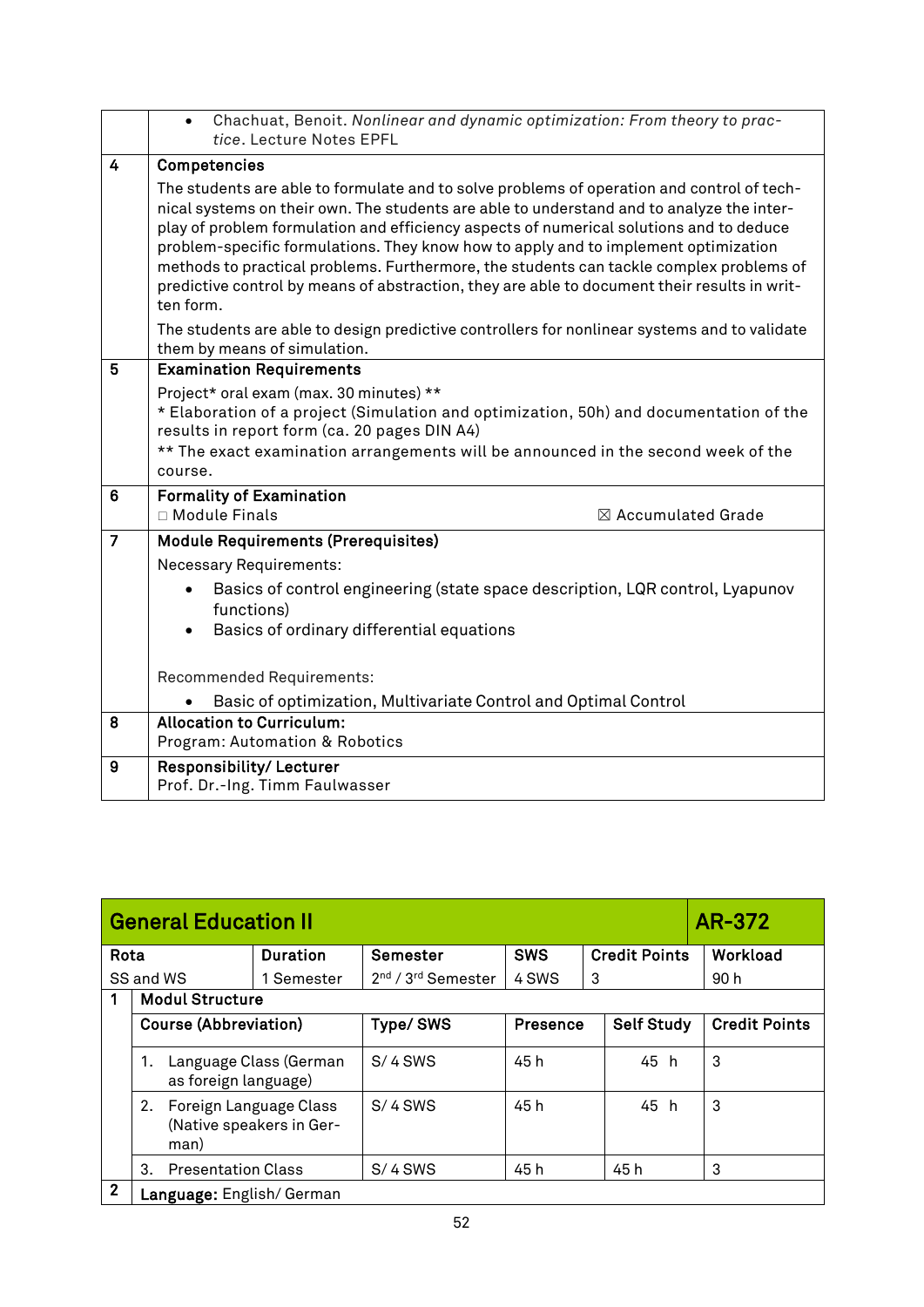| 3 | Content                                                                                                                                                                                                                                                                                                                                                                                                                                                                             |  |  |  |  |  |
|---|-------------------------------------------------------------------------------------------------------------------------------------------------------------------------------------------------------------------------------------------------------------------------------------------------------------------------------------------------------------------------------------------------------------------------------------------------------------------------------------|--|--|--|--|--|
|   | Course 1 or 2                                                                                                                                                                                                                                                                                                                                                                                                                                                                       |  |  |  |  |  |
|   | Students acquire capabilities to communicate private information in past and present, to<br>name and ask for professions or study subjects and to query simple information on job offers.<br>Furthermore skills to express commands or giving guidance on an entry level, to make ap-<br>pointments or communicate emergencies, e.g. being sick, via phone, are trained. Further skill<br>to be trained are listed but not limited to                                               |  |  |  |  |  |
|   | understand and phrase phone messages<br>ask for explanations and express polite support requests or instructions<br>$\bullet$<br>query or explain a route to a target<br>$\bullet$<br>read or write invitations and express good wishes<br>name pieces of clothing and body parts                                                                                                                                                                                                   |  |  |  |  |  |
|   | Course 3                                                                                                                                                                                                                                                                                                                                                                                                                                                                            |  |  |  |  |  |
|   | Students acquire and apply methods for self- and time-organization, to guide negotiations<br>and presentations, organization of workflows, to handle information plethora, self and object<br>presentation.                                                                                                                                                                                                                                                                         |  |  |  |  |  |
| 4 | Competencies                                                                                                                                                                                                                                                                                                                                                                                                                                                                        |  |  |  |  |  |
|   | Successful completion of this module will grant knowledge of a non-native language and will<br>have gained or enhanced either cultural knowledge or presentation skills for the chosen target<br>nation. Besides enhancing the general scope of education other key competences are sup-<br>posed to be enabled. The necessity to freely choose classes for this subject is supposes to<br>strengthen unsupervised learning skills and self-motivation related to academic studies. |  |  |  |  |  |
| 5 | <b>Examination Requirements</b><br>3 Credits will be rewarded for either taking a class acknowledged for 1 or 2 or 3. Each<br>class has to be passed by a final examination. Modalities of examinations are subject to<br>the responsible lecturer. Passing the examination and assignment of credits shall be<br>marked on a course-passing certificate.                                                                                                                           |  |  |  |  |  |
| 6 | <b>Formality of Examination</b><br>⊠ Module Finals<br>□ Accumulated Grade                                                                                                                                                                                                                                                                                                                                                                                                           |  |  |  |  |  |
| 7 | <b>Module Requirements (Prerequisites)</b>                                                                                                                                                                                                                                                                                                                                                                                                                                          |  |  |  |  |  |
|   | Each student who chooses a language class for the General Education subject has to opt for a<br>language other than his or her mother language.                                                                                                                                                                                                                                                                                                                                     |  |  |  |  |  |
| 8 | <b>Allocation to Curriculum:</b>                                                                                                                                                                                                                                                                                                                                                                                                                                                    |  |  |  |  |  |
|   | Program: Automation & Robotics                                                                                                                                                                                                                                                                                                                                                                                                                                                      |  |  |  |  |  |
| 9 | Responsibility/Lecturer                                                                                                                                                                                                                                                                                                                                                                                                                                                             |  |  |  |  |  |
|   | Dean of the faculty of Electrical Engineering and Information Technology                                                                                                                                                                                                                                                                                                                                                                                                            |  |  |  |  |  |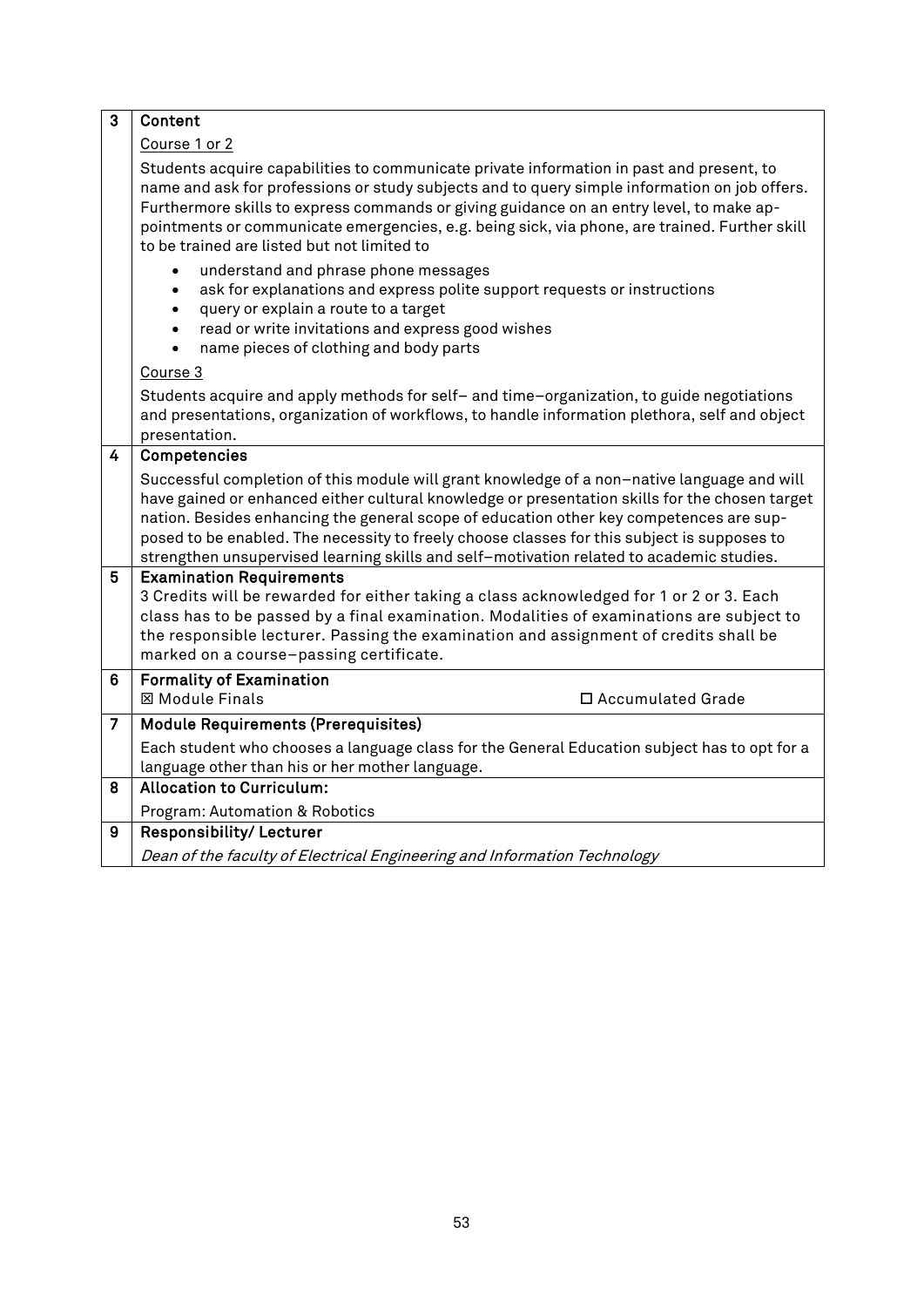<span id="page-53-0"></span>

| <b>Project Group</b> | <b>AR-380</b>                                                                                                                                                                                                                                                                                                                                                                                    |                 |                                            |            |                      |                      |  |  |  |  |
|----------------------|--------------------------------------------------------------------------------------------------------------------------------------------------------------------------------------------------------------------------------------------------------------------------------------------------------------------------------------------------------------------------------------------------|-----------------|--------------------------------------------|------------|----------------------|----------------------|--|--|--|--|
| Rota                 |                                                                                                                                                                                                                                                                                                                                                                                                  | <b>Duration</b> | <b>Semester</b>                            | <b>SWS</b> | <b>Credit Points</b> | Workload             |  |  |  |  |
| SS and WS            |                                                                                                                                                                                                                                                                                                                                                                                                  | 1 Semester      | 2 <sup>nd</sup> / 3 <sup>rd</sup> Semester | -- SWS     | 12                   | 360h                 |  |  |  |  |
| 1                    | <b>Modul Structure</b>                                                                                                                                                                                                                                                                                                                                                                           |                 |                                            |            |                      |                      |  |  |  |  |
|                      | <b>Course (Abbreviation)</b>                                                                                                                                                                                                                                                                                                                                                                     |                 | Type/SWS                                   | Presence   | <b>Self Study</b>    | <b>Credit Points</b> |  |  |  |  |
|                      | a) Project Group                                                                                                                                                                                                                                                                                                                                                                                 |                 | Project                                    | 120h       | 240 h                | 12                   |  |  |  |  |
| $\overline{2}$       | Language<br>English/German                                                                                                                                                                                                                                                                                                                                                                       |                 |                                            |            |                      |                      |  |  |  |  |
| 3                    | Content                                                                                                                                                                                                                                                                                                                                                                                          |                 |                                            |            |                      |                      |  |  |  |  |
|                      | 1. Organizing an academic task into work packages<br>2. Assigning the work packages to work teams<br>3. Processing the work packages within those work teams<br>4. Coordination of the work teams<br>Combining the findings of the individual work packages to a final result<br>5.<br>Reviewing the results<br>6.                                                                               |                 |                                            |            |                      |                      |  |  |  |  |
| 4                    | Competencies                                                                                                                                                                                                                                                                                                                                                                                     |                 |                                            |            |                      |                      |  |  |  |  |
|                      | By attending the Project Group, students learn to split various tasks into small work pack-<br>ages which then can be handled with little overlapping. The students are able to process<br>different task requirements for example by considering deadlines and economically reason-<br>able use of resources. They have the ability to present the results in front of an expert audi-<br>ence. |                 |                                            |            |                      |                      |  |  |  |  |
| 5                    | <b>Examination Requirements</b><br>The scientific subject of the Project Group's work has to pertain to the research field of<br>Automation and Robotics.<br>The individual achievement of each student has to be reviewed and to be graded.                                                                                                                                                     |                 |                                            |            |                      |                      |  |  |  |  |
| 6                    | <b>Formality of Examination</b>                                                                                                                                                                                                                                                                                                                                                                  |                 |                                            |            |                      |                      |  |  |  |  |
|                      | <b>⊠ Module Finals</b><br>□ Accumulated Grade                                                                                                                                                                                                                                                                                                                                                    |                 |                                            |            |                      |                      |  |  |  |  |
| $\overline{7}$       | <b>Module Requirements (Prerequisites)</b>                                                                                                                                                                                                                                                                                                                                                       |                 |                                            |            |                      |                      |  |  |  |  |
| 8                    | <b>Allocation to Curriculum:</b>                                                                                                                                                                                                                                                                                                                                                                 |                 |                                            |            |                      |                      |  |  |  |  |
|                      | Program: Automation & Robotics                                                                                                                                                                                                                                                                                                                                                                   |                 |                                            |            |                      |                      |  |  |  |  |
| 9                    | Responsibility/Lecturer                                                                                                                                                                                                                                                                                                                                                                          |                 |                                            |            |                      |                      |  |  |  |  |
|                      | Dean of the faculty of Electrical Engineering and Information Technology                                                                                                                                                                                                                                                                                                                         |                 |                                            |            |                      |                      |  |  |  |  |